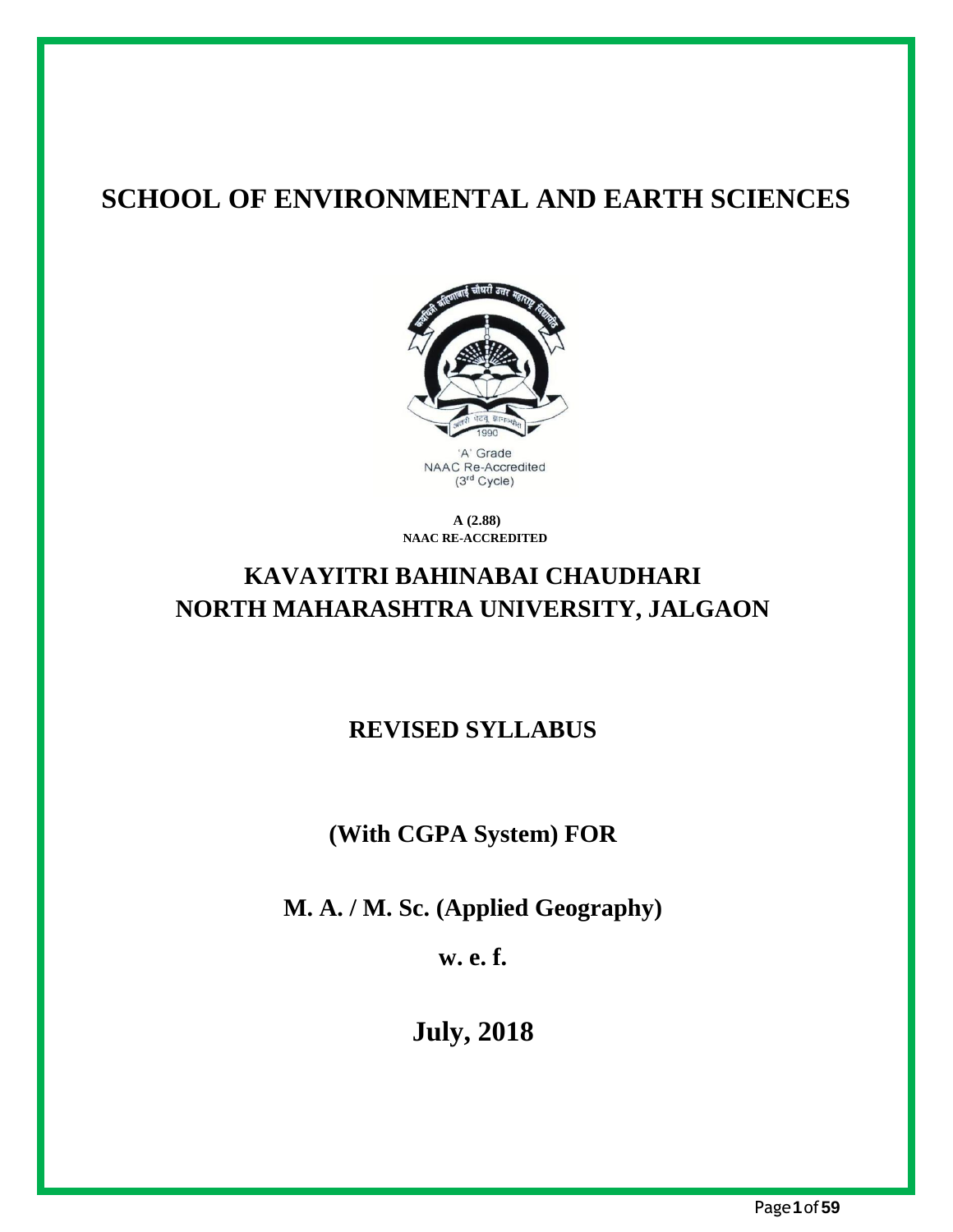#### **SCHOOL OF ENVIRONMENTAL AND EARTH SCIENCES Kavayitri Bahinabai Chaudhari North Maharashtra University, Jalgaon**

#### **SEMESTER WISE DISTRIBUTION OF COURSES**

#### **M. A. / M. Sc. (Applied Geography) SEMESTER-I** *W. E. F. JUNE 2013-14*

- Gg. 101: Geomorphology
- Gg. 102: Environmental Geosciences
- Gg. 103: Fundamental of Cartography
- Gg. 104: Practical's in Physical Geography
- Gg. 105: Cartographic Techniques with Help of GIS
- Gg.  $106$ : Tutorials  $-1$

#### **M. A. / M. Sc. (Applied Geography) SEMESTER-II** *W. E. F. JUNE 2018-19*

- Gg. 201: Fundamental of Human Geography.
- Gg. 202: Climatology & Oceanography.
- Gg. 203: Geo-Statistics & Research Methodology.
- Gg. 204: Practical's in Human Geography
- Gg. 205: Practical's in Climatology and Oceanography.
- Gg. 206: Tutorials II

#### **M. A. / M. Sc. (Applied Geography) SEMESTER-III** *W. E. F. JUNE 2014-15*

- Gg. 301: Geography of Resources.
- Gg. 302: Fundamental of Remote Sensing.
- Gg. 303: Fundamental of Geographical Information System & GPS.
- Gg. 304: Practical's in Remote Sensing and Image Processing.
- Gg. 305: Practical's in GIS & GPS Techniques with Help of Computer.
- Gg. 306: Seminar I

#### **M. A. / M. Sc. (Applied Geography) SEMESTER-IV**

*W. E. F. JUNE 2018-19*

- Gg. 401: Watershed Management and Planning.
- Gg. 402: Agricultural Geography.
- Gg. 403: Regional Geography of India and Maharashtra.
- \*Gg. 404: Instrumentation and Surveying.
- Gg. 405: Project Work and Dissertation.
- Gg. 406: Seminar II

\*Employability and Skill Development Courses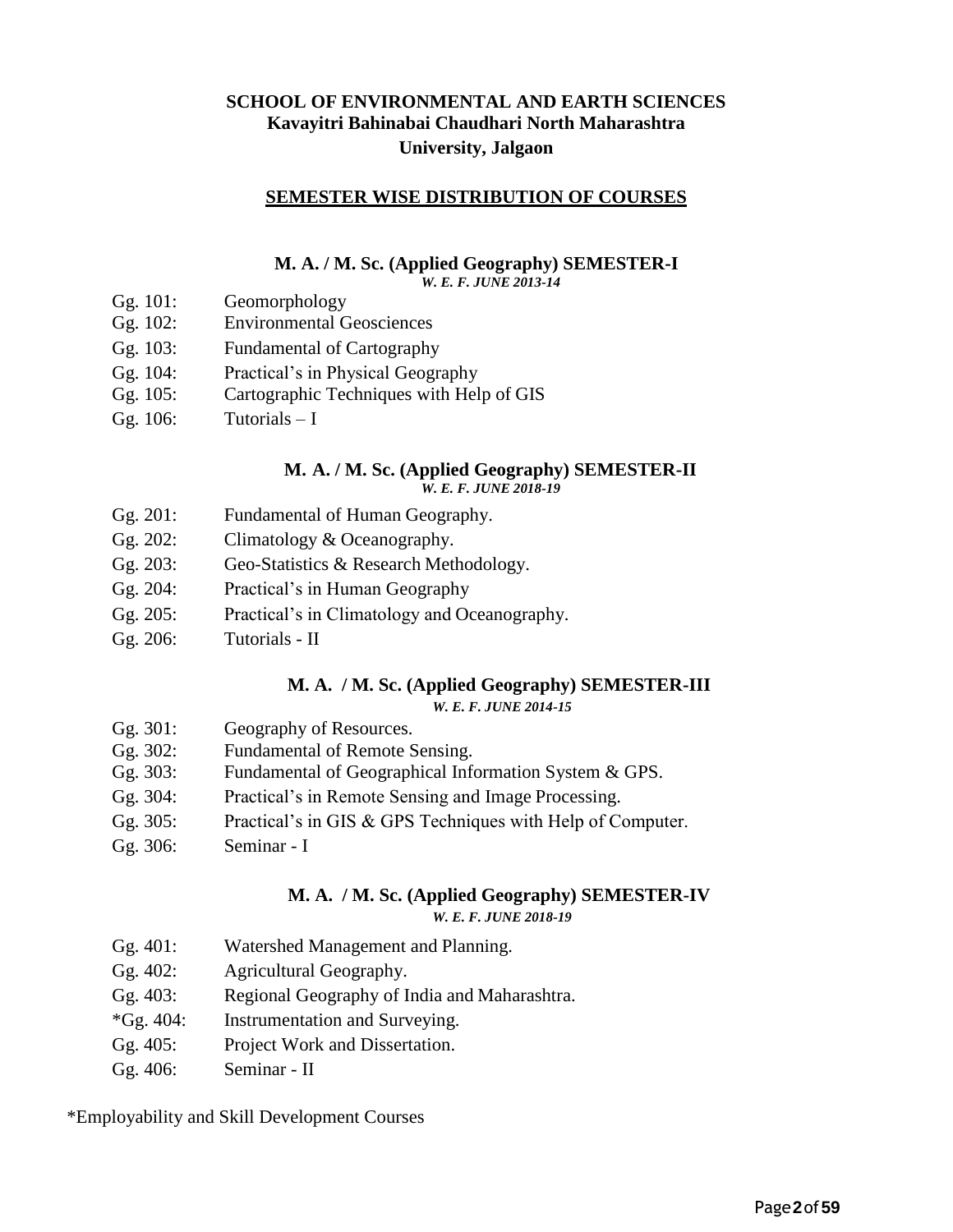#### **SCHOOL OF ENVIRONMENTAL AND EARTH SCIENCES Kavayitri Bahinabai Chaudhari North Maharashtra University, Jalgaon**

## **COURSE STRUCTURE WITH CREDIT**

|                     | Course                | <b>Marks</b> | Hrs./Week | <b>Credit</b>   | <b>Total</b> |
|---------------------|-----------------------|--------------|-----------|-----------------|--------------|
|                     | <b>GG-101</b>         | 100          | 04        | 04              |              |
|                     | GG-102                | 100          | 04        | 04              |              |
| <b>Semester I</b>   | $GG - 103$            | 100          | 04        | 04              | 21           |
|                     | GG-104                | <b>100</b>   | 08        | 04              |              |
|                     | $GG - 105$            | <b>100</b>   | 08        | 04              |              |
|                     | GG-106                | 40           | 01        | 01              |              |
|                     | $GG - 201$            | 100          | 04        | 04              |              |
|                     | GG-202                | 100          | 04        | 04              |              |
| <b>Semester II</b>  | $GG - 203$            | 100          | 04        | 04              | 21           |
|                     | $GG - 204$            | <b>100</b>   | 08        | 04              |              |
|                     | $GG - 205$            | 100          | 08        | 04              |              |
|                     | $GG - 206$            | 40           | 01        | 01              |              |
|                     | GG-301                | <b>100</b>   | 04        | 04              |              |
|                     | GG -302               | <b>100</b>   | 04        | 04              |              |
| <b>Semester III</b> | GG -303               | 100          | 04        | 04              | 21           |
|                     | GG -304               | 100          | 08        | 04              |              |
|                     | GG -305               | 100          | 08        | 04              |              |
|                     | GG -306               | 40           | 01        | 01              |              |
|                     | GG -401               | <b>100</b>   | 04        | 04              |              |
|                     | GG -402               | 100          | 04        | 04              |              |
|                     | $GG - 403$            | <b>100</b>   | 04        | 04              | <b>21</b>    |
| <b>Semester IV</b>  | GG -404               | <b>100</b>   | 08        | 04              |              |
|                     | $\overline{G}$ G -405 | <b>100</b>   | 08        | 04              |              |
|                     | $GG - 406$            | 40           | 01        | $\overline{01}$ |              |

**M. A. / M. Sc. (Applied Geography)**

**Grand Total: 84**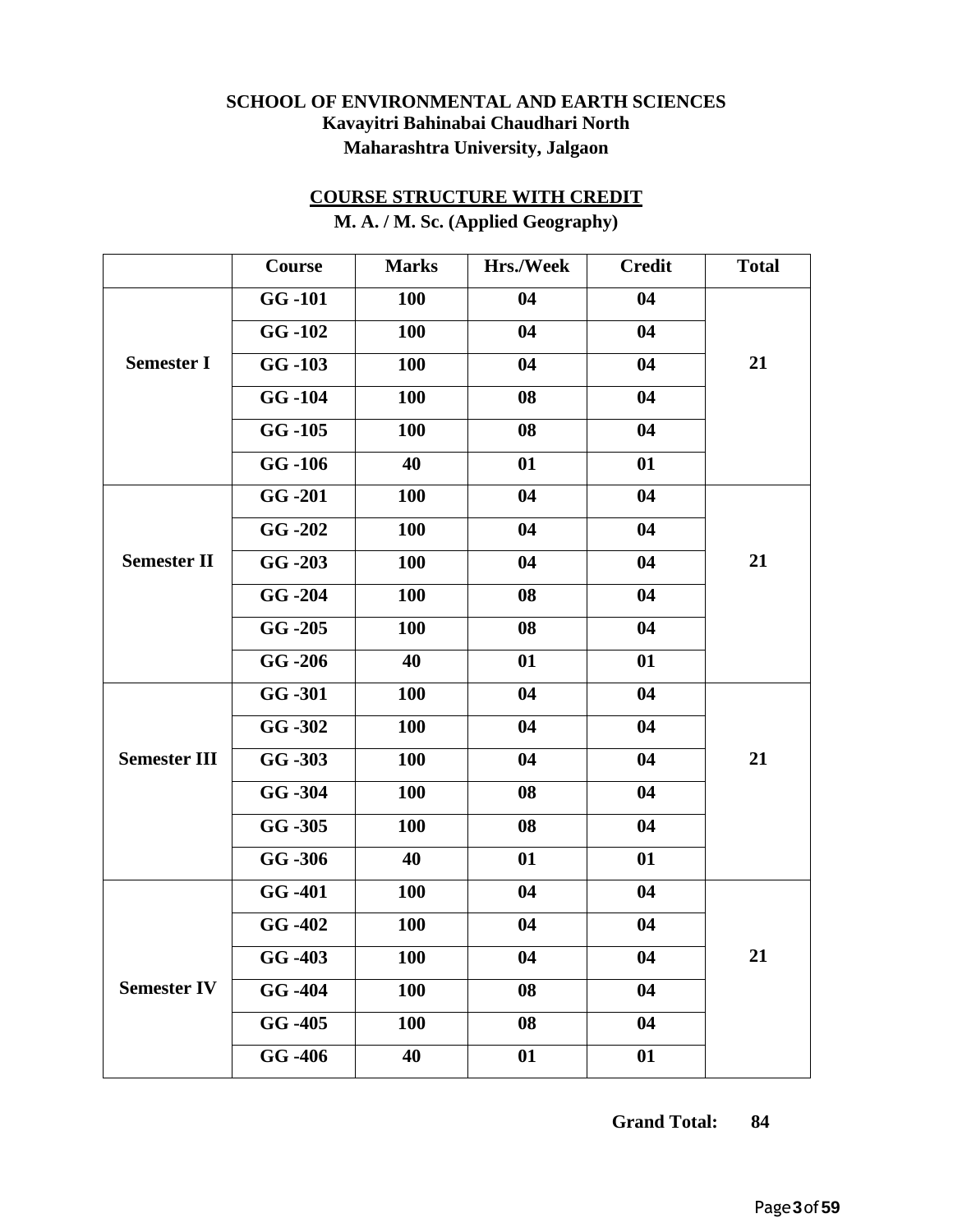#### **JOB OPPORTUNITY**

Geography has wide range of applications in fields like transportation, environmental sciences, airline route and shipping route planning, civil services, cartography (map making), satellite technology, population council, meteorology departments, education, disaster management are some of the careers. The job role as well as nature of work varies depending upon the job profile. Some of the popular opportunities within the field of geography in India include economical geography, cultural geography, political geography, historical geography, tourism geography, regional geography, and climatology and so on. One can specialize in related fields and become a geographer.

- ➢ **Govt Department:** A geographer can avail job opportunities in government departments (like planning and developmental commissions, forestry, environmental, and disaster management departments etc), travel agencies, manufacturing firms, text book and map publishers, media agencies, etc.
- ➢ **Cartographer:** Many people choose to work as a cartographer who is a person with extensive knowledge about maps and is involved in making maps, charts, globes, and models of Earth and other planets.
- ➢ **Surveyor:** Many others with a degree in geography also opt to work as a surveyor. A surveyor is the person who is involved in measuring the surface of land, distance between two places through mathematical calculations. Their job involves lot of on the field work and is majorly recruited by state and central survey departments, construction companies and so on. At SY and TY level Plane Table Survey, GPS Surveys are included in the syllabus. Many posts of surveyors are vacant in privet sector and Govt. department of survey.
- ➢ **GPS Surveyors:** In recent days, even the fields of GIS as well as Remote Sensing are providing job opportunities to people with the educational background in geography and related specializations. And not to forget the management of the lifelines of most modes of transport that occurs via travel and tourism wherein people with a background in geography are often recruited (along with the required certifications) as tour operators, itinerary planners, tour guides and so on. Also those with PhD or relevant masters can also opt to teach the subject at school, college or masters level or may be involved in developing educational content for the relevant subject. Indeed, it is correctly said that geography is everywhere and opens our eyes to the world we live in, and so for those curious souls who love to know more and explore about the earth, the road towards geography may lead you to your destination! Get going…
- ➢ **GIS and Remote Sensing Fields:** Geography as a career provides multiple job options. With the increased use of satellite technology and Geographical Information System, geography is becoming a more promising career option than it was ever before. The GIS is a computer based information system which is used to digitally represent and analyses the geographic features present on the earth surface.
- $\triangleright$  Geographers provide their services in diverse fields. There are comparatively few geographers so they are in high demand at national and international level. The remuneration depends on the potential, experience, seniority and type of organization. Generally private companies pay awesome wage along with other benefits, when compared with the government and public organization. In the field of geography, a qualified person can expect a starting salary somewhere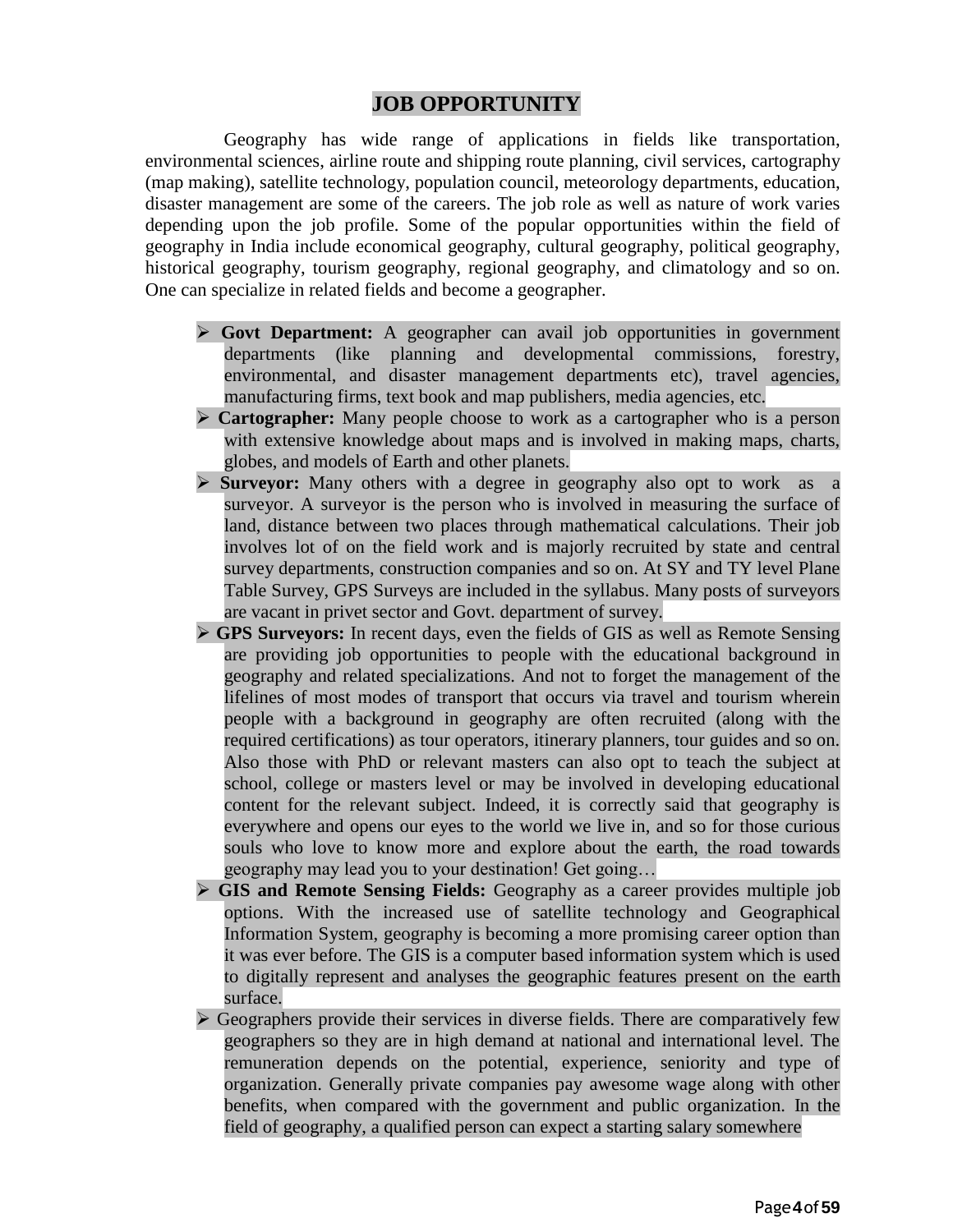around Rs. 15,000 - 25,000 per month. The senior persons in private sector may draw more than Rs.1,20, 000 per month. Consultants also get attractive consultancy fees.

- ➢ **Drafter:** He/she associate closely with engineers and architectures. It involves planning, housing and development projects in terms of their location and utilization.
- ➢ **Government employer:** Central government agencies employ geographers for mapping, intelligence work and remote sensing interpretation. State and local governments employ geographers on planning and development commissions.
- ➢ **Urban and regional planner:** Concerned with planning, housing and Development projects with respect to their location and utilization of available land-space.
- ➢ **GIS specialist:** City governments, county agencies and other government agencies and private groups are often in need of experienced GIS professionals.
- Channel and other government entities occasionally need climatologist. A geographer with experience and vast coursework in meteorology and climatology serves as the best climatologist. ➢ **Climatologist**: Agencies viz. National Weather Service, news media, the Weather
- ➢ **Transportation manager:** The regional transit authorities or shipping, logistics and transportation companies requires in transportation geography.
- ➢ **Environmental Manager:** The environmental assessment, clean-up and management companies require a geographer for environmental impact reports. It's often a wide-open field with tremendous growth opportunities.
- ➢ **Science (Geography) writer:** One can serve as a science writer or a travel writer for a magazine or newspaper.
- ➢ **Researcher:** Many Government and non-government institutes along with research centres offers several career options for qualified geographers with numerous specializations.
- ➢ **Urban planner.**
- ➢ **Teacher/Professor:** The college teachers, school teachers and university teacher. Depending upon the experience and degrees obtained.
- ➢ **Demographer:** In government and research organizations.
- ➢ **Government officer:** Geographical Survey of India/State and Central government provides job opportunities.
- ➢ **Careers in Indian Navy:** The Indian Navy is the seventh largest in the world and is a well knit, cohesive fighting force with tri dimensional capabilities. The Indian Navy provides you all the training you need and help you make the most of what you have your talents, your skills, your spirit and your aspirations. You get very challenging job and get chance to travel widely.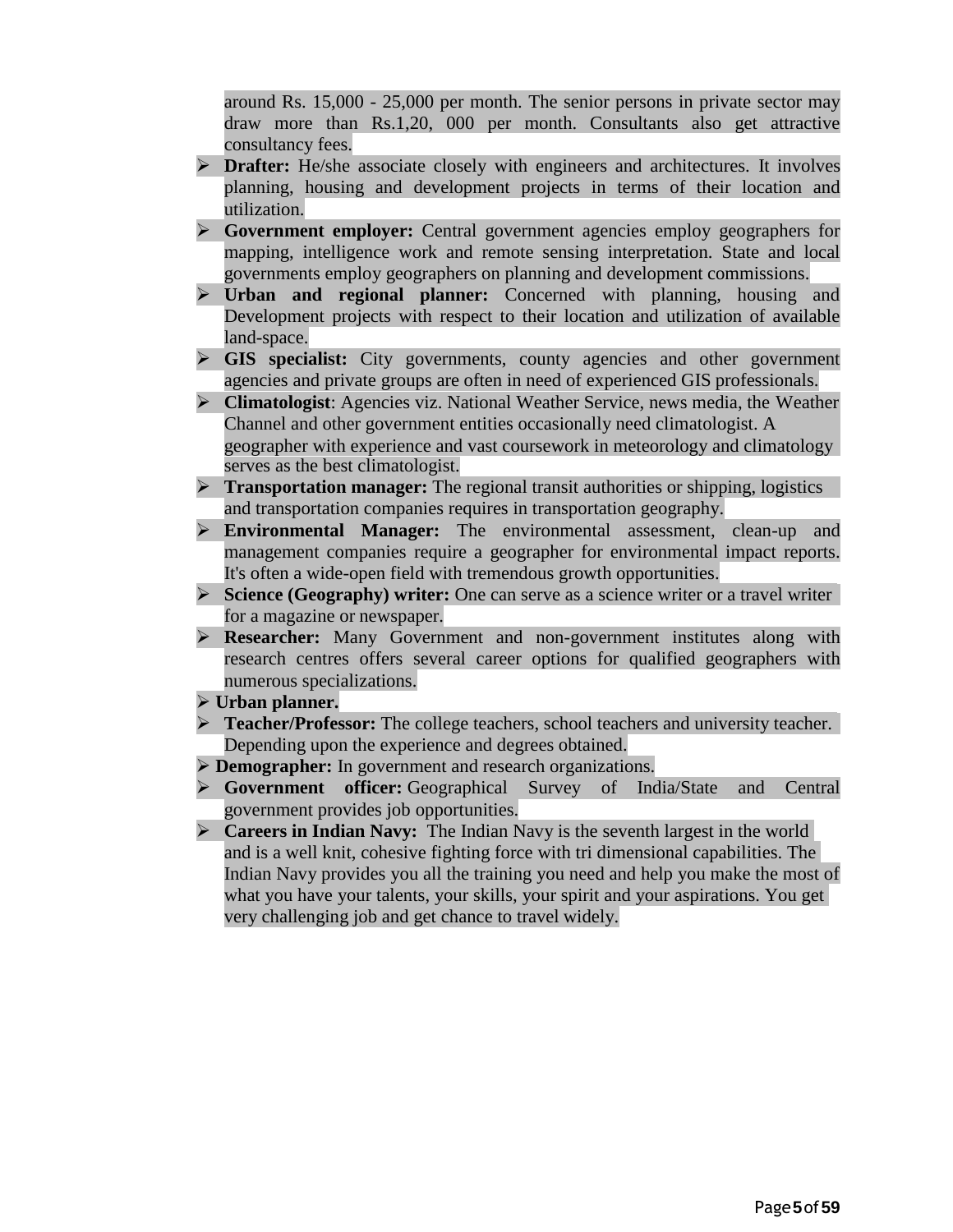## **KAVAYITRI BAHINABAI CHAUDHARI NORTH MAHARASHTRA UNIVERSITY, JALGAON M.A. / M.Sc. APPLIED GEOGRAPHY**

## **SEMESTER I**

## **W. E. F. JUNE 2013-14**

### **Semester I**

- Gg. 101: Geomorphology
- Gg. 102: Environmental Geosciences
- Gg. 103: Fundamental of Cartography
- Gg. 104: Practical's in Physical Geography
- Gg. 105: Cartographic Techniques with Help of GIS
- Gg. 106: Tutorials -I

## **Semester II**

### **W. E. F. JUNE 2018-19**

- Gg. 201: Fundamental of Human Geography.
- Gg. 202: Climatology & Oceanography.
- Gg. 203: Geo-Statistics & Research Methodology.
- Gg. 204: Practical's in Human Geography
- Gg. 205: Practical's in Climatology and Oceanography.
- Gg. 206: Tutorials II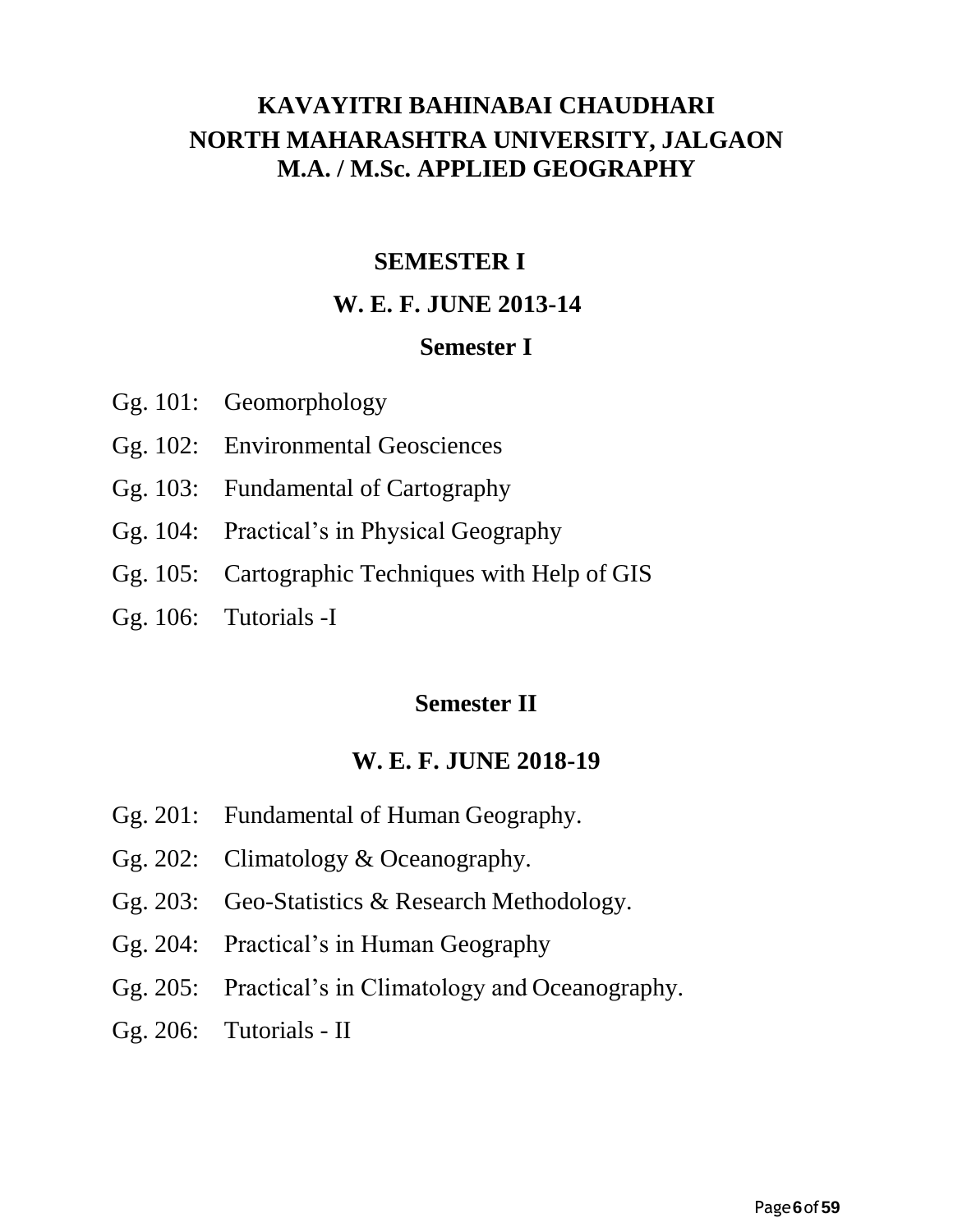#### KAVAYITRI BAHINABAI CHAUDHARI NORTH MAHARASHTRA UNIVERSITY, JALGAON M.A. /M.Sc. APPLIED GEOGRAPHY SYLLABUS Semester I (w. e .f. June 2013-14) **Gg. 101: GEOMORPHOLOGY**

| Unit           | <b>Title</b>                                                                         | <b>Periods</b> |
|----------------|--------------------------------------------------------------------------------------|----------------|
| No.            |                                                                                      |                |
| $\mathbf{1}$   | Geomorphology                                                                        | 12             |
|                | a) Nature and Scope                                                                  |                |
|                | i. Definition and history of Geomorphology                                           |                |
|                | b) Concepts                                                                          |                |
|                | i. Uniformitarianism and Catastrophism                                               |                |
|                | ii. Geomorphic Scale - Timescale (Cyclic, Graded and Steady)                         |                |
|                | and Spatial Scale                                                                    |                |
|                | iii. Recent trends in Geomorphology                                                  |                |
|                | iv. Process Geomorphology                                                            |                |
| $\overline{2}$ | <b>Tectonism and Geomorphology</b>                                                   | 12             |
|                | a) Interior of the Earth. Sources of Knowledge                                       |                |
|                | i. Inferred Knowledge (Density, Temperature, Pressure)                               |                |
|                | ii. Surface Expressions (Seismic Wave Evidences) Holmes                              |                |
|                | <b>Convection Current Theory</b>                                                     |                |
|                | iii. Rocks – Igneous, Metamorphic and Sedimentary rocks.                             |                |
|                | b) Isostasy                                                                          |                |
|                | c) Wegener's Continental Drift Theory                                                |                |
|                | d) Plate Tectonics and Sea Floor Spreading                                           |                |
|                | e) Endogenic Forces                                                                  |                |
| 3              | <b>Landforms Development:</b>                                                        | 12             |
|                | a) Models of landscape evolution, Slope forms, processes,                            |                |
|                | classification and development: Ideas of Davis, Penck, and King.                     |                |
|                | b) Multicyclic and polygenetic evolution of landscapes.                              |                |
|                | c) Dynamics of fluvial, glacial, Aeolian, Costal and Karst cycle                     |                |
|                | process and resulting landforms.                                                     |                |
| $\overline{4}$ | <b>Geomorphologic Process</b>                                                        | 12             |
|                | a) Denudational Processes.                                                           |                |
|                | Weathering<br>1.                                                                     |                |
|                | ii. Mass Movement                                                                    |                |
|                | iii. Erosion                                                                         |                |
|                | iv. Definitions and Comparison of these processes<br>b) Weathering and Mass movement |                |
|                | i. Types of Weathering                                                               |                |
|                | ii. Types of Mass Movement                                                           |                |
| 5              | <b>Applied Geomorphology:</b>                                                        | 12             |
|                | a) Geohydrology                                                                      |                |
|                | b) Geomorphic hazards and mitigation                                                 |                |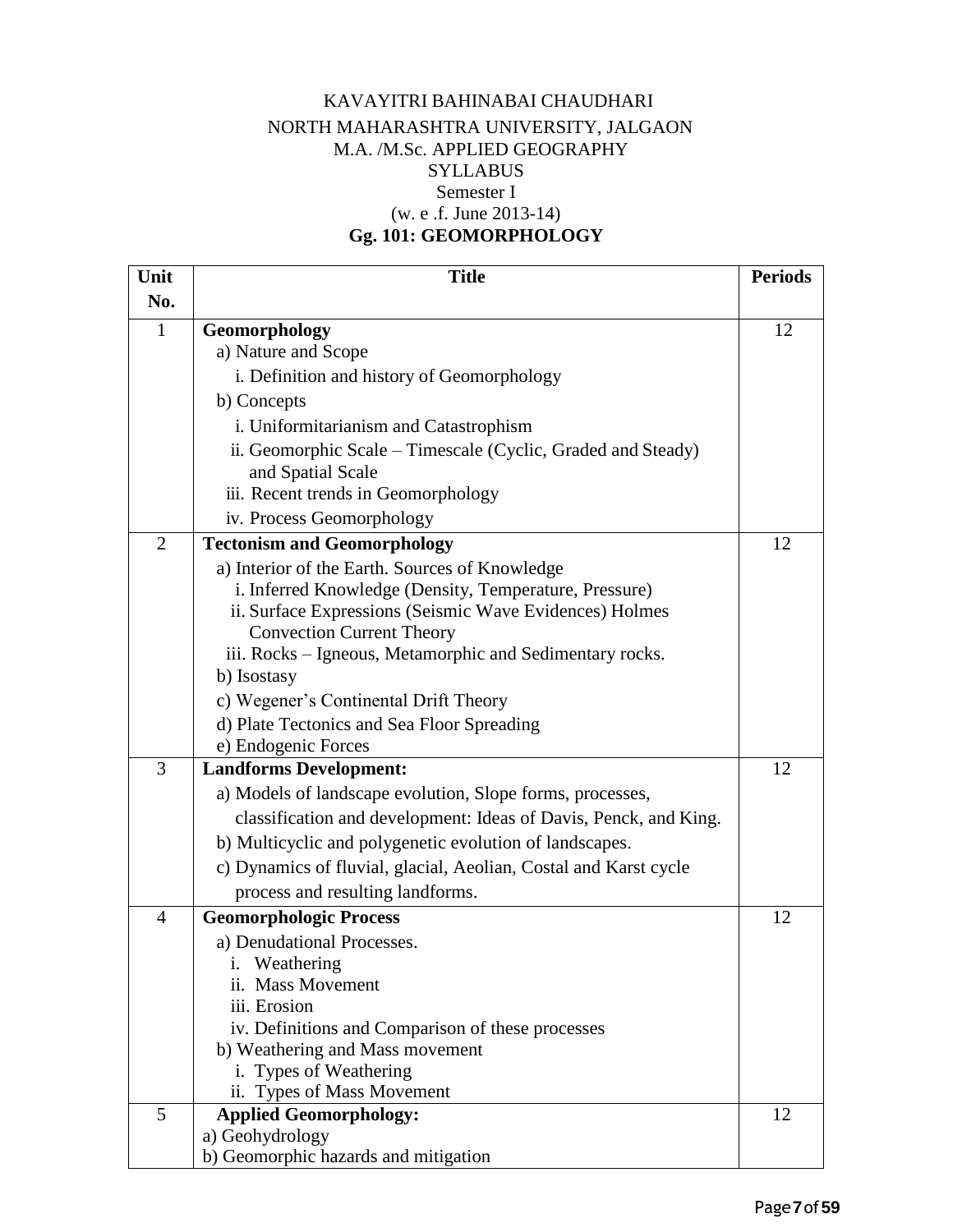| c) Geomorphology and Soils                                     |    |
|----------------------------------------------------------------|----|
| d) Geomorphology and mining                                    |    |
| e) Geomorphology in mineral, Groundwater prospecting and       |    |
| watershed management.                                          |    |
| f) Application of geomorphic mapping                           |    |
| i. Urban geomorphology                                         |    |
| ii. Regional geomorphology (with reference to Khandesh Region) |    |
| iii. Terrain evaluation, classification and its applications   |    |
| iv. Oil exploitation                                           |    |
| <b>Total Periods</b>                                           | 61 |

#### **Reference Books**

- 1. **Thornbury, W.D. (1960)**: Principles of Geomorphology", John Wiley and Sons, New York
- 2. **Chorley R. J, Schumm, S.A. and Sugden D.E. (1984)**: Geomorphology, Methuen, London.
- 3. **Kale V.S and Gupta, A (2001)**: Introduction to Geomorphology, Orient Longman, Calcutta.
- 4. **Savindra Singh (2002)**: Geomorphology, Prayag Pustak Bhawan, Allahabad.
- 5. **Spark B.W. (1972)**: Geomorphology, Longman, New York.
- 6. **Steers A. (1958)**: The Unstable Earth, Methuen, London.
- 7. **Ollier, C.D. (1981)**: Tectonics and Landforms, Longman, London.
- 8. **Strahler A.H. and Strahler, A.N. ( 1998)**: Introducing Physical Geography, John Wiley and Sons, Inc. New York.

- 9. **Wooldridge and Morgan**: Geomorphology, Longman,New York.
- 10. **Holmes:** Physical geology,
- 11. **Fairbridge, R.W. (1968)**: Encyclopedia of Geomorphology, Reinholdts, New York.
- 12. **K. Siddhartha (2001):** The Earth's Dynamic Surface, Kisalaya Publications Pvt. Ltd.
- 13. **Savindra Singh**: Physical Geography, Prayag Pustak Bhawan, Allahabad.
- 14. **Strahler, A. N. (1965):** Introduction to Physical Geography, Wlley, New York.
- 15. **James G. Edinger :** Environment.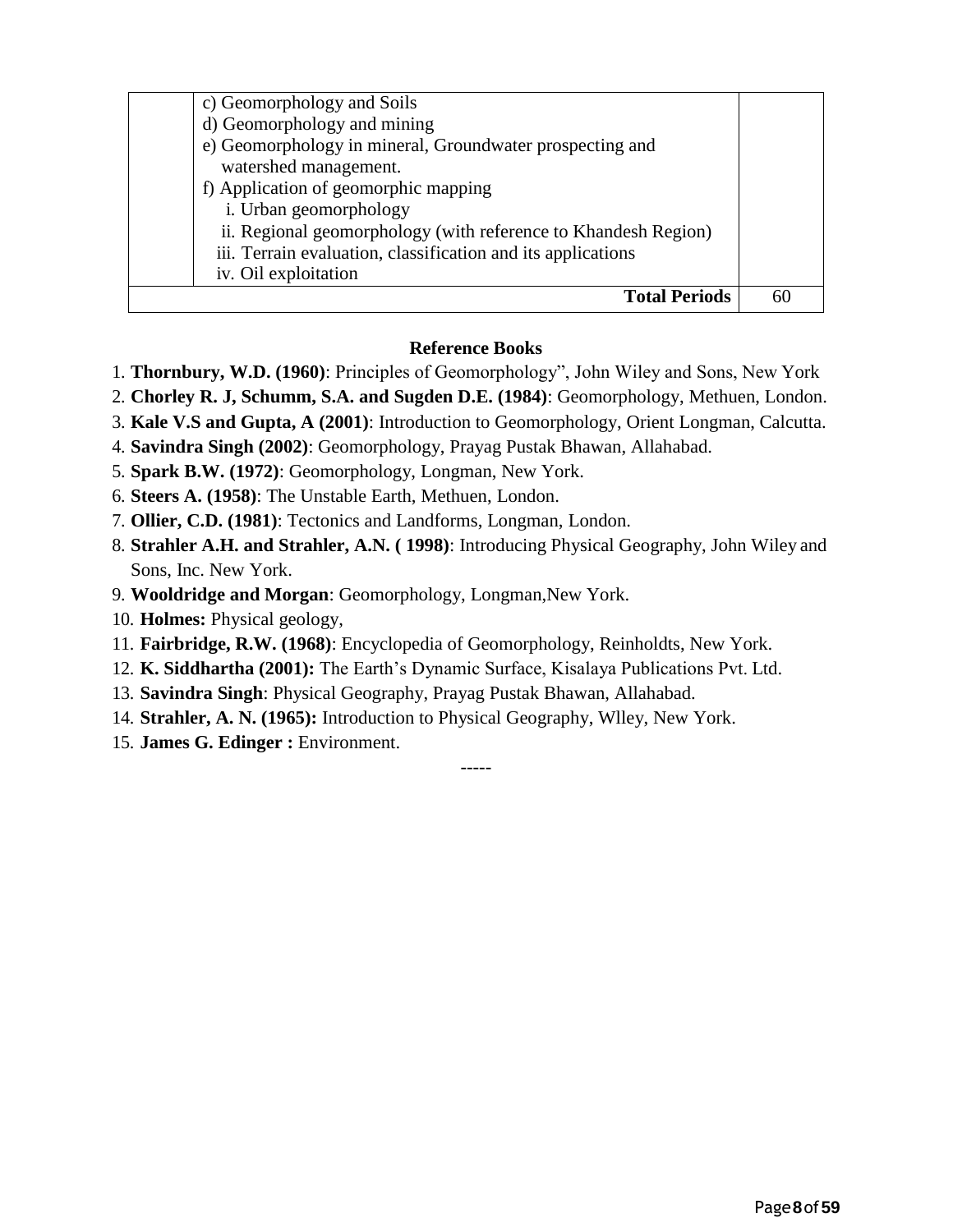#### KAVAYITRI BAHINABAI CHAUDHARI NORTH MAHARASHTRA UNIVERSITY, JALGAON M.A. /M.Sc. APPLIED GEOGRAPHY SYLLABUS Semester I (w. e .f. June 2013-14)

## **Gg. 102: ENVIRONMENTAL GEOSCIENCES**

| Unit           | Title                                                                                                                                                            | Periods |
|----------------|------------------------------------------------------------------------------------------------------------------------------------------------------------------|---------|
| No.            |                                                                                                                                                                  |         |
| $\mathbf{1}$   | <b>Basic issues in environmental sciences:</b>                                                                                                                   | 12      |
|                | a) Definition, principles and scope of environmental science.                                                                                                    |         |
|                | b) Components of environment                                                                                                                                     |         |
|                | c) Geography and environment                                                                                                                                     |         |
|                | d) Man and nature, Environment and resources                                                                                                                     |         |
|                | e) Man - Environment Relationships:                                                                                                                              |         |
|                | i. Approaches to the study                                                                                                                                       |         |
|                | ii. Environmental deterministic approach                                                                                                                         |         |
|                | iii. Teleological approach                                                                                                                                       |         |
|                | iv. Possibilistic approach                                                                                                                                       |         |
|                | v. Economic deterministic approach<br>vi. Ecological approach                                                                                                    |         |
|                | f) Environment and man; Man's interaction with the environment.                                                                                                  |         |
| $\overline{2}$ | <b>Ecological systems:</b>                                                                                                                                       | 12      |
|                | a) Ecological concepts                                                                                                                                           |         |
|                | i. Meaning and definitions                                                                                                                                       |         |
|                | ii. Ecosystem concepts and Components                                                                                                                            |         |
|                | b) Ecosystem – form and functions                                                                                                                                |         |
|                | i. Food chain                                                                                                                                                    |         |
|                | ii. Food web                                                                                                                                                     |         |
|                | iii. Tropic level                                                                                                                                                |         |
|                | iv. Ecological niche.                                                                                                                                            |         |
|                | c) Biosphere and Ecosystem                                                                                                                                       |         |
|                | i. Material circulation through ecosystem                                                                                                                        |         |
|                | ii. Natural system and man induced changes –                                                                                                                     |         |
|                | iii. Energy cycle                                                                                                                                                |         |
|                | iv. Hydrological cycle                                                                                                                                           |         |
|                | v. Nutrient cycle (carbon, nitrogen, phosphorous)                                                                                                                |         |
| 3              | <b>Environmental Degradation:</b>                                                                                                                                | 12      |
|                | a) Concepts and types of environmental degradation                                                                                                               |         |
|                | b) Causes of environmental degradation                                                                                                                           |         |
|                | c) population growth and development, urbanization, land                                                                                                         |         |
|                | degradation.                                                                                                                                                     |         |
|                |                                                                                                                                                                  |         |
|                |                                                                                                                                                                  |         |
|                |                                                                                                                                                                  |         |
|                | d) Environmental Pollution<br>i. Sources and types of pollution<br>ii. Air pollution, adverse effects of air pollution on weather and<br>climate-ozone depletion |         |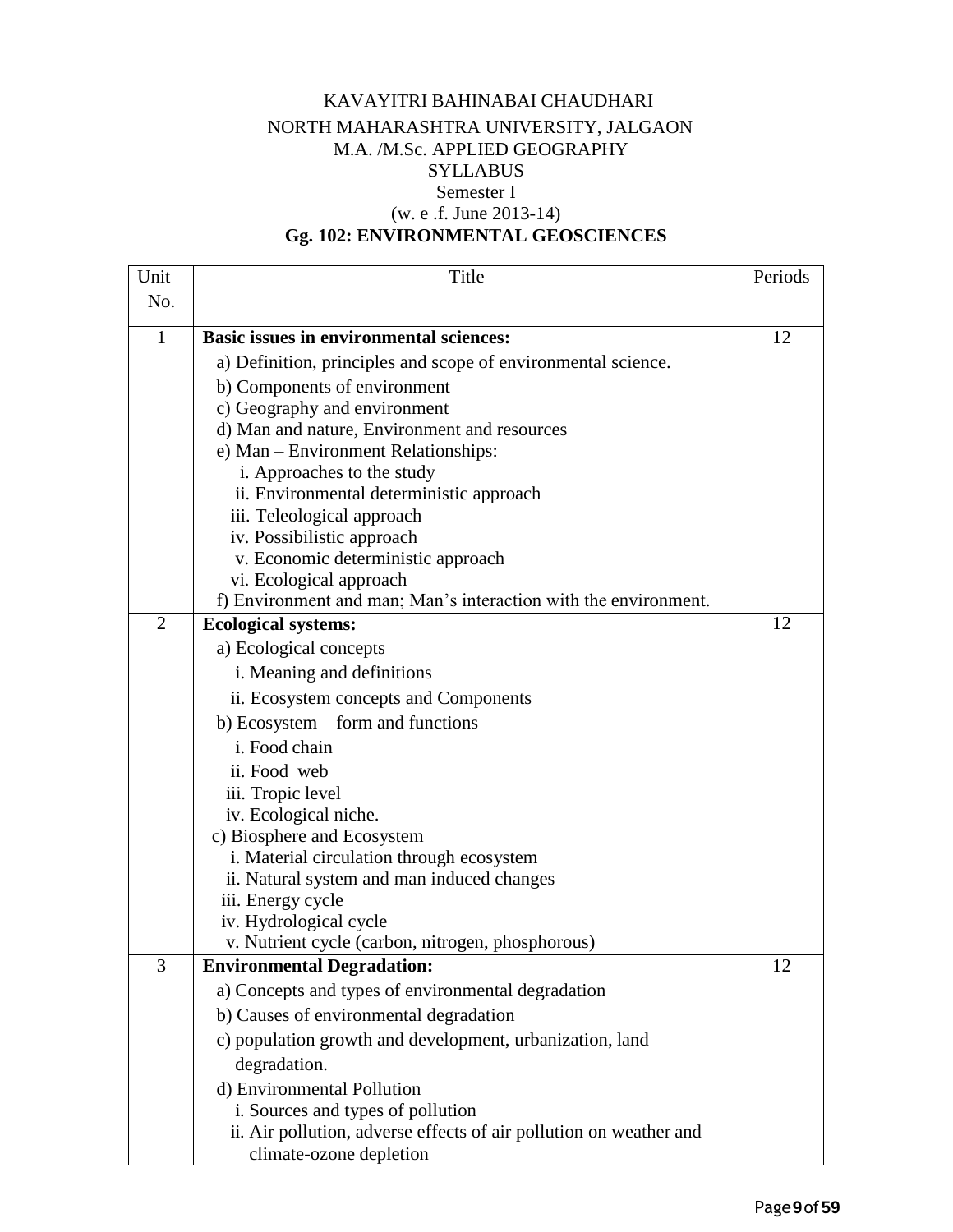|                | iii. Green house effect                                           |    |
|----------------|-------------------------------------------------------------------|----|
|                | iv. Effects on human health                                       |    |
|                | v. Water pollution                                                |    |
|                | vi. Surface and ground water                                      |    |
|                | vii. Adverse effects on human health.                             |    |
| $\overline{4}$ | <b>Environmental Hazards:</b>                                     | 12 |
|                | a) Meaning and concepts                                           |    |
|                | b) Earthquake disaster                                            |    |
|                | i. Adverse effects                                                |    |
|                | ii. Earthquake hazards in India                                   |    |
|                | iii. Management of earthquake disaster                            |    |
|                | c) Tropical Cyclones                                              |    |
|                | i. Adverse effects                                                |    |
|                | ii. Cyclones in India                                             |    |
|                | iii. Management of cyclonic disaster                              |    |
|                | d) Floods causes                                                  |    |
|                | i. Flood disaster in India                                        |    |
|                | ii. Management of floods.                                         |    |
|                | e) Environmental Planning and Management                          |    |
|                | i. Environmental management: methods and approaches               |    |
|                | ii. Ecological basis of environmental management                  |    |
|                | iii. Ecological principles; Survey, evaluation, preservation and  |    |
|                | Conservation of resources.                                        |    |
| 5              | <b>Biogeography:</b>                                              | 12 |
|                | Meaning, Nature, Scope, significance, approaches, history, recent |    |
|                | developments.                                                     |    |
|                | a) Spatial dimension in biogeography                              |    |
|                | i. Pattern and causes of plant and animal distributions           |    |
|                | ii. Factors influencing the distribution of life                  |    |
|                | iii. Bio-geographical regions and realms                          |    |
|                | b) Historical biogeography                                        |    |
|                | c) Patterns of life in the past and today                         |    |
|                | d) Biodiversity                                                   |    |
|                | i. Concept                                                        |    |
|                | ii. Recent trends and future possibilities                        |    |
|                | iii. Biodiversity and the source of novelty in life.              |    |
|                | <b>Total Periods</b>                                              | 60 |
|                |                                                                   |    |

#### **Reference Books**

- 1. **Daniel Botkin and Edward Keller (1997)**: Environmental Sciences, John Wiley and Sons, New York
- 2. **Eldon D. Enger and Bradley F. Smith (1995):** Environmental Science, WCB Publishers, Boston.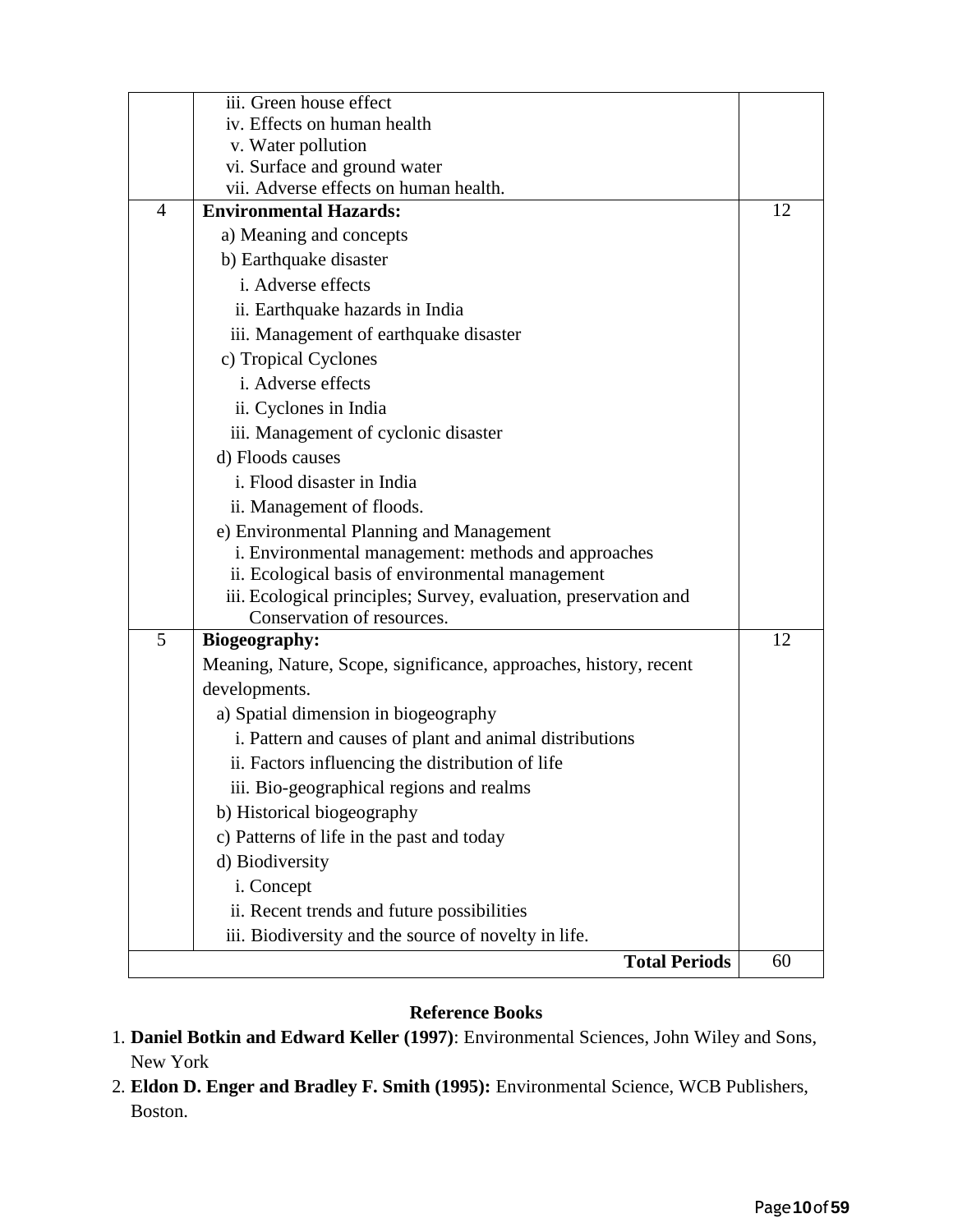- 3. **Dr. A. K. Jain (1989):** Forests in India, Vorha Publication, Allahabad.
- 4. **Nileema Rajvaidya (1989):** Advances of Environmental Science and Technology, APH Publishing House, Delhi)
- 5. **Soil Sciences (1997):** T.D. Bishwas & S. K. Mukharji, , Tata Mc-graw hill pub.Co. Ltd. New Delhi.
- 6. **Environmental Awareness (1998):** Chandna, R.C., , , Kalyani Publishers, New Delhi.
- 7. **Global Environmental Crisis (2006):** Gaur, S., and Chandrashekhar, T., Book Enclave, Jaipur.
- 8. **Environmental Issues for the 21st Century (2003):** Gupta, P.D., Mittal Publications, New Delhi.
- 9. **Changing Environments (2003):** Morris, D., Freeland, J., Hinchliff, S., Smith, S., John Wiley and Sons Ltd., The Open University, U.K.
- 10. **Ecology and Environmental Management Park (1980):** C.C. Butterworths, London.
- 11. **Environmental Challenges of the 21st Century (2004):** Radha, S., and Sankhyan, A.S., Deep Publications, New Delhi.
- 12. **Environment and Sustainable Development (2007):** Rasure, K.A., , , Serials Publications, New Delhi.
- 13. **Environmental Studies (2006):** Saxena, H.M., Rawat Publications, Jaipur.
- 14. **Environmental Geography (1991):** Singh, S., Prayag Publication, Allahabad.
- 15. **Geography and Man's Environment (1997):** Strahler, A.N., and Strahler, A.M., , , John Wiley and Sons, New York.
- 16. **Environmental Impact Assessment, An Indo – Australian Perspective (2007):** Taj, B., Murphy, P. and Rana, P.S., Bookwell New Delhi.
- 17. **Environmental Protection and Development (2005):** Verma, S. B. and Shiva, K.S., Deep Publications, New Delhi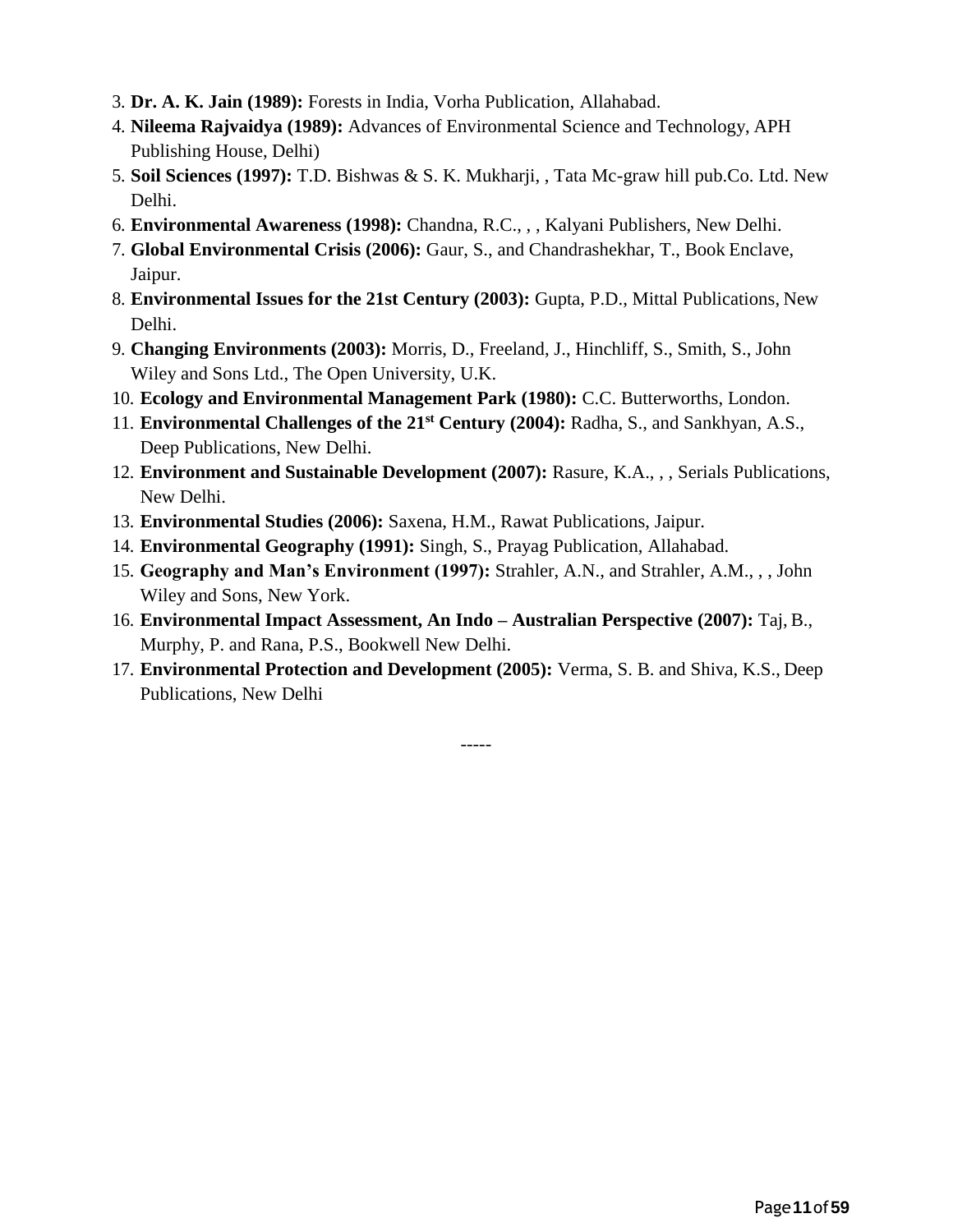#### KAVAYITRI BAHINABAI CHAUDHARI NORTH MAHARASHTRA UNIVERSITY, JALGAON M.A. /M.Sc. APPLIED GEOGRAPHY SYLLABUS Semester I (w. e .f. June 2013-14)

## **Gg. 103: FUNDAMENTAL OF CARTOGRAPHY**

| Unit           | Title                                                             | Periods |
|----------------|-------------------------------------------------------------------|---------|
| No.            |                                                                   |         |
| $\mathbf{1}$   | <b>Fundamental of Cartography:</b>                                | 12      |
|                | a) Definition, Nature, Scope, History, Types, Developments        |         |
|                | b) Significance                                                   |         |
|                | c) Advance Cartographic techniques                                |         |
|                | d) Application of cartography.                                    |         |
| $\overline{2}$ | <b>Qualitative Cartography:</b>                                   | 12      |
|                | a) Map                                                            |         |
|                | i. Definition                                                     |         |
|                | ii. Elements                                                      |         |
|                | iii. Types                                                        |         |
|                | iv. Characteristics                                               |         |
|                | v. Map Making Methods.                                            |         |
|                | b) Scale                                                          |         |
|                | i. Definition                                                     |         |
|                | ii. Types of Scale, Presentation Techniques & Conversion of Scale |         |
|                | iii. Characteristics                                              |         |
|                | iv. Scaling Methods & Uses.                                       |         |
|                | c) Relief:                                                        |         |
|                | i. Definition                                                     |         |
|                | ii. Types                                                         |         |
|                | iii. Characteristics                                              |         |
|                | iv. Relief Presentation Techniques: hachure's, shading, contours  |         |
|                | and layer tints) & Uses.                                          |         |
|                | d) Profiles:                                                      |         |
|                | i. Definition                                                     |         |
|                | ii. Types                                                         |         |
|                | iii. Characteristics                                              |         |
|                | iv. Drawing of profiles                                           |         |
|                | v. Significance.                                                  |         |
|                | e) Gradient & Slope                                               |         |
|                | i. Definition                                                     |         |
|                | ii. Types                                                         |         |
|                | iii. Characteristics                                              |         |
|                | iv. Slope analysis methods                                        |         |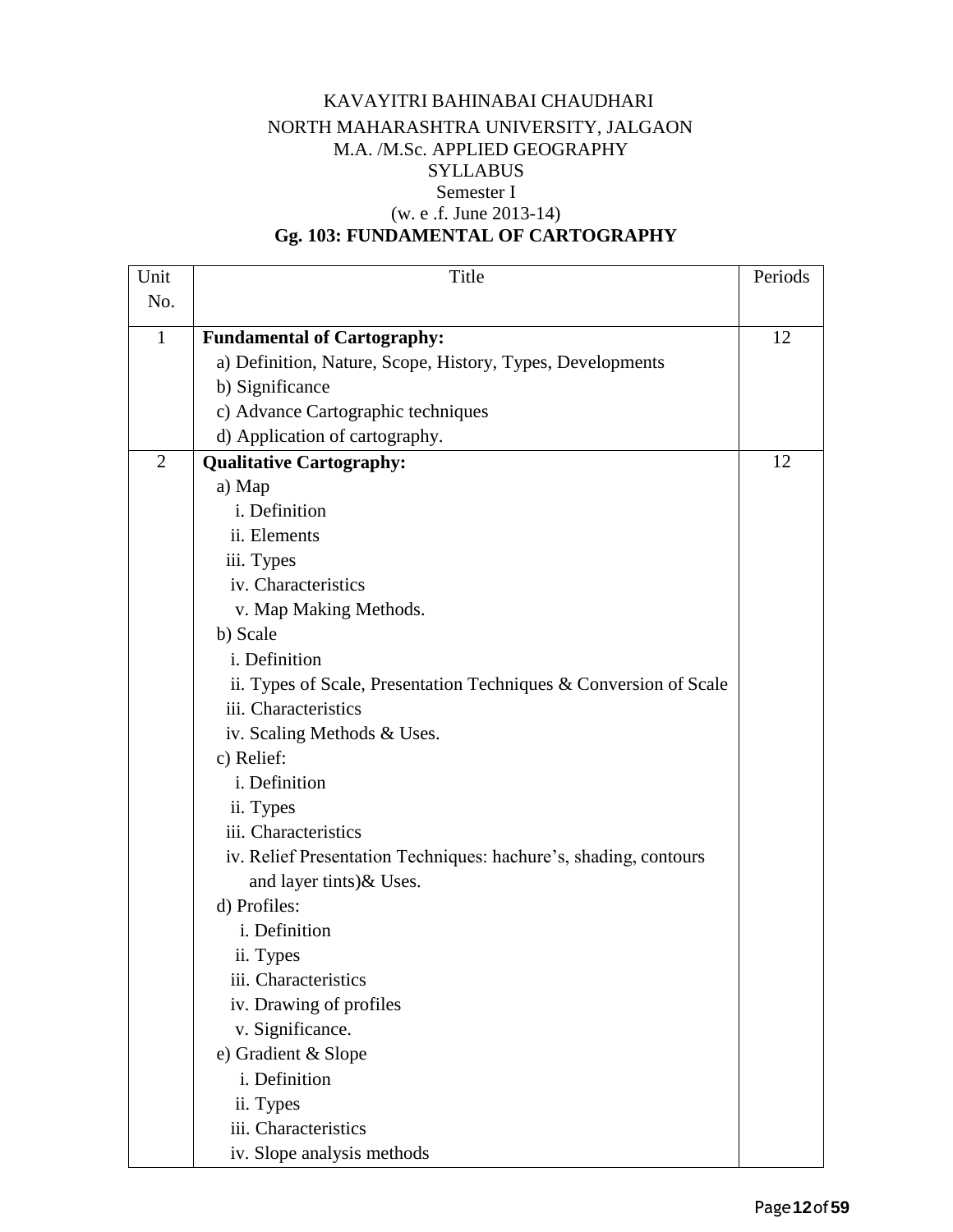|                | v. Significance.                                                   |    |
|----------------|--------------------------------------------------------------------|----|
| 3              | <b>Quantitative Cartography:</b>                                   | 12 |
|                | a) Representation of numerical data:                               |    |
|                | i) line graphs ii) bar graphs iii) Proportional Circle iv) Divided |    |
|                | Circe v) Histogram vi) Thematic Mapping- Choropleth and            |    |
|                | Isopleths                                                          |    |
|                | b) Methods of Area Measurement                                     |    |
|                | c) Methods of Map enlargement and reduction                        |    |
| $\overline{4}$ | <b>Computer Cartography:</b>                                       | 12 |
|                | a) Fundamentals of computer cartography                            |    |
|                | i. Digital cartography                                             |    |
|                | ii. History                                                        |    |
|                | iii. Developments and advantages of computerize cartography.       |    |
|                | b) Representation of geographic data with the help of Advance      |    |
|                | Techniques: CAD, GIS and GPS                                       |    |
| 5              | <b>Map Interpretation Techniques:</b>                              | 12 |
|                | a) Study of Survey of Indian topographical maps                    |    |
|                | i. Classification scale and Indexing of Toposheets                 |    |
|                | ii. Introduction to SOI topographical maps: numbering, scales and  |    |
|                | grid reference, signs and symbols, color system, etc.              |    |
|                | b) Interpretation of SOI maps                                      |    |
|                | i. Hilly, Mountainous, Plain, Desert, Coastal Areas                |    |
|                | c) Interpretation of Foreign Toposheets                            |    |
|                | i. Ordinance Survey Map of UK                                      |    |
|                | ii) Geological Survey of USA.                                      |    |
|                | <b>Total Periods</b>                                               | 60 |

#### **Reference Books:**

- **1. Geographical Information Systems - Principles and Application (1991):** Maquire, D.J., Good Child, M.F. and Rhind, D.W., Taylor and Francis Publication Washington,.
- **2. Geographical Information System (1991):** Fraser Taylor, Pergmon Press, U.K.
- **3. Digital Cartography (1992):** Cromley, R.G., Prentice Hall, New Jersey.
- **4. Computer Assisted Cartography: Principles and Prospects (1982):** Monmonier, M. S.:, Prentice Hall, New Jersey.
- **5. Introductory Cartography (1984):** Campbell, J., Prentice Hall, Inc., Englewood Cliff, New Jersey.
- **6. Elements of Cartography (New edition):** Robinson, A.H., John Willey and Sons, New York.
- **7. National Atlas and Thematic Maps Organization (NATMO):** National Atlas of India Calcutta.
- **8. Field Techniques and Research Methods in Geography (1982):** Glodard R. H., Dubuque.
- **9. Statistical Methods in Geographical Studied (1977):** Mahmood A., Rajesh Publication, Delhi.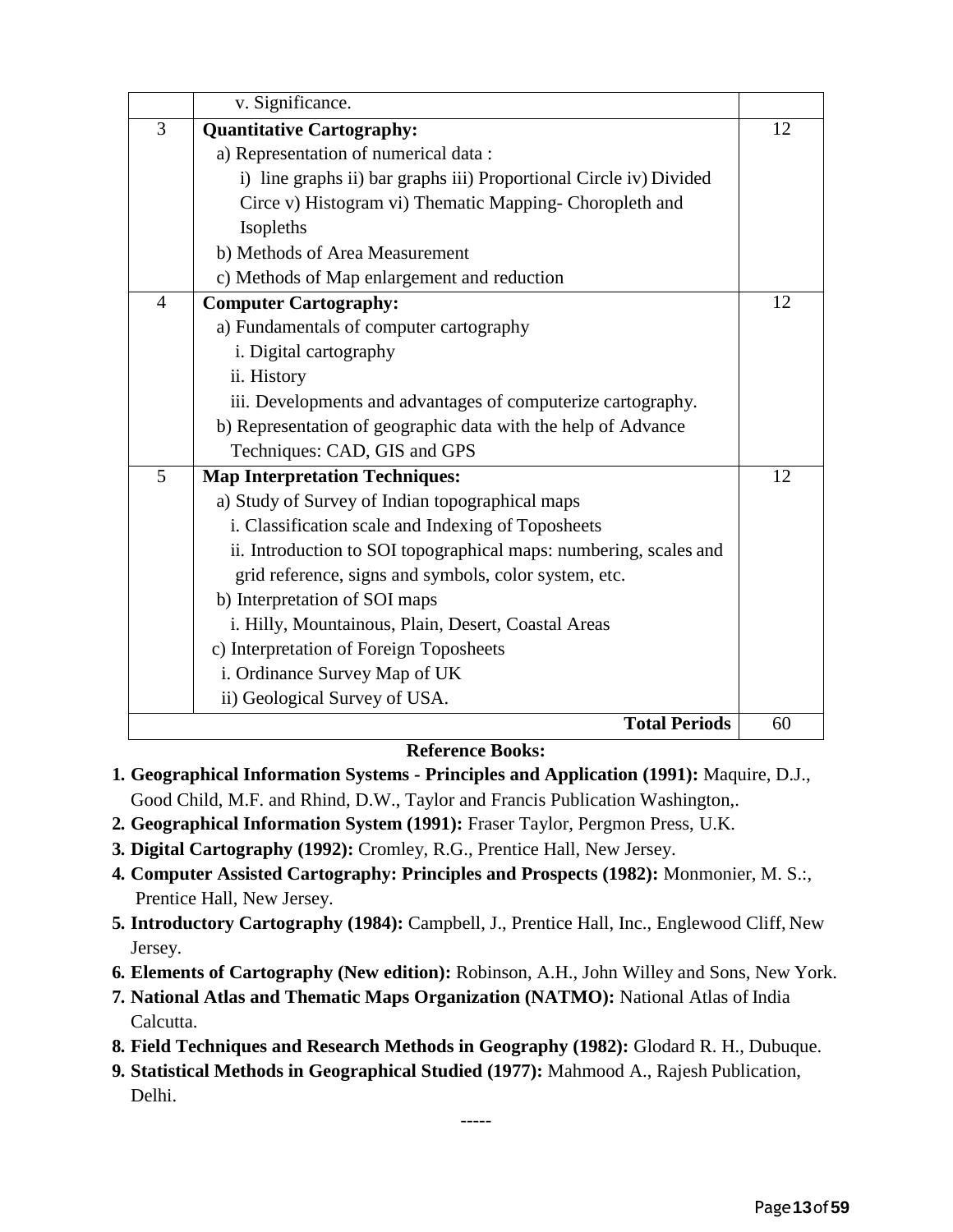#### KAVAYITRI BAHINABAI CHAUDHARI NORTH MAHARASHTRA UNIVERSITY, JALGAON M.A. /M.Sc. APPLIED GEOGRAPHY **SYLLABUS** Semester I (w. e .f. June 2013-14) **Gg. 104: PRACTICALS IN PHYSICAL GEOGRAPHY**

#### **Unit** No. Title Periods 1 **Drainage Network Hierarchy:** a) Drainage network hierarchy i) Horton's method ii) Strahler's method b) Laws of drainage composition I) Law of stream order : i) Measurement of order wise stream number ii) Stream number v/s Stream order. (Preparation of graph) iii) Bifurcation ratio II) Law of stream length i) Measurement of stream length and average. ii) Stream order v/s average stream length. (Preparation of graph) iii) Length Ratio 12 2 **Measurement of catchment area of drainage basin unit:** i) Drainage Frequency ii) Drainage Density iii) Constant of Channel Maintenance iv) Basin Elongation vi) Ruggedness Number vii)Stream order v/s mean area Interpretation of the results of all sub units. 12 3 **Relief and Slope Analysis:** a) Absolute Relief Map b) Relative Relief Map c) Dissection Index Map d) Hypsometric Integral e) Miller's Isotan Map d) Slope Map by Wentworth's Method 12 4 **Geological Maps:** a) Introduction of Geological Maps: i) Dip ii) Strike Line 12

iii) Bedding Plane

iv) Plane of Unconformity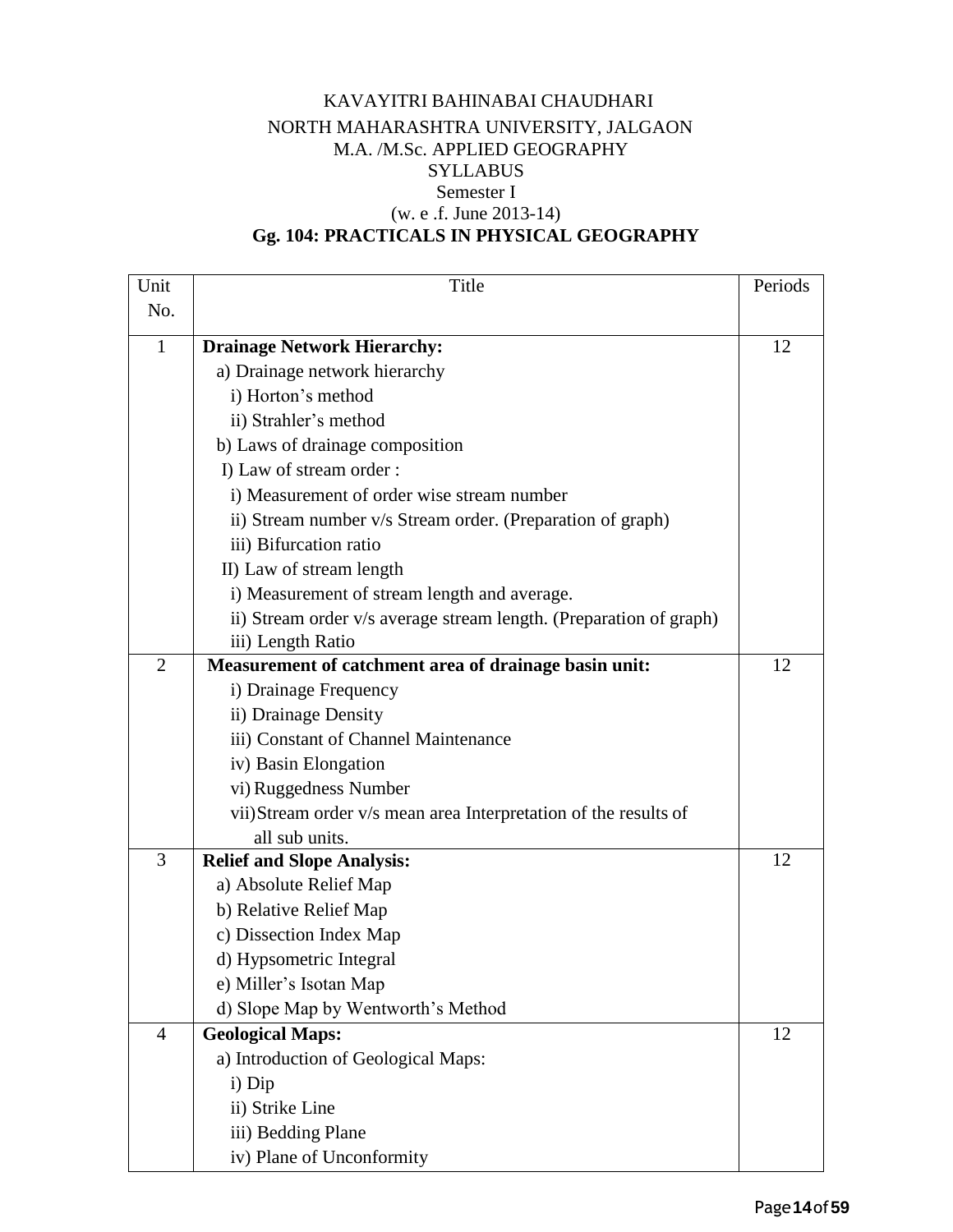|   | v) Out Crop                                                         |    |
|---|---------------------------------------------------------------------|----|
|   | b) Drawing of Geological Section and its Interpretation.            |    |
|   | (Three Maps)                                                        |    |
| 5 | <b>Sediment Analysis:</b>                                           | 12 |
|   | a) Sieving and pipette method-                                      |    |
|   | i) Analysis of 1 sandy and 1 Clayey sample                          |    |
|   | ii) Plotting of data on probability graph paper and estimation of   |    |
|   | grain size parameters.                                              |    |
|   | iii) Interpretation of processes.                                   |    |
|   | b) Study of Sedimentary sequences and weathering profile-           |    |
|   | i) Study of 1 sedimentary sequence of river or costal sediments and |    |
|   | 1 weathering profiles.                                              |    |
|   | ii) Interpretation in terms of past and present processes,          |    |
|   | <b>Total Periods</b>                                                | 60 |

#### **Reference Books**

- **1. Physical Geography:** Strahler A.N.
- **2. Elements of Practical Geography (1968):** R. L. Singh & Dutt P. K., Student's Friend, Allahabad
- **3. Elements of Climatology:** G. T. Triwartha.
- **4. Maps & Diagrams (1976):** Monkhouse F.J., Wilkuison H.R, Methune & Co. London.
- **5. Techniques in Geomorphology (1966):** King C.A.M., Edward Arnold, London.
- **6. Climatology Fundamental & Application:** Mathur.
- **7. The Skin of the Earth (1953):** Miller Austin, Methune & Co. Ltd London.
- **8. Drainage Basin Forms & Process:** Gragory K. J. & Walling D.
- **9. National Informatics Centre.**
- **10. Geomorphology (1986):** Hart, M. G., Unwin Hyman, London.
- **11. Geomorphological Techniques (1990):** Goudie, A., Unwin Hyman, London.
- **12. Techniques in Geomorphology (1966):** King, C.A.M., Edward Arnold, London.
- **13. Geomorphological Field Manual ((1983):** Aackombe, R. V. and Gardiner, V., George Allen and Unwin, London
- **14. Geomorphology (1984):** Chorley, R. J., Schumm, S. A. & Sugden, D.E., Methuen, London

----

**15. Introduction to Geomorphology (2001):** Kale, V. S. and Gupta, A., Orient Longman, **Calcutta**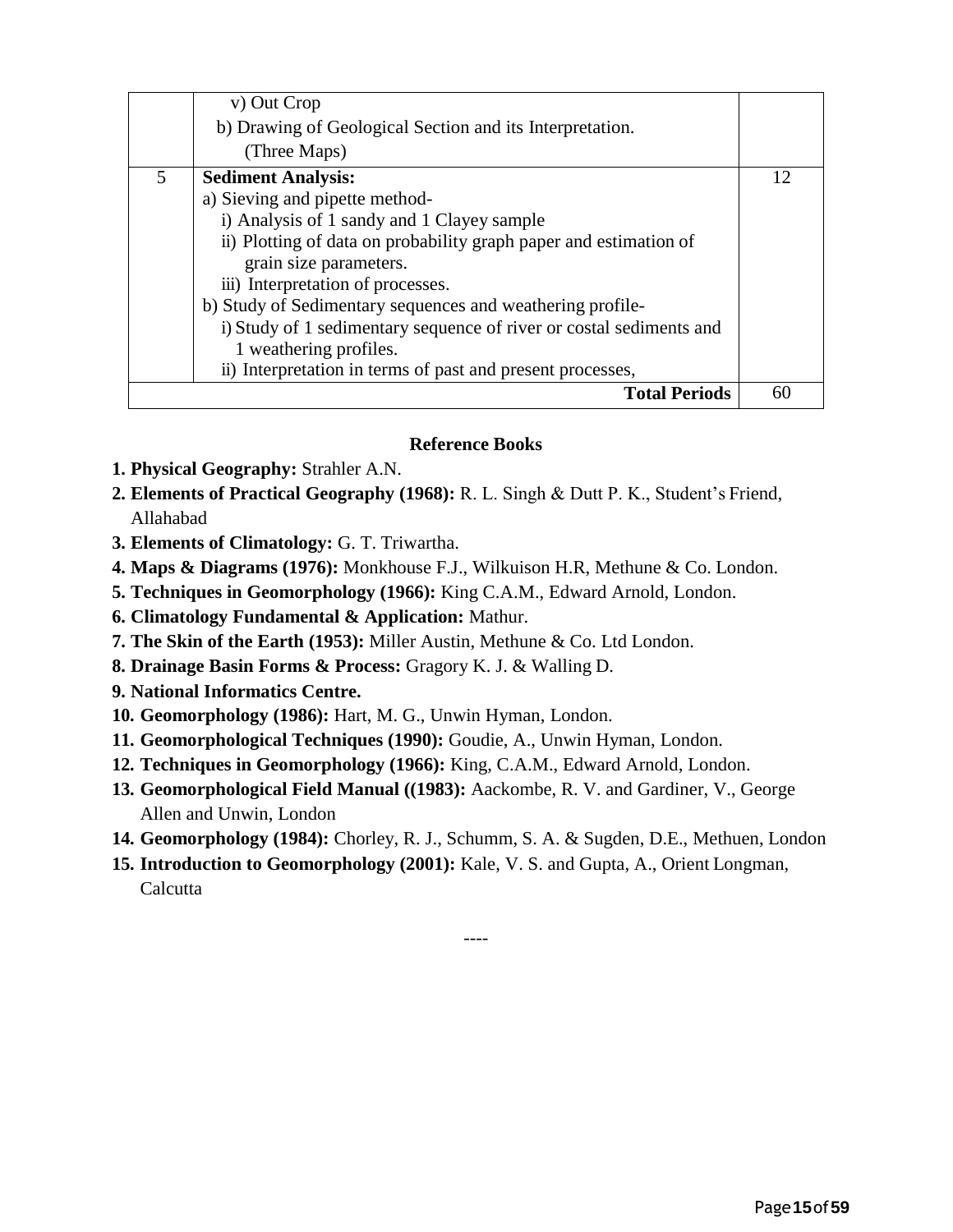#### KAVAYITRI BAHINABAI CHAUDHARI NORTH MAHARASHTRA UNIVERSITY, JALGAON M.A. /M.Sc. APPLIED GEOGRAPHY SYLLABUS Semester I (w.e.f. June 2013-14)

## **Gg. 105: CARTOGRAPHYIC TECHNIQUES WITH HELP OF GIS**

| Unit           | Title                                                            | Periods |
|----------------|------------------------------------------------------------------|---------|
| No.            |                                                                  |         |
|                |                                                                  |         |
| $\mathbf{1}$   | <b>Fundamental of Cartography:</b>                               | 12      |
|                | a) Advance Cartographic techniques & Application.                |         |
| $\overline{2}$ | <b>Introduction to GIS Software:</b>                             | 12      |
|                | Interface, Menu bar, Toolbar, Data import, Scale, factor, Layer  |         |
|                | Properties, Drawing cleanup, Topology Building, Digitization,    |         |
|                | Layout, Safe file.                                               |         |
| 3              | a) Cartographic Techniques with the help of GIS:                 | 12      |
|                | Techniques to Prepare Following Maps-                            |         |
|                | 1. Choropleth Map: i) Shading ii) Colour                         |         |
|                | 2. Dot Map                                                       |         |
|                | 3. Transformation of Dot map into Isopleth Map                   |         |
|                | 4. Proportional Circle Map: 2D and 3D                            |         |
|                | b) Cartographic Techniques in Population Geography:              |         |
|                | Preparation of Following Maps:                                   |         |
|                | 1. Density of Population                                         |         |
|                | 2. Concentration of Population                                   |         |
|                | 3. Sex Ratios                                                    |         |
|                | 4. Proportion of Category Wise Population                        |         |
|                | 5. Religion wise composition                                     |         |
|                | 6. Literacy Rate                                                 |         |
| $\overline{4}$ | a) Cartographic Techniques in Rural Settlement Geography         | 12      |
|                | 1. Classification of Rural Settlements according to size of      |         |
|                | Population                                                       |         |
|                | 2. Proportion of Rural Population                                |         |
|                | 3. Dispersion of Settlements                                     |         |
|                | b) Cartographic Techniques in Population Geography               |         |
|                | 1. Classification of Towns according to size of Urban Settlement |         |
|                | 2. Proportion of Urban Population                                |         |
|                | 3. Degree of Urbanization                                        |         |
|                | 4. Functional Classification of Towns                            |         |
|                | c) Cartographic Techniques in Agricultural Geography             |         |
|                | 1. Proportion of Crops                                           |         |
|                | 2. Crop Concentration                                            |         |
|                | 3. Crop Diversification                                          |         |
|                | 4. Crop Combination                                              |         |
|                | 5. Land use and Land Classification                              |         |
| 5              | 2. Excursion:                                                    | 12      |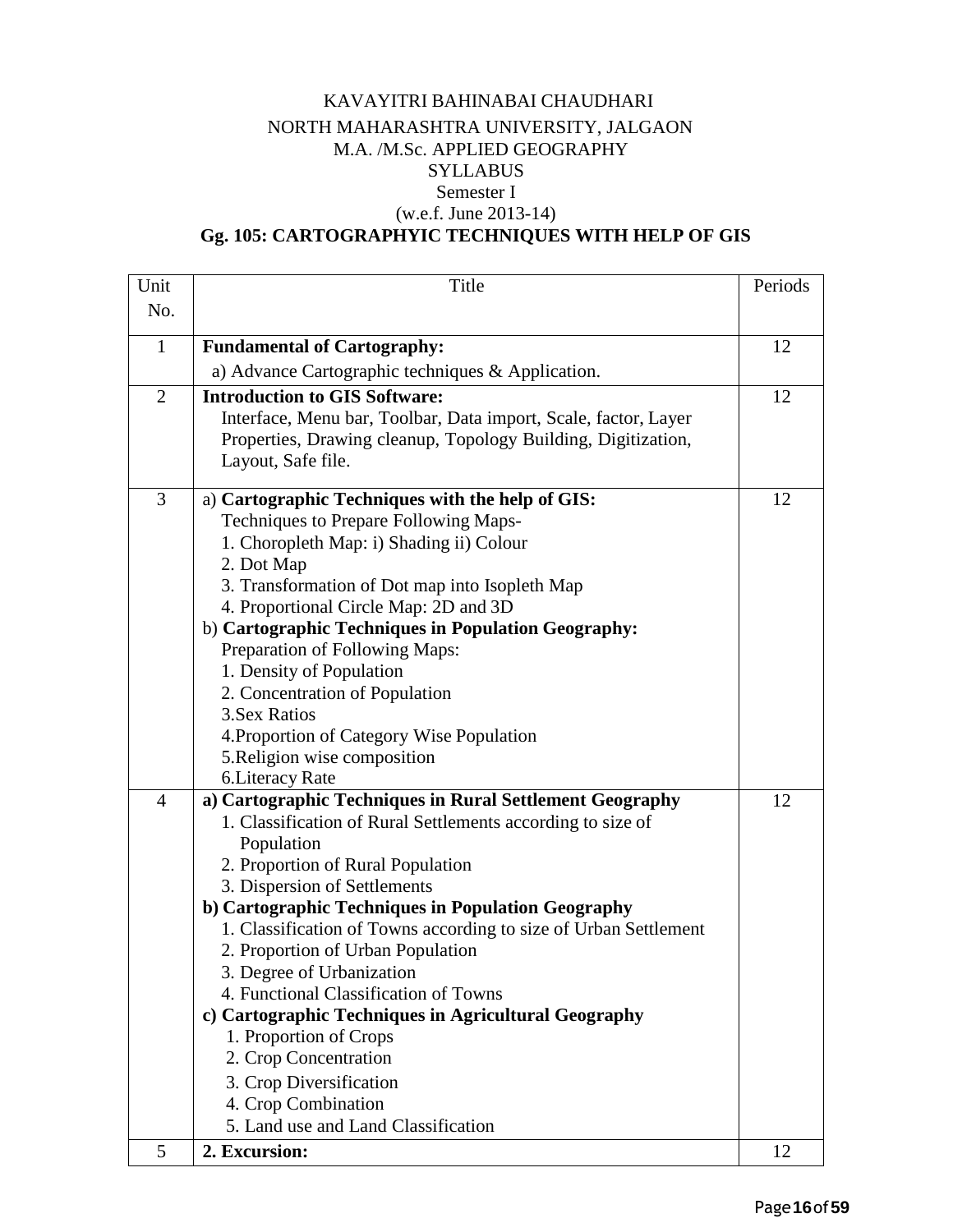| a) Visit to a place or a region of geographical interest.          |    |
|--------------------------------------------------------------------|----|
| b) Report should include the following points:                     |    |
| i) Land forms- More emphasis should be given on the formation      |    |
| of the land forms.                                                 |    |
| ii) Economy                                                        |    |
| iii) Settlements                                                   |    |
| vi) Transport                                                      |    |
| v) General Observations. While writing the report students may     |    |
| write report on any one point or may consider all points.          |    |
| c) Maps Photographs & Diagrams are necessary in the report.        |    |
| d) Collection of rock specimens is also expected. Students         |    |
| should bring them at the time of examination $\&$ show them to the |    |
| examiner. Examiners are requested to give weightage to such        |    |
| students.                                                          |    |
| <b>Total Periods</b>                                               | 60 |

#### **Reference Books:**

- **1. Statistic for Geography and Social Science:** R. B. Mandal.
- **2. Maps and Diagram:** Monkhouse.
- **3) Agricultural Geography:** Majid Hussen.
- **4) Geography of Settlement (1976):** Hudson F.S.
- **5) An Introduction to Quantitative Analysis in Human Geography (1974):** Yeats M.H.
- **6) Agricultural Geography (1984):** Sing J. and Dhillon.
- **7) Readings in Rural Settlement Geography:** Sing R.L.
- **8) Transportation Geography:** Michaele E. and E. Hurse.
- **9) The Study of Urban Geography:** Edward Arnold.
- **10) Mastering Auto CAD:** George Omura, BPB Publication, B14 Connaught place, New Delhi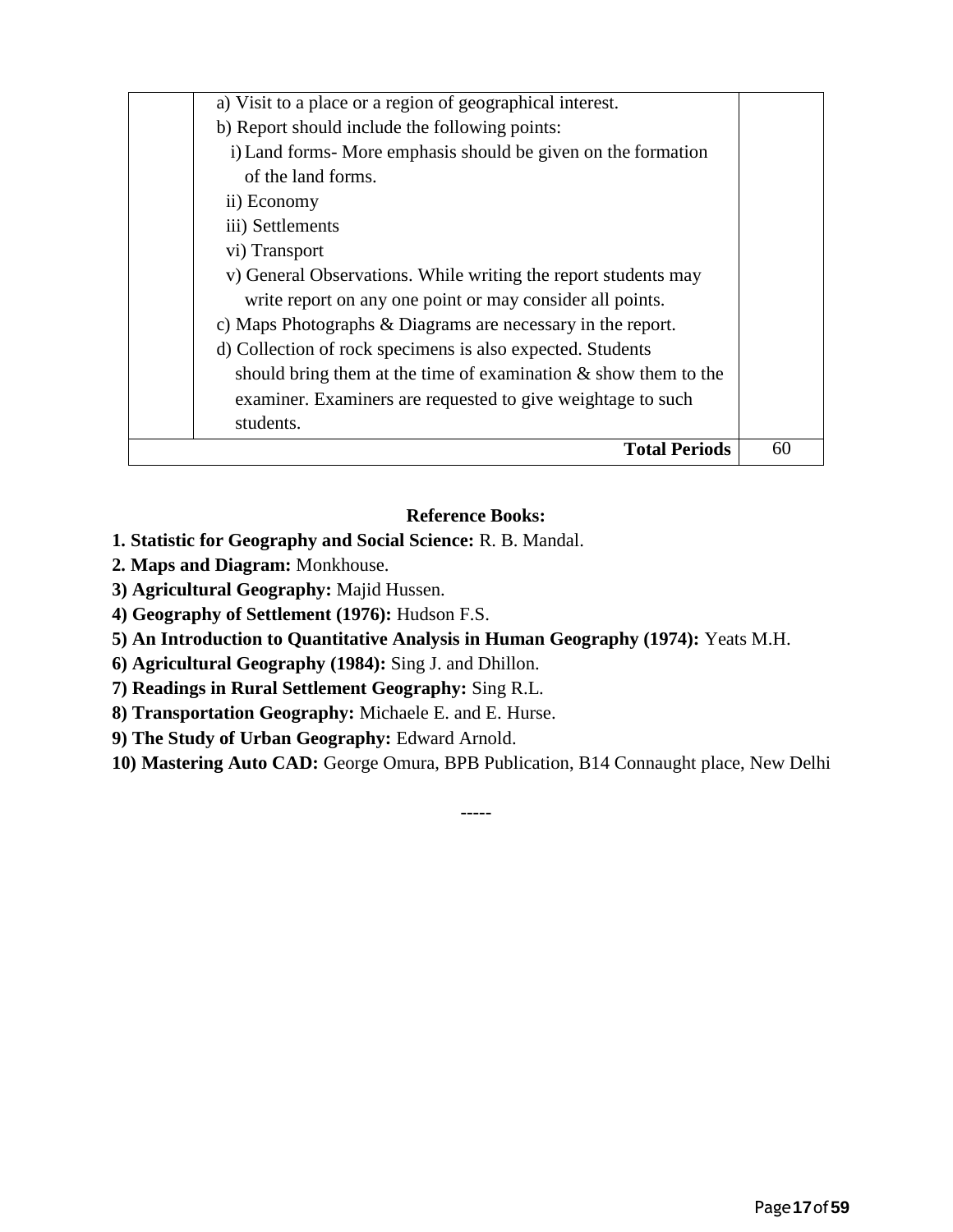# **KAVAYITRI BAHINABAI CHAUDHARI NORTH MAHARASHTRA UNIVERSITY, JALGAON M.A. / M.Sc. APPLIED GEOGRAPHY**

# **SEMESTER II W. E. F. JUNE 2018-19**

## **Semester II**

- Gg. 201: Fundamental of Human Geography.
- Gg. 202: Climatology & Oceanography.
- Gg. 203: Geo-Statistics & Research Methodology.
- Gg. 204: Practical's in Human Geography
- Gg. 205: Practical's in Climatology and Oceanography.
- Gg. 206: Tutorials II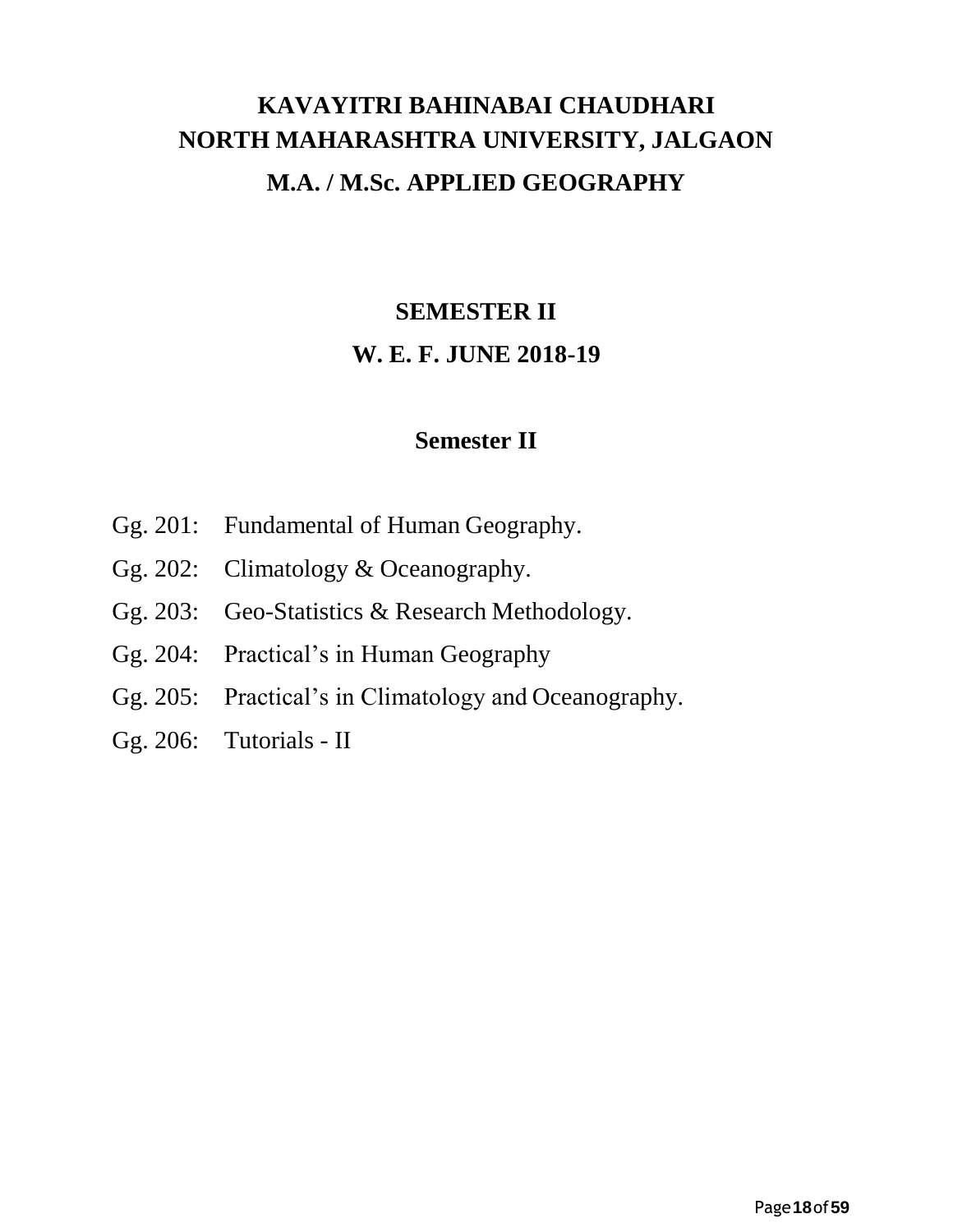#### KAVAYITRI BAHINABAI CHAUDHARI NORTH MAHARASHTRA UNIVERSITY, JALGAON M.A. /M.Sc. APPLIED GEOGRAPHY SYLLABUS Semester II (w.e.f. June 2018-19)

## **Gg. 201: Fundamental of Human Geography.**

| Unit<br>No.    | <b>Title</b>                                                                                                                                                                                                                                                                                                                                                                                                                                                                                                                                                                                                                                                                                                                                                                                                                                                                                                                                                                                                                                                                                                                                                            | <b>Periods</b> |
|----------------|-------------------------------------------------------------------------------------------------------------------------------------------------------------------------------------------------------------------------------------------------------------------------------------------------------------------------------------------------------------------------------------------------------------------------------------------------------------------------------------------------------------------------------------------------------------------------------------------------------------------------------------------------------------------------------------------------------------------------------------------------------------------------------------------------------------------------------------------------------------------------------------------------------------------------------------------------------------------------------------------------------------------------------------------------------------------------------------------------------------------------------------------------------------------------|----------------|
| $\mathbf{1}$   | <b>Introduction of Human Geography:</b>                                                                                                                                                                                                                                                                                                                                                                                                                                                                                                                                                                                                                                                                                                                                                                                                                                                                                                                                                                                                                                                                                                                                 | 12             |
|                | Introduction to basic concepts in human geography, Approaches,                                                                                                                                                                                                                                                                                                                                                                                                                                                                                                                                                                                                                                                                                                                                                                                                                                                                                                                                                                                                                                                                                                          |                |
|                | scope, nature, branches and significance of the study of human                                                                                                                                                                                                                                                                                                                                                                                                                                                                                                                                                                                                                                                                                                                                                                                                                                                                                                                                                                                                                                                                                                          |                |
|                | Geography                                                                                                                                                                                                                                                                                                                                                                                                                                                                                                                                                                                                                                                                                                                                                                                                                                                                                                                                                                                                                                                                                                                                                               |                |
| $\overline{2}$ | <b>Population Geography:</b>                                                                                                                                                                                                                                                                                                                                                                                                                                                                                                                                                                                                                                                                                                                                                                                                                                                                                                                                                                                                                                                                                                                                            | 12             |
|                | Nature, scope, significance and historical development, and its                                                                                                                                                                                                                                                                                                                                                                                                                                                                                                                                                                                                                                                                                                                                                                                                                                                                                                                                                                                                                                                                                                         |                |
|                | Relationship with demography and population studies.                                                                                                                                                                                                                                                                                                                                                                                                                                                                                                                                                                                                                                                                                                                                                                                                                                                                                                                                                                                                                                                                                                                    |                |
|                | a) Sources of Population Data,                                                                                                                                                                                                                                                                                                                                                                                                                                                                                                                                                                                                                                                                                                                                                                                                                                                                                                                                                                                                                                                                                                                                          |                |
|                | b) Population distribution, growth and determinants:<br>c) Theories of Growth: Biological - Malthus; Volitional-Social                                                                                                                                                                                                                                                                                                                                                                                                                                                                                                                                                                                                                                                                                                                                                                                                                                                                                                                                                                                                                                                  |                |
|                |                                                                                                                                                                                                                                                                                                                                                                                                                                                                                                                                                                                                                                                                                                                                                                                                                                                                                                                                                                                                                                                                                                                                                                         |                |
|                |                                                                                                                                                                                                                                                                                                                                                                                                                                                                                                                                                                                                                                                                                                                                                                                                                                                                                                                                                                                                                                                                                                                                                                         |                |
|                |                                                                                                                                                                                                                                                                                                                                                                                                                                                                                                                                                                                                                                                                                                                                                                                                                                                                                                                                                                                                                                                                                                                                                                         |                |
|                | ii) Mortality, and iii) Migration: Brief History, trends and                                                                                                                                                                                                                                                                                                                                                                                                                                                                                                                                                                                                                                                                                                                                                                                                                                                                                                                                                                                                                                                                                                            |                |
|                | patterns. Developed world and Developing world model,                                                                                                                                                                                                                                                                                                                                                                                                                                                                                                                                                                                                                                                                                                                                                                                                                                                                                                                                                                                                                                                                                                                   |                |
|                |                                                                                                                                                                                                                                                                                                                                                                                                                                                                                                                                                                                                                                                                                                                                                                                                                                                                                                                                                                                                                                                                                                                                                                         |                |
|                |                                                                                                                                                                                                                                                                                                                                                                                                                                                                                                                                                                                                                                                                                                                                                                                                                                                                                                                                                                                                                                                                                                                                                                         |                |
|                |                                                                                                                                                                                                                                                                                                                                                                                                                                                                                                                                                                                                                                                                                                                                                                                                                                                                                                                                                                                                                                                                                                                                                                         |                |
|                |                                                                                                                                                                                                                                                                                                                                                                                                                                                                                                                                                                                                                                                                                                                                                                                                                                                                                                                                                                                                                                                                                                                                                                         |                |
|                |                                                                                                                                                                                                                                                                                                                                                                                                                                                                                                                                                                                                                                                                                                                                                                                                                                                                                                                                                                                                                                                                                                                                                                         |                |
|                |                                                                                                                                                                                                                                                                                                                                                                                                                                                                                                                                                                                                                                                                                                                                                                                                                                                                                                                                                                                                                                                                                                                                                                         |                |
|                |                                                                                                                                                                                                                                                                                                                                                                                                                                                                                                                                                                                                                                                                                                                                                                                                                                                                                                                                                                                                                                                                                                                                                                         |                |
|                |                                                                                                                                                                                                                                                                                                                                                                                                                                                                                                                                                                                                                                                                                                                                                                                                                                                                                                                                                                                                                                                                                                                                                                         |                |
|                |                                                                                                                                                                                                                                                                                                                                                                                                                                                                                                                                                                                                                                                                                                                                                                                                                                                                                                                                                                                                                                                                                                                                                                         |                |
|                |                                                                                                                                                                                                                                                                                                                                                                                                                                                                                                                                                                                                                                                                                                                                                                                                                                                                                                                                                                                                                                                                                                                                                                         |                |
|                |                                                                                                                                                                                                                                                                                                                                                                                                                                                                                                                                                                                                                                                                                                                                                                                                                                                                                                                                                                                                                                                                                                                                                                         |                |
|                |                                                                                                                                                                                                                                                                                                                                                                                                                                                                                                                                                                                                                                                                                                                                                                                                                                                                                                                                                                                                                                                                                                                                                                         |                |
|                |                                                                                                                                                                                                                                                                                                                                                                                                                                                                                                                                                                                                                                                                                                                                                                                                                                                                                                                                                                                                                                                                                                                                                                         |                |
|                |                                                                                                                                                                                                                                                                                                                                                                                                                                                                                                                                                                                                                                                                                                                                                                                                                                                                                                                                                                                                                                                                                                                                                                         |                |
|                |                                                                                                                                                                                                                                                                                                                                                                                                                                                                                                                                                                                                                                                                                                                                                                                                                                                                                                                                                                                                                                                                                                                                                                         |                |
|                |                                                                                                                                                                                                                                                                                                                                                                                                                                                                                                                                                                                                                                                                                                                                                                                                                                                                                                                                                                                                                                                                                                                                                                         |                |
|                |                                                                                                                                                                                                                                                                                                                                                                                                                                                                                                                                                                                                                                                                                                                                                                                                                                                                                                                                                                                                                                                                                                                                                                         |                |
| 3              | capillarity, demographic transition and regulation.<br>d) Population Dynamics: brief history, trends and patterns.<br>measurement, determinants and distributions $- i$ ) Fertility,<br>Migration in India.<br>e) Population Regions: Typology of population regions, Ackerman<br>scheme of population resource region.<br>f) Population policy of India.<br><b>Settlement Geography:</b><br>a) Conceptual framework: Significance and scope of settlement<br>geography; development of settlement geography, methodological<br>advances in the study of settlement geography; approaches to the<br>study of settlements: evolutionary, spatial, and ecological; types of<br>settlement.<br>b) Rural settlements: definition and characteristics. The evolution of<br>field boundaries and field patterns, site and situations. Types and<br>materials of farm fencing; folk housing and folk architecture;<br>traditional building materials.<br>c) Urban settlements: site and situation; size and spacing of urban<br>settlements; theory of Christaller; functional classification of<br>urban centers harris and nelson; morphological characteristics of<br>urban | 12             |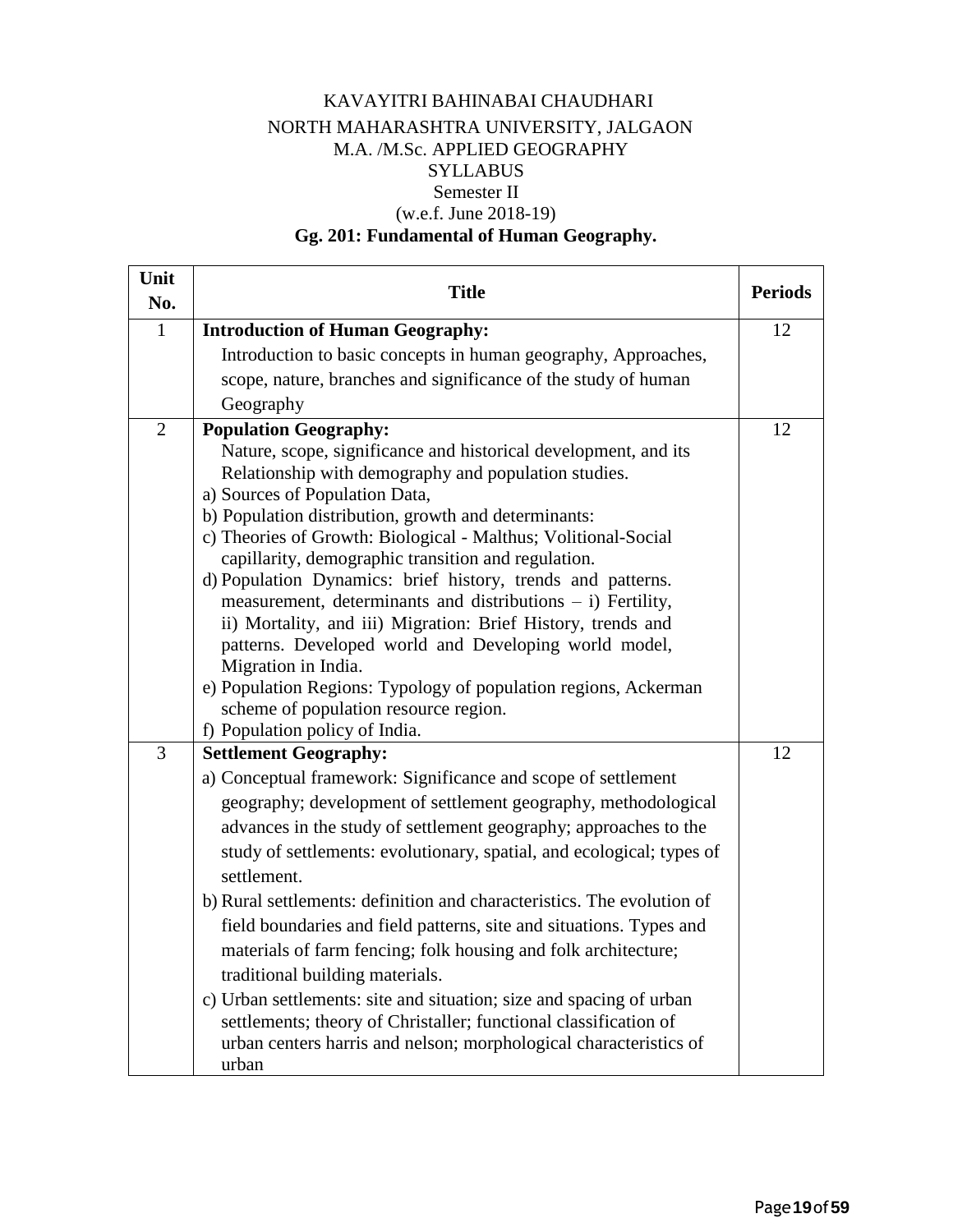|                | settlements; theories explaining internal structure of cities: sector,         |    |
|----------------|--------------------------------------------------------------------------------|----|
|                | Concentric zone and multiple-nuclei.                                           |    |
|                | c) Settlement in India: Indian village, nature and characteristics; a          |    |
|                | model of Indian village by spate; study of rural settlements in India          |    |
|                | with special reference to their morphological characteristics;                 |    |
|                | approaches to the morphogenesis of Indian villages. Orientation                |    |
|                | and segregation of castes in villages; dichotomy in built                      |    |
|                | environment: Mohammad Habib and Budha Prakash debate.                          |    |
| $\overline{4}$ | <b>Medical Geography:</b>                                                      | 12 |
|                | a) Concepts, Nature, Scope & Significance of Medical Geography,                |    |
|                | Approaches to the Study of Medical Geography: Ecological, Social               |    |
|                | and Spatial.                                                                   |    |
|                | b) Approaches to the Study of Wellbeing: Need-based, Relative                  |    |
|                | Standard and Capability; Geographical Factors affecting Human                  |    |
|                | Health and Wellbeing.                                                          |    |
|                | c) Diseases and their Typology: WHO Classification of Diseases and             |    |
|                | Major<br>Types:<br>Genetic;<br>Communicable<br>their<br>Non-<br>and            |    |
|                | communicable; Occupational and Deficiency Diseases; Epidemics                  |    |
|                | and Pandemic.                                                                  |    |
|                | d) Global Patterns of Human Health                                             |    |
|                | Ecology, Etiology, Diffusion and Distribution Pattern of Malaria,              |    |
|                | Tuberculosis, Hepatitis, AIDS, Glycemia and Cardiovascular                     |    |
|                | Diseases; Poverty; Food Security; Nutrition Deficiency; Health and             |    |
|                | <b>Sanitation Facilities.</b>                                                  |    |
|                | e) National concerns, new developments, Indian Health Care                     |    |
|                | Planning: Child and Family Health Welfare, Immunization, Rural                 |    |
|                | Health, National Health Care Infrastructure; Health GIS.                       |    |
| 5              | <b>Socio-Cultural Geography:</b>                                               | 12 |
|                | a) Fundamental concepts: Definition, scope; Concepts of social space,          |    |
|                | social area analysis and social wellbeing. Development of social               |    |
|                | geography in India.                                                            |    |
|                | b) Patterns and processes: World distribution of religious and                 |    |
|                | linguistic groups. Cultural realm and their distribution. Process              |    |
|                | and problems of social change in the traditional societies.                    |    |
|                | c) Social structure of India: Distribution of racial and linguistic groups     |    |
|                | of India. Distribution of various socially backward groups and their           |    |
|                | socio-economic issues. Regional imbalances with-reference to                   |    |
|                | literacy, health, poverty and crimes in India. Human Devolvement               |    |
|                | Index.                                                                         |    |
|                | d) Social issues in India: Unity in diversity. Regional consciousness          |    |
|                | and national integration. Social conflicts and violence. Emphasis of           |    |
|                | social planning during XI <sup>th</sup> and XII <sup>th</sup> five-year plans. |    |
|                | Concept of Culture; Meaning and scope of cultural geography;                   |    |
|                | Processes of Cultural evolution; Cultural changes--perception,                 |    |
|                | behaviorism and cultural relativism; Major concepts--cultural                  |    |
|                | diffusion, material culture, cultural landscape, cultural ecology,             |    |
|                | acculturation.                                                                 |    |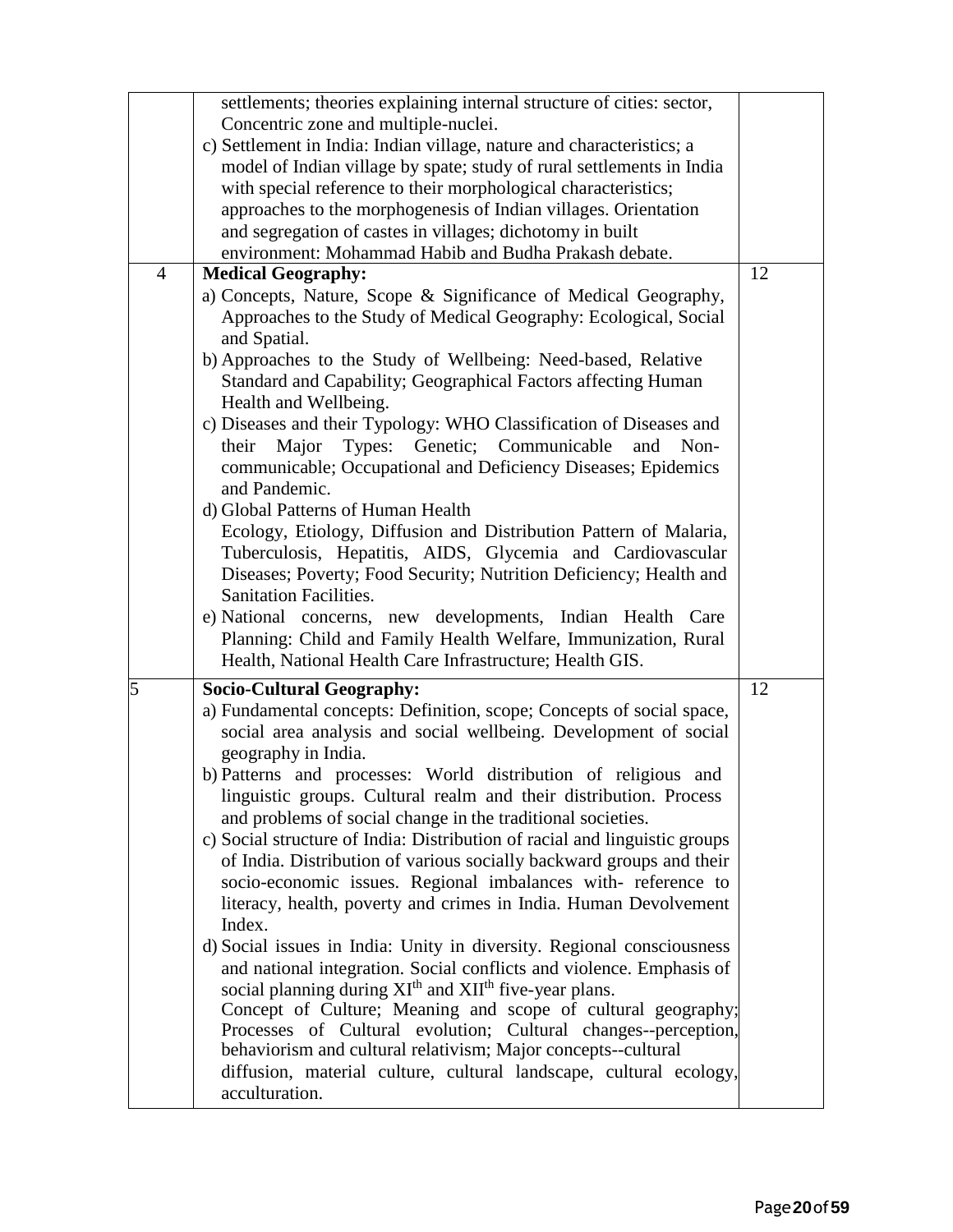| e) behaviorism and cultural relativism; Major concepts--cultural<br>diffusion, material culture, cultural landscape, cultural ecology,<br>acculturation.<br>f) Origin and dispersal of man; Cultural hearths; Primitive culture;<br>Agricultural practices, agricultural innovations; industrial and<br>technological revolution; globalization and cultural development,<br>cultural conflict.<br>g) Origin and dispersal of human races; zone-strata theory; Racial<br>composition of India, Major religions of the world; Religion and<br>economic development; Major linguistic families; world<br>distribution of major languages; Religious composition of India.<br>h) Environment and Culture; environmental perception; Resources<br>and culture; space adjustment and space intensification; major<br>cultural realms of the world; Major cultural regions of the world. |    |
|------------------------------------------------------------------------------------------------------------------------------------------------------------------------------------------------------------------------------------------------------------------------------------------------------------------------------------------------------------------------------------------------------------------------------------------------------------------------------------------------------------------------------------------------------------------------------------------------------------------------------------------------------------------------------------------------------------------------------------------------------------------------------------------------------------------------------------------------------------------------------------|----|
| <b>Total Periods</b>                                                                                                                                                                                                                                                                                                                                                                                                                                                                                                                                                                                                                                                                                                                                                                                                                                                               | 60 |

#### **Reference Books**

- 1. Chandna, R.C. : A Geography of Population, Jallundhar, 2002.
- 2. Sundaram,K.V. & Nangia, S. (Eds.) Population Geography, Delhi, 1995.
- 3. Khan, J.H. Scio-Economic & Structural Analysis of Internal Migration, New D. 2010.
- 4. Siddiqui, F.A, Regional Analysis of Population Structures; ND, 1984.
- 5. Trewartha, G.T.,A Geography of Population: World Patterns, NY. 1969.
- 6. Mitra, A., India's Population, Vols. I, II, Abhinav Pub., N.D., 1979.
- 7. Ahmad, E. 1979. Social and Geographical Aspects of Geography of Human Settlements. New Delhi: Classical Publications.
- 8. Census of India, 2001, 2011 House Types and Settlement Patterns of Villages in India. New Delhi.
- 9. Christaller, C. W. 1966. Central Places in Southern Germany. Englewood Cliffs N. J: Prentice Hall.
- 10. Cox, K. R. 1972. Man, Location and Behavior: An Introduction to Human Geography. New York: John Wiley and Sons.
- 11. Eidt, R. C., K. N. Singh, and R. P. B. Singh, 1977. Man, Culture and Settlement. Varanasi: Kalyani Publishers.
- 12. Mukerji, A. B. 1976. Rural Settlements of the Chandigarh Siwalik Hills (India): A Morphogenetic Analysis. Geografiska Annaler, 58(2): 95-115.
- 13. Mukerji, A. B. 1984. Progress in Rural Settlement Geography. In A Survey of Research in Geography 1972 – 75. New Delhi: Concept Publishing Company.
- 14. Singh, J. P. and Khan, M. 2002. Mystical Space, Cosmology and Landscape: Towards a Cultural Geography of India. New Delhi: Manak Publication.
- 15. Singh, R. L. and K. N. Singh (eds.) 1975. Readings in Rural Settlement Geography. Varanasi: The National Geographical Society of India, B. H. U.
- 16. Cliff, A. & Haggett, P. (1989). Atlas of Disease Distribution, Basil Blackwell, Oxford.
- 17. Fouberg, E.H., Murphy, A.B., H. J. de Blij.(2009). Human Geography: People, Place, and Culture, Wiley and Sons, Eagle Lake.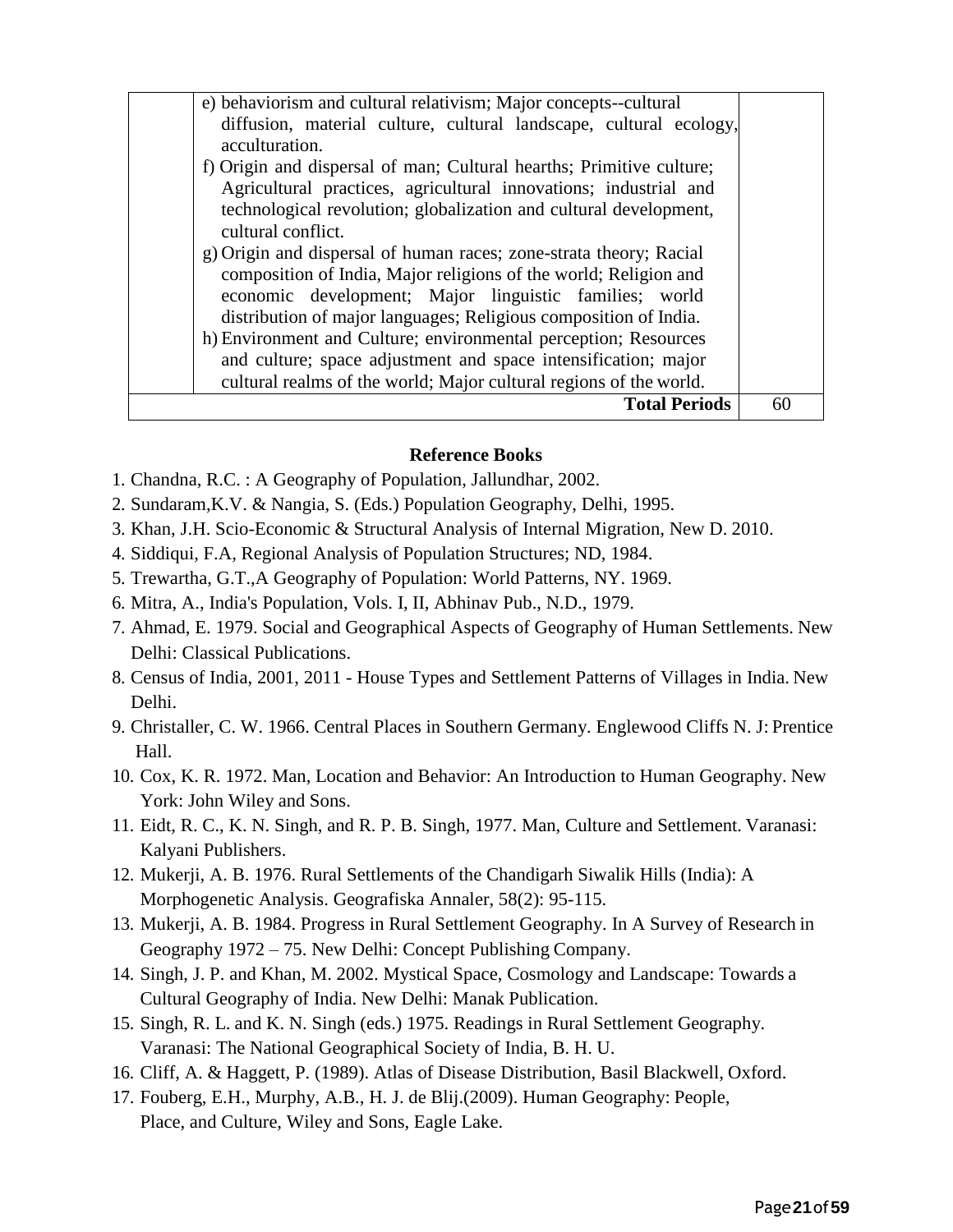- 18. Hazara, J. (ed) (1997). Health Care Planning in Developing Countries, University of Calcutta, Kolkata.
- 19. May, J.M. (1970). The World Atlas of Diseases, National Book Trust, New Delhi.
- 20. Narayan, K.V. (1997). Health and Development: Inter-sectoral linkages in India, Rawat Pub., Jaipur.
- 21. Rais,A. and Learmonth, A.T.A., (1986 ). Geoghraphical Aspects of Health and Diseases in India, Cocept Publishing Company, New Delhi.
- 22. Izhar,N. (2004). Geography and Health; A study in Medical Geography, Saujanya Books, Delhi.
- 23. [http://en.wikipedia.org/wiki/Health\\_geography](http://en.wikipedia.org/wiki/Health_geography)
- 24. <http://www.esri.com/industries/health/geomedicine/index.html>
- 25. J.E.Spencer and W.L. Thomas: Introducing Cultural Geography John Willey and Sons, New York, 1973.
- 26. J. M. Broek: Geography of Mankind, Mc.Graw Hill, New York.
- 27. Husain, M., 2000, Human Geography, New Delhi.
- 28. Khan, J.H. Scio-Economic & Structural Analysis of Internal Migration, N. D. 2010.
- 29. Dicken, S.N., Introduction to Human Geography.
- 30. Spencer, J.E. & Thomas, W.L., 1978, Introduction to Cultural Geography, New York.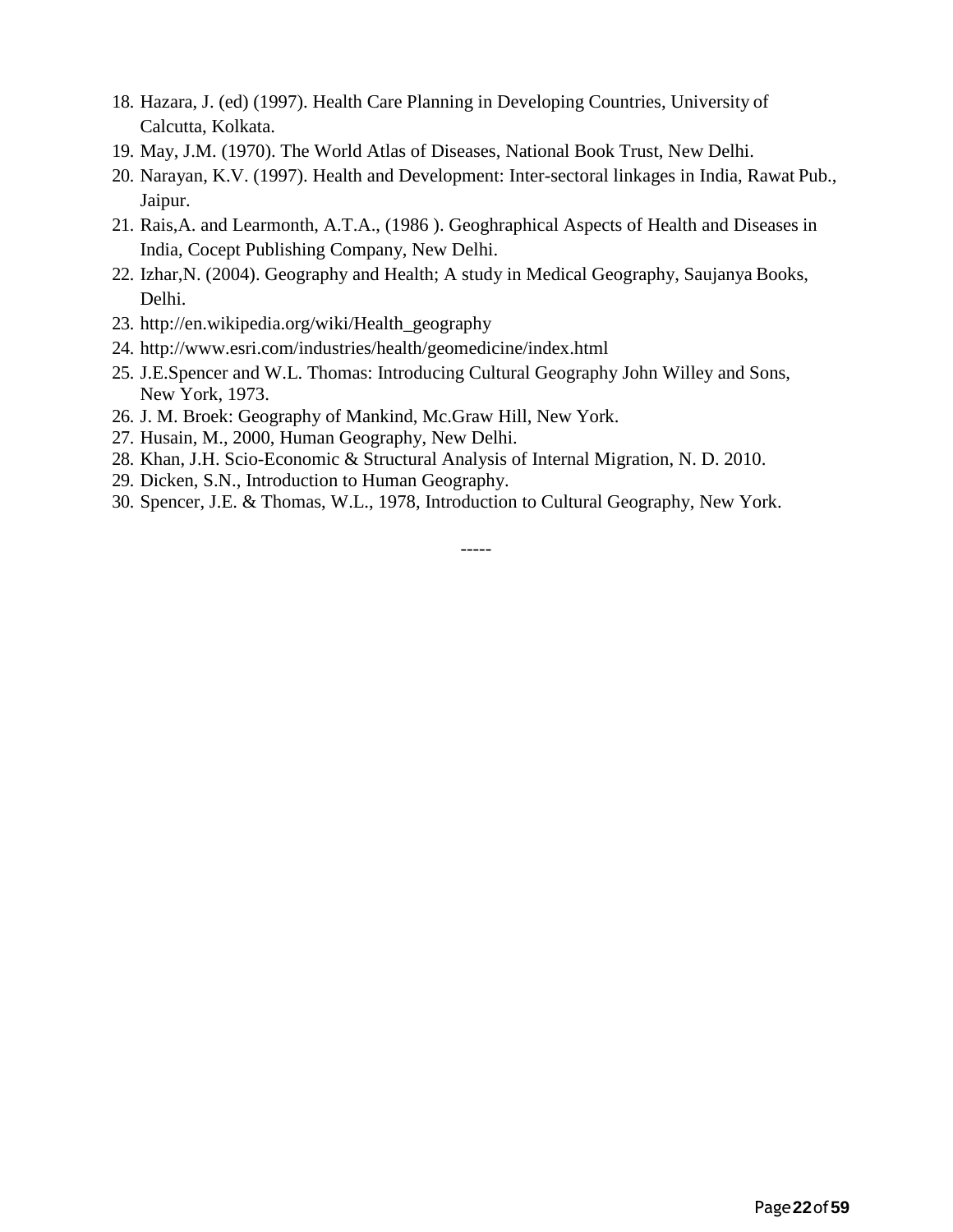#### KAVAYITRI BAHINABAI CHAUDHARI NORTH MAHARASHTRA UNIVERSITY, JALGAON M.A. /M.Sc. APPLIED GEOGRAPHY **SYLLABUS** Semester II (w. e .f. June 2018-19)

#### **Gg. 202: Climatology & Oceanography.**

| Unit           | <b>Title</b>                                                        | <b>Periods</b> |
|----------------|---------------------------------------------------------------------|----------------|
| No.            |                                                                     |                |
| $\mathbf{1}$   | <b>Introduction to Climatology:</b>                                 | 10             |
|                | Nature, Scope, Approaches and Branches of climatology, its          |                |
|                | relationship with meteorology, Modern trend and techniques in       |                |
|                | meteorology and Climatology, Application of Climatology.            |                |
| $\overline{2}$ | Atmosphere:                                                         | 12             |
|                | a) Structure, composition and characteristics of atmosphere.        |                |
|                | b) Insolation - Heat balance of the earth, Green House effect.      |                |
|                | c) Elements of Climate:                                             |                |
|                | i) Temperature - Distribution of temperature: Temporal, vertical    |                |
|                | and horizontal                                                      |                |
|                | ii) Air-Pressure - Distribution of atmospheric pressure and winds   |                |
|                | iii) Humidity - Atmospheric Equilibrium: Stability and instability, |                |
|                | potential temperature and evapo-transpiration.                      |                |
|                | v) Wind - planetary, local and monsoon winds, its characteristics   |                |
|                | vi) Precipitation - hydrologic cycle; formation and types of        |                |
|                | precipitation; global and regional distribution of precipitation.   |                |
| $\overline{3}$ | 1) Climatic Phenomena:                                              | 07             |
|                | a) Air masses and fronts, origin, growth, classification.           |                |
|                | b) Frontogenesis, types and weather associated with fronts.         |                |
|                | c) Jet streams - their origin, types and distribution.              |                |
|                | d) Cyclones and anticyclones,                                       |                |
|                | e) Global warming, climate change.                                  |                |
|                | 2) Climatic Classifications:                                        | 07             |
|                | a) Koppen's Classification-A critical appraisal of each             |                |
|                | Classification,                                                     |                |
|                | b) b)Thornthwaites Classification - A critical appraisal of         |                |
|                | each Classification,                                                |                |
|                | c) Climates of the World: Tropical, Temperate, Deserts.             |                |
|                | d) Interpretation and generation of climatic information, soils,    |                |
|                | agricultural activities.                                            |                |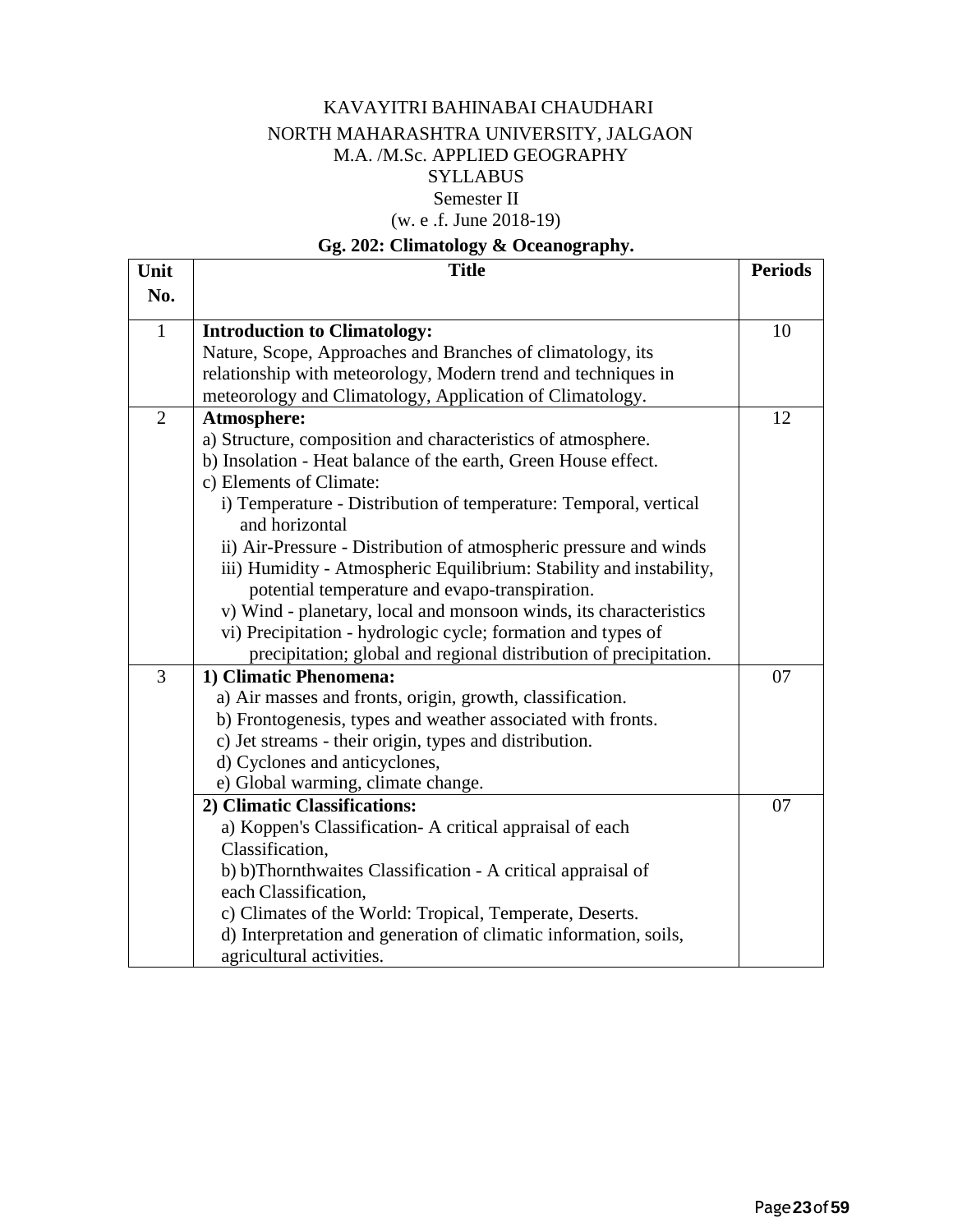| $\overline{4}$ | Oceanography:                                                         | 12 |
|----------------|-----------------------------------------------------------------------|----|
|                | Nature, scope, approaches, branches, significance and recent          |    |
|                | development in oceanography.                                          |    |
|                | a) Global Distribution of land and water.                             |    |
|                | b) Ocean bottom topography.                                           |    |
|                | c) Bottom relief:                                                     |    |
|                | i) Pacific, ii) Atlantic and iii) Indian Ocean, iv) Arctic Ocean.     |    |
|                | d) Characteristics of Ocean water:                                    |    |
|                | i) Temperature – Global Distribution,                                 |    |
|                | ii)Salinity – composition, source and distribution,                   |    |
|                | iii) Density of sea level.                                            |    |
|                | e) Movement of ocean water: Ocean currents - causes and character,    |    |
|                | Ocean currents of Atlantic, Indian and Pacific Ocean,                 |    |
|                | f) Sea Waves, tides and theories of origin.                           |    |
|                | g) Ocean deposits: sources, types and distribution of ocean deposits, |    |
|                | i) Coral reefs – formation, favorable condition of growth, type and   |    |
|                | theories of origin.                                                   |    |
| 5              | <b>Applied Climatology:</b>                                           | 12 |
|                | History, development, importance.                                     |    |
|                | Weather Analysis: Data Acquisition and Dissemination.                 |    |
|                | Weather Forecasting: Methods, Types, Accuracy. Medium Range           |    |
|                | Forecasts, Long Range Forecasts. Satellites in Weather Forecasting.   |    |
|                | Relationship between Climate and Ocean, El-Nino, La-Nino,             |    |
|                | Climatic Change: Definition and Detection: Seafloor Sediment,         |    |
|                | Glacial Ice, Tree Rings, And Oxygen Isotope - Analysis.               |    |
|                | Natural Causes of Climate Change: Plate Tectonics, Volcanic           |    |
|                | Activity, Orbital Variations, Solar Variability, Anthropogenic causes |    |
|                | of global climate change.                                             |    |
|                | <b>Total Periods</b>                                                  | 60 |

#### **Reference Books**

- 1. Barry, R.G. & Chorley, R.J., Atmosphere, Weather and Climate, Methuen Co. Ltd., London, 5<sup>th</sup> Edition, 1987.
- 2. Bhutani, Smita, Our Atmosphere, Kalyani Publishers, Ludhiana, 2000.
- 3. Critchfield, H.J., General Climatology, Prentice Hall, N.J., 1975.
- 4. Frederick K. and Edward J. Tarbuck, The Atmosphere: An Introduction to Meteorology, Prentice Hall of India Pvt. Ltd., New Delhi, 1995.
- 5. Strahler, A.N., Modern Physical Geography, John Wiley and Sons, New York, Singapore, 1987.
- 6. Trewartha, G.T., An Introduction to Climate, McGraw Hill, New York, 1980, Fifth Edition (International Student Edition).
- 7. Thompson Russell D., Applied Climatology Principles & Practice, John Willey, New York, 1997.
- 8. Barry & Perry., Synophic Climatology.
- 9. Blair, T.A., Climatology-General and Regional.
- 10. Chorley, R.J. & Barry, R.G., Atmospheric Weather and climate.
- 11. Donn, W.L., Meteorology.
- 12. Jackson, I.J., Climate, Water and Agriculture in the Tropics, 1977.
- 13. Kendrew, W.G., Climates of the Continents.
- 14. Lal, D.S., Climatology.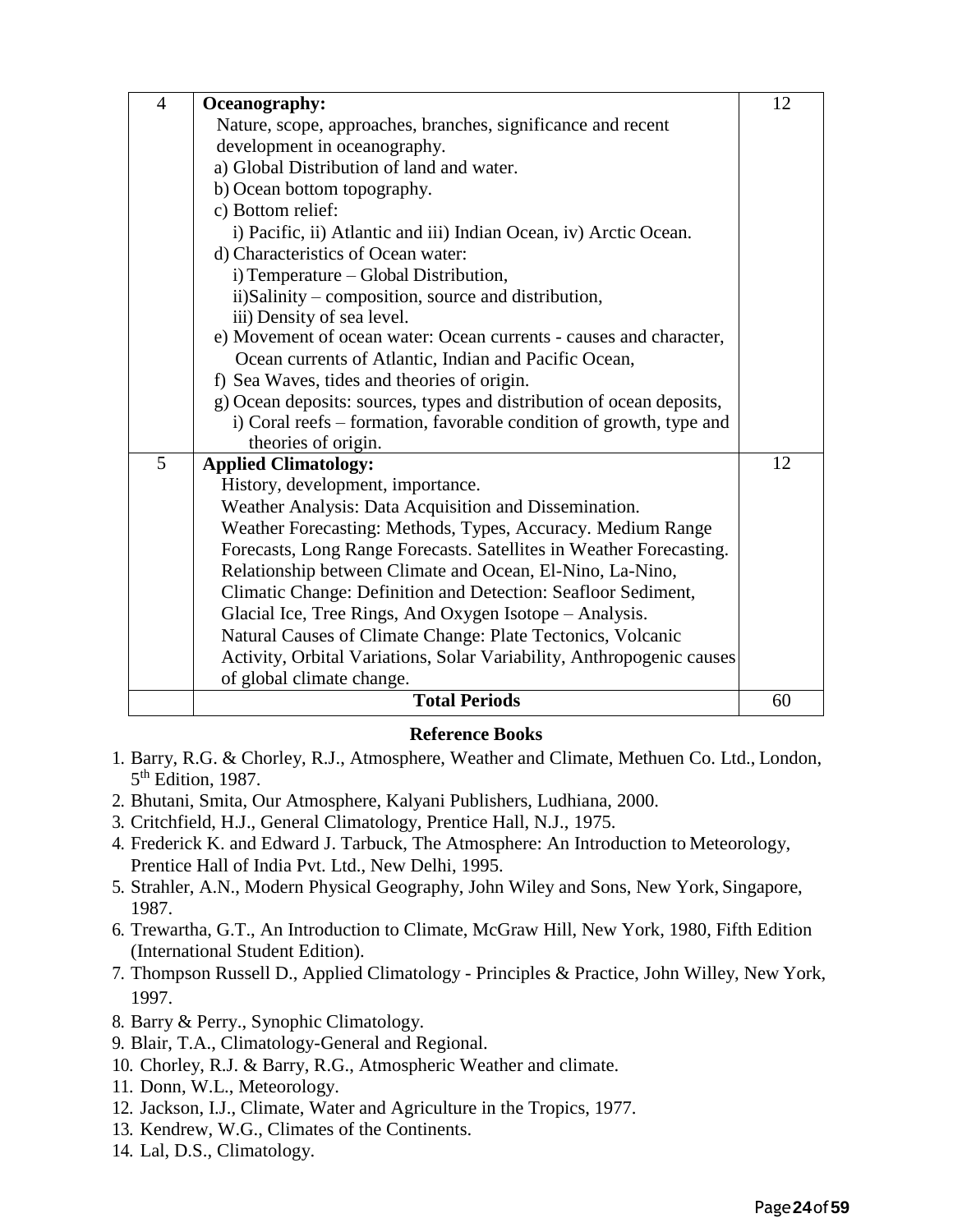- 15. Mather, J.R., Climatology: Fundamental and Applications, 1974.
- 16. Patterson., Introduction to Meteorology.
- 15. Stringer., Foundation of Climatology.
- 16. Stringer., Techniques in Climatology.
- 17. Trewartha, G.T., An Introduction to Climate.
- 18. Davis, R.J.A. 1986, Oceanography An Introduction of the Marine Environment,Win C. Brown, Iowa.
- 19. Siddhartha, K. 1999, Oceanography, A Brief Introduction, Kisalaya Pub. Pvt. Ltd.,New Delhi.
- 20. Singh, S. 2002, Physical Geography, Prayag Pub., Allahabad.
- 21. Strahler, A. N. Strahler A.M., 1997, Geography and man's Environment, John WileyAnd Sons, New York.
- 22. Thurnman, H.V., 1978, Introduction to oceanography, Charles E. Merrill Pub. Co., London.
- 23. Weyl, P.K. 1970, Oceanography an Introduction of the Marine Environment, John Wiley and Sons Ltd., London.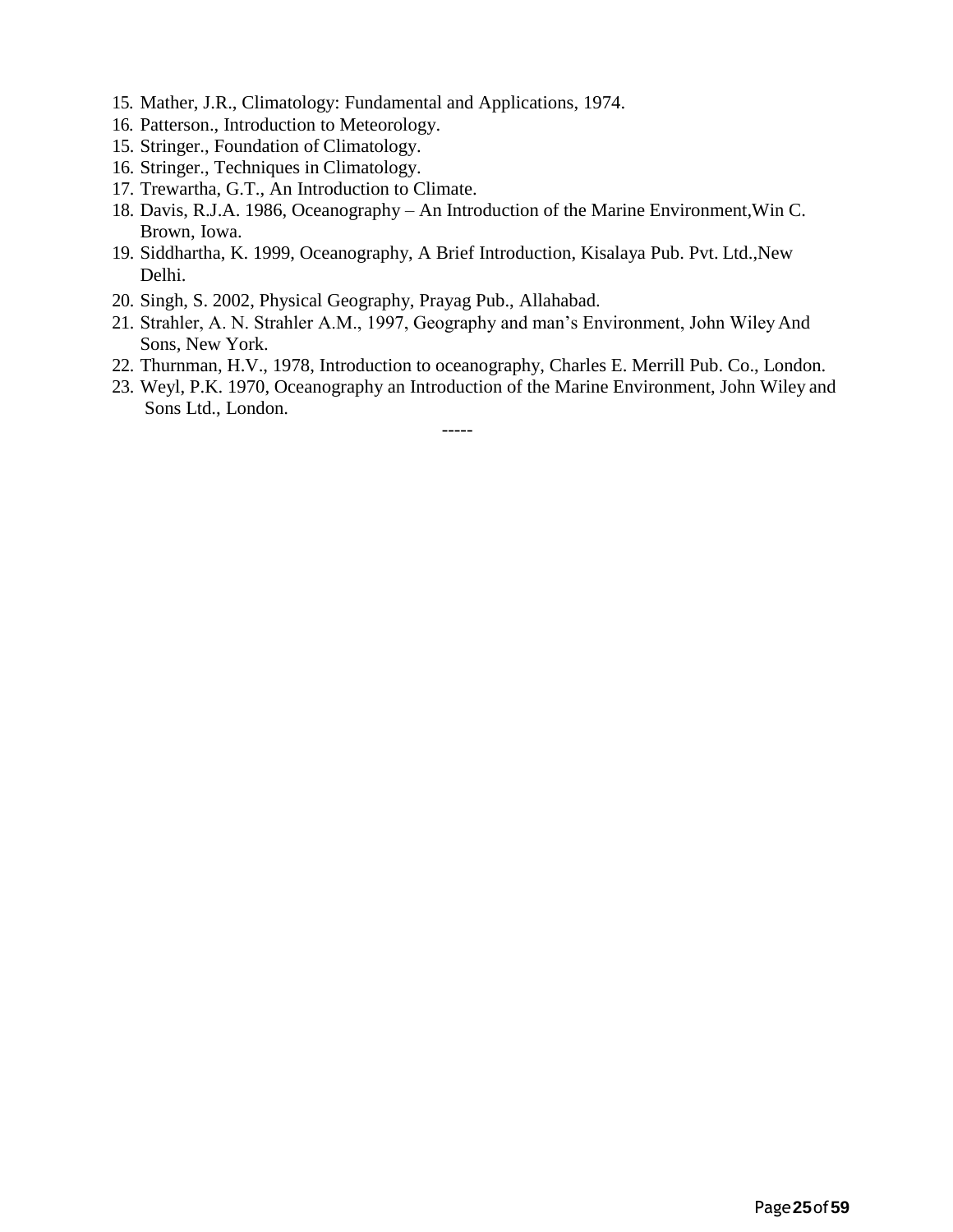#### KAVAYITRI BAHINABAI CHAUDHARI NORTH MAHARASHTRA UNIVERSITY, JALGAON M.A. /M.Sc. APPLIED GEOGRAPHY SYLLABUS Semester II (w. e .f. June 2018-19)

#### **Gg. 203: Geo-Statistics & Research Methodology.**

| Unit           | Title                                                           | Periods |
|----------------|-----------------------------------------------------------------|---------|
| No.            |                                                                 |         |
|                |                                                                 |         |
| $\mathbf{1}$   | <b>Introduction:</b>                                            | 10      |
|                | 1. Geo-Science System and Statistical technique                 |         |
|                | 2. Characteristics of data – Units of expression of data.       |         |
|                | a) Nominal b) Ordinal c) Interval d) Ratio                      |         |
|                | <b>Probability Assessments:</b>                                 |         |
|                | a) Probability and Normal Probability distribution -            |         |
|                | Normal distribution function                                    |         |
|                | Critical Value – Mean Value                                     |         |
|                |                                                                 |         |
|                | <b>Standard Deviation</b>                                       |         |
|                | b) Binomial distribution                                        |         |
|                | 1) Binomial distribution function                               |         |
|                | 2) Characteristics of Binomial distribution.                    |         |
|                | c) Poisson Distribution                                         |         |
|                | 1) Poisson Distribution function                                |         |
|                | 2) Characteristics, Merits and demerits                         |         |
| $\overline{2}$ | A) Sampling and Sampling Plan in Geo-Science System:            | 12      |
|                | 1. Population and Sample                                        |         |
|                | 2. Types Sampling:                                              |         |
|                | i) Simple Random Sampling: Point, Area and Line Sampling        |         |
|                | ii) Restricted Random Sampling Systematic, Grid and Stratified. |         |
|                | <b>B)</b> Designing and conducting a Sample Survey:             |         |
|                | 1. Planning                                                     |         |
|                | 2. Data Collection                                              |         |
|                | 3. Data analysis and Conclusions.                               |         |
| 3              | A) Parametric Statistics in Geo-Science System:                 | 14      |
|                | 1) Sampling theory and Parametric Statistics.                   |         |
|                | 2) Null-Hypothesis and significance level                       |         |
|                | 3) One tailed and two tailed tests                              |         |
|                | 4) Test of Significance between sample mean and population      |         |
|                | mean.                                                           |         |
|                | <b>B)Parametric Statistics in geo-science system:</b>           |         |
|                | (Small sized sample)                                            |         |
|                | 1) Student's 'T' Statistics                                     |         |
|                | 2) Test of significance between sample mean and population mean |         |
|                | (when standard deviation is unknown)                            |         |
|                | $3) F - Distribution (Analysis of Variance)$                    |         |
|                | C) Non Parametric Statistics in geo-science system:             |         |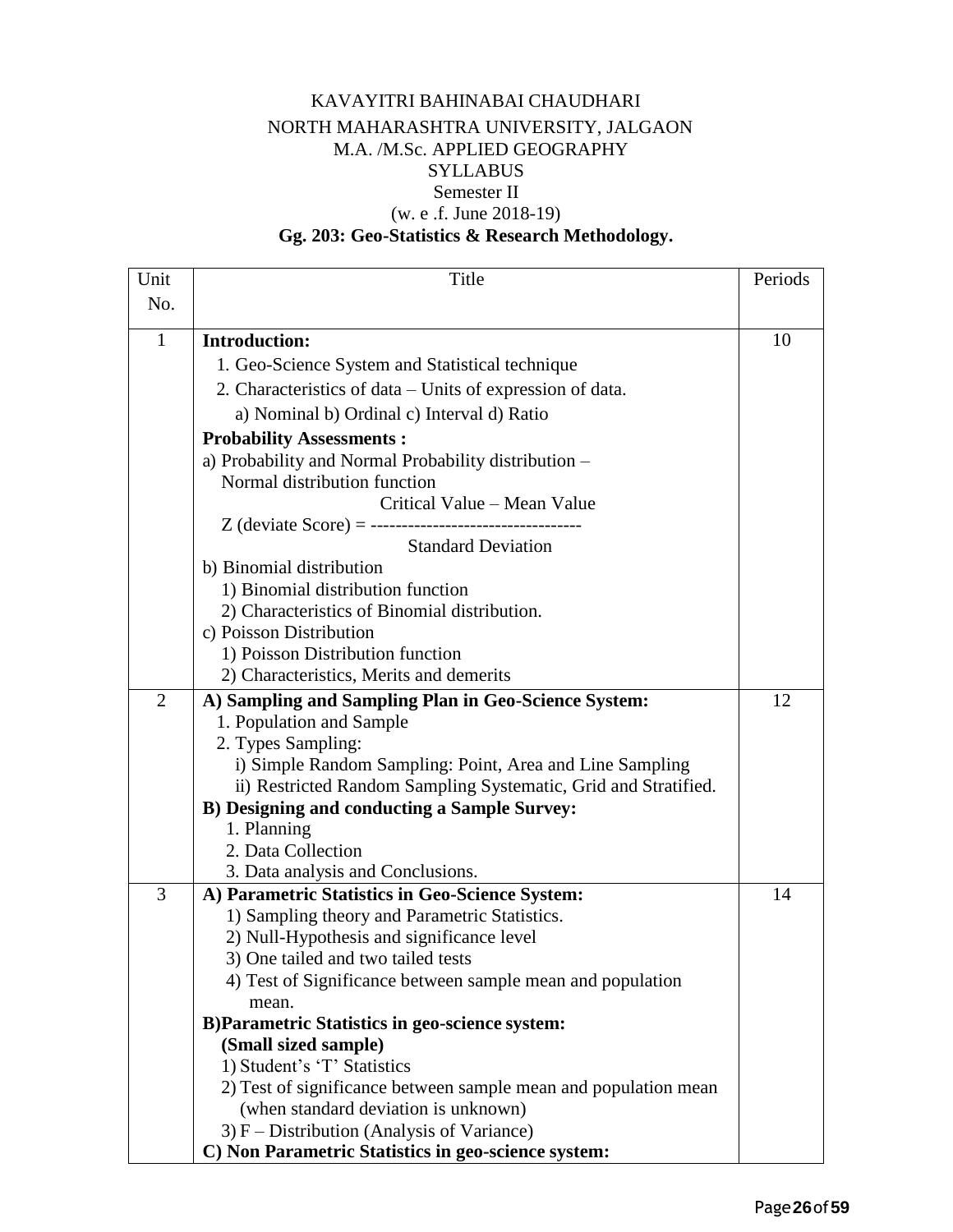|                | 1) Chi-Square Test- One Sample Test,                                |    |
|----------------|---------------------------------------------------------------------|----|
|                | 2) K-S Test-One-Sample.                                             |    |
| $\overline{A}$ | <b>Research Methodology:</b>                                        | 12 |
|                | 1) Meaning and objectives of research; research types; significance |    |
|                | of research; research process.                                      |    |
|                | 2) Research problem: Selection and techniques. Research Design,     |    |
|                | meaning, need and features of a good design.                        |    |
|                | 3) Measurements in research, scales; techniques of developing       |    |
|                | measurement tools.                                                  |    |
| 5              | <b>Data collection and Presentation:</b>                            | 12 |
|                | 1) Data collection, Methods, Preparation of questionnaires and      |    |
|                | schedules. Surveys and experiments.                                 |    |
|                | Processing and Analysis of data, statistics in research.            |    |
|                | 2) Hypotheses Formulation & Testing.                                |    |
|                | 3) Interpretation and Report Writing.                               |    |
|                | <b>Total Periods</b>                                                | 60 |

#### **Reference Books:**

- 1. Maquire, D.J., Good Child, M.F. and Rhind, D.W.: Geographical Information Systems: Principles and Application, Taylor and Francis Publication Washington,1991.
- 2. Fraser Taylor : Geographical Information System, Pergmon Press, U.K.,1991.
- 3. Cromley, R.G.: Digital Cartography, Prentice Hall, N. Jersey, 1992.
- 4. Monmonier, M. S.: Computer Assisted Cartography: Principles and Prospects, Prentice Hall, New Jersey, 1982
- 5. Campbell, J., Introductory Cartography, Prentice Hall, Inc., Englewood Cliff, New Jersey, 1984.
- 6. Robinson, A.H.: Elements of Cartography, John Willey and Sons, New York (New edition).
- 7. National Atlas and Thematic Maps Organization (NATMO): National Atlas of India Calcutta.
- 8. Glodard R. H.: Field Techniques and Research Methods in Geography, Dubuque 1982.
- 9. Mahmood A.: Statistical Methods in Geographical Studied, Rajesh Publication, Delhi, 1977.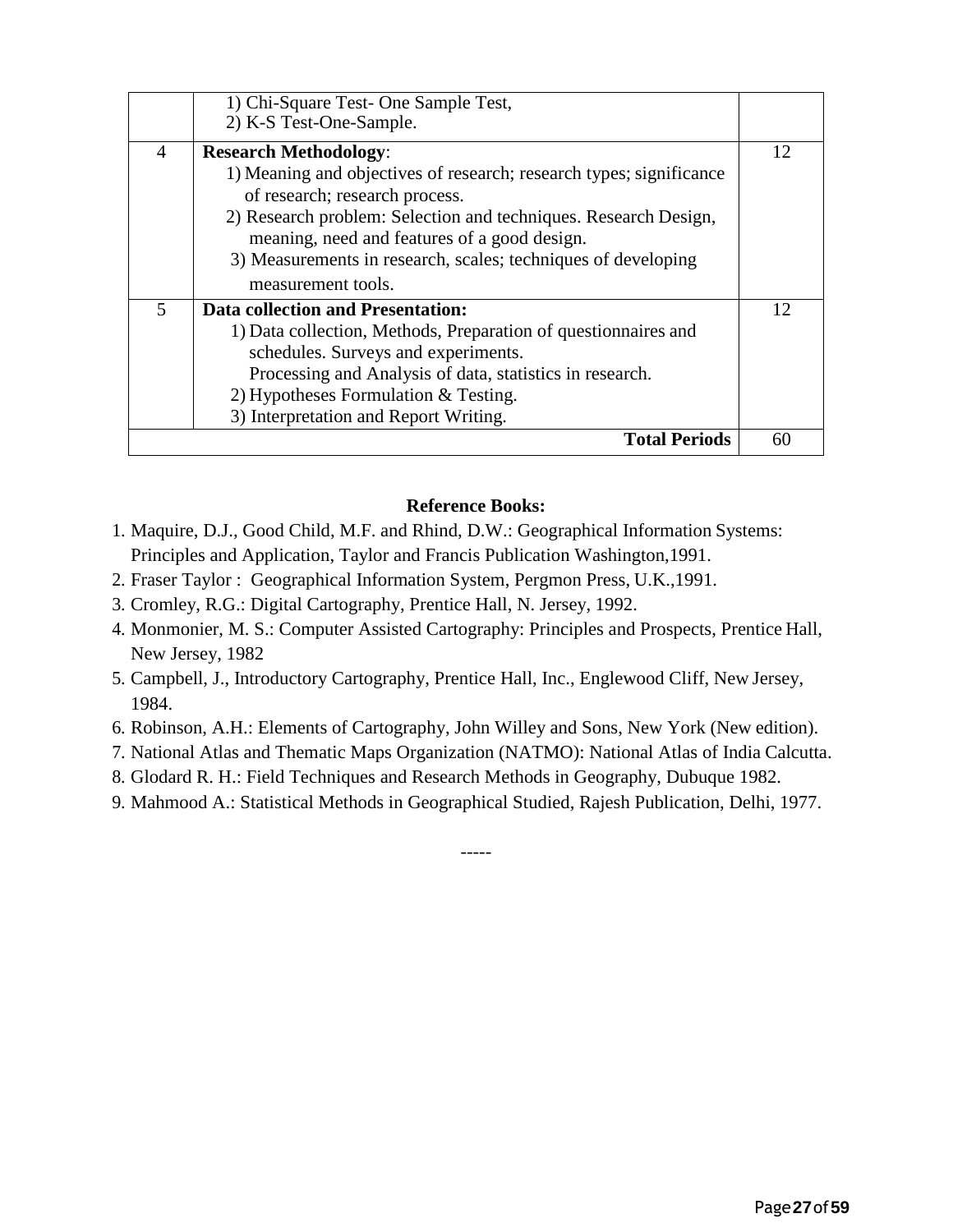#### KAVAYITRI BAHINABAI CHAUDHARI NORTH MAHARASHTRA UNIVERSITY, JALGAON M.A. /M.Sc. APPLIED GEOGRAPHY SYLLABUS Semester II (w. e .f. June 2018-19)

#### **Gg. 204: Practical's in Human Geography**

| Unit           | Title                                                             | Periods |
|----------------|-------------------------------------------------------------------|---------|
| No.            |                                                                   |         |
| $\mathbf{1}$   | <b>Introduction to Microsoft Excel Work Book and Presentation</b> | 12      |
|                | <b>Techniques:</b>                                                |         |
|                | A) Microsoft Excel:                                               |         |
|                | (a) Worksheets Workbooks & Worksheets.                            |         |
|                | (b) Data Analysis tools and Techniques:                           |         |
|                | (c) Development of Syntax on Formula Bar:                         |         |
|                | (d) Data Presentation Techniques                                  |         |
|                | <b>B)</b> Presentation Techniques:                                |         |
|                | (a) Introduction to Microsoft Office Power Point                  |         |
|                | (b) Preparation of Slides                                         |         |
|                | (c) Maps and Graphs import techniques for slide show              |         |
| $\overline{2}$ | Data Analysis Techniques in Population Geography:                 | 12      |
|                | A) Density:                                                       |         |
|                | a) Arithmetic Density of Population                               |         |
|                | b) Economic Density of Population                                 |         |
|                | c) Nutritional Density of Population                              |         |
|                | d) Agricultural Density of Population                             |         |
|                | e) Critical Density of Population                                 |         |
|                | <b>Measures:</b><br>$\bf{B}$ )                                    |         |
|                | a) Fertility Rates                                                |         |
|                | b) Birth Rates: Crude & Age Specific                              |         |
|                | c) Mortality Rate                                                 |         |
|                | d) Child-Women Ratio                                              |         |
|                | Sex Ratio: Sex Ratio of all groups of Population<br>$\mathbf{C}$  |         |
|                | D) Population Change: Annual or Decadal                           |         |
|                | <b>Dependency Ratio:</b><br>E)                                    |         |
|                | <b>Religious Composition:</b><br>$\mathbf{F}$                     |         |
| 3              | Data Analysis Techniques in Rural And Urban Settlement            | 12      |
|                | Geography:                                                        |         |
|                | A) Dispersion of Rural Settlements:                               |         |
|                | a) Bernhard's method                                              |         |
|                | b) Demangeon method                                               |         |
|                | c) Debouvrie's method                                             |         |
|                | B) Classification of Villages according to size of Population     |         |
|                | C) Growth Rate of Rural Population                                |         |
|                | D) Growth of Urban Population                                     |         |
|                | E) Degree of Urbanization                                         |         |
|                | F) Functional Classification of Towns by Thompson                 |         |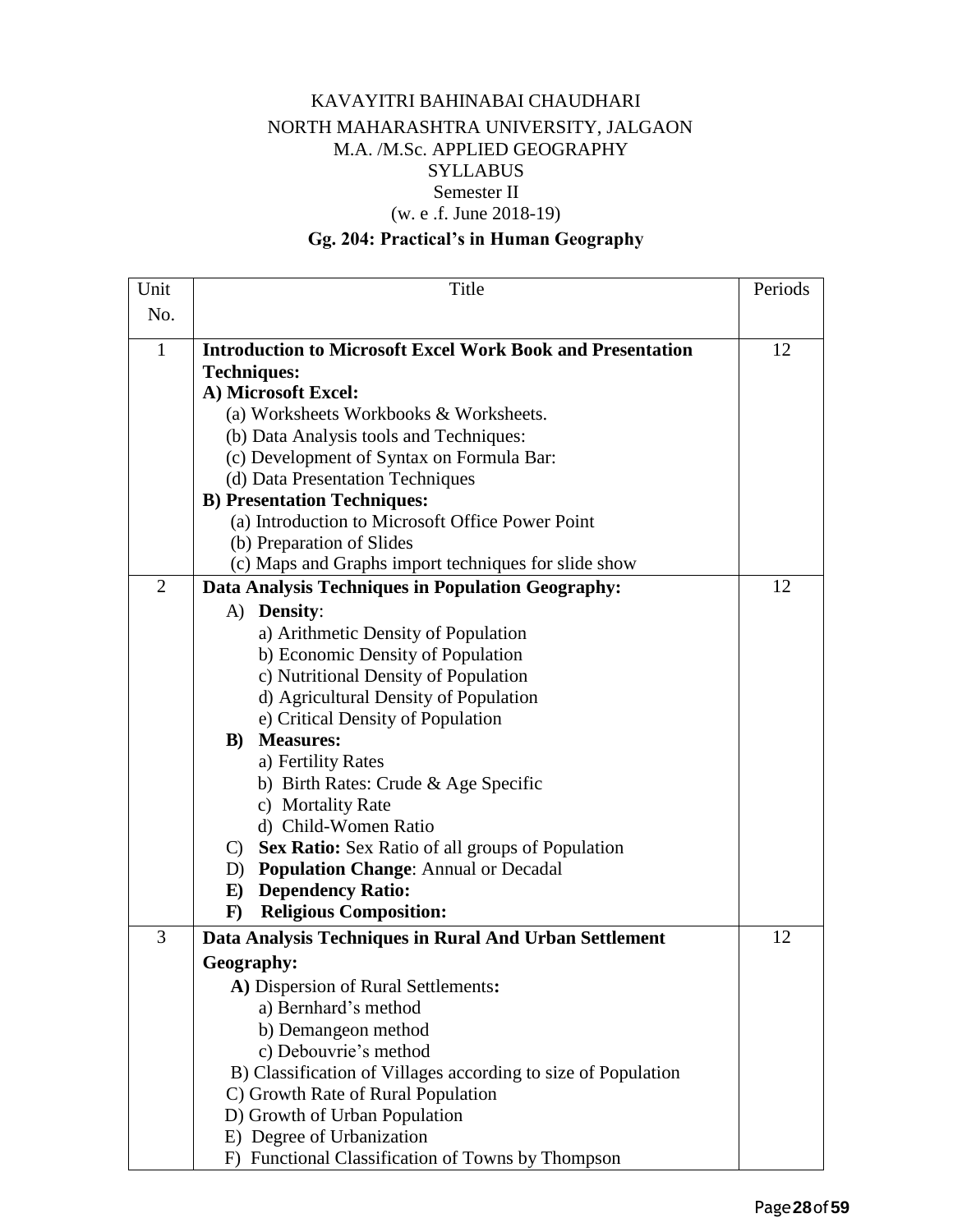|                | G) Centrality Index by Christaller                                           |    |
|----------------|------------------------------------------------------------------------------|----|
| $\overline{4}$ | Data Analysis Techniques in Agricultural Geography and                       | 12 |
|                | <b>Statistical Techniques:</b>                                               |    |
|                | A) Proportion of Cropped Land                                                |    |
|                | B) Crop Concentration by Bhatia                                              |    |
|                | C) Crop Diversification by Bhatia                                            |    |
|                | D) Crop Combination by Weaver's & Doi's Methods.                             |    |
|                | E) Correlation of Coefficient                                                |    |
|                | F) Quartile Deviation                                                        |    |
|                | G) Standard Deviation                                                        |    |
|                | H) Coefficient of Variation                                                  |    |
|                | I) Calculation of 'r' values to draw circles                                 |    |
| 5              | Field Work: Data Collection & Village Report Writing-                        | 12 |
|                | <b>Census Data Collection:</b>                                               |    |
|                | A) Prepare census questionnaires as per the Govt. census survey              |    |
|                | B) A group of five students should select one Village. Students              |    |
|                | should collect Census Data through personal interview of                     |    |
|                | villagers to fill up the questionnaires.                                     |    |
|                | C) Every group of students should take interview of at least 50              |    |
|                | villagers.                                                                   |    |
|                | <b>Report Writing Method:</b>                                                |    |
|                | A) Research Methodology                                                      |    |
|                | B) Data Analysis Techniques: Students Should analyze data by                 |    |
|                | using techniques given in the syllabus.                                      |    |
|                | A) Data Presentation Techniques                                              |    |
|                | B) Concluding remarks                                                        |    |
|                | C) References & Bibliography                                                 |    |
|                | <b>Report:</b> Group of five students will prepare a separate census report. |    |
|                | They will submit hard and soft copy of census report at the time of          |    |
|                | examination. Students should present report with the help of Power           |    |
|                | Point. (At least 10 slides)                                                  |    |
|                | <b>Total Periods</b>                                                         | 60 |

#### **Reference Books**

- 1. R.B.Mandal: "Statistic for Geography and Social Science".
- 2. Monkhouse: "Maps and Diagram".
- 3) Masjid Husen ":Agricultural Geography".
- 4) Hudson F.S.(1976): "Geography of Settlement" .
- 5) Yeats, M.H. (1974): "An Introduction to Quantitative Analysis in Human Geography".
- 6) Sing J. and Dhillon ( 1984) "Agricultural Geography".
- 7) Sing R.L. " Readings in Rural Settlement Geography".
- 8) Michaele E. and E. Hurse: 'Transportation Geography".
- 9) Edward Arnold: "The Study of Urban Geography".
- 10) George Omura: Mastering Auto CAD, BPB Publication, b14 Connautplace, New Delhi
- 11) Grini Courter and Annette Marquis (1999): "OFFICE 2000" BPB Publication.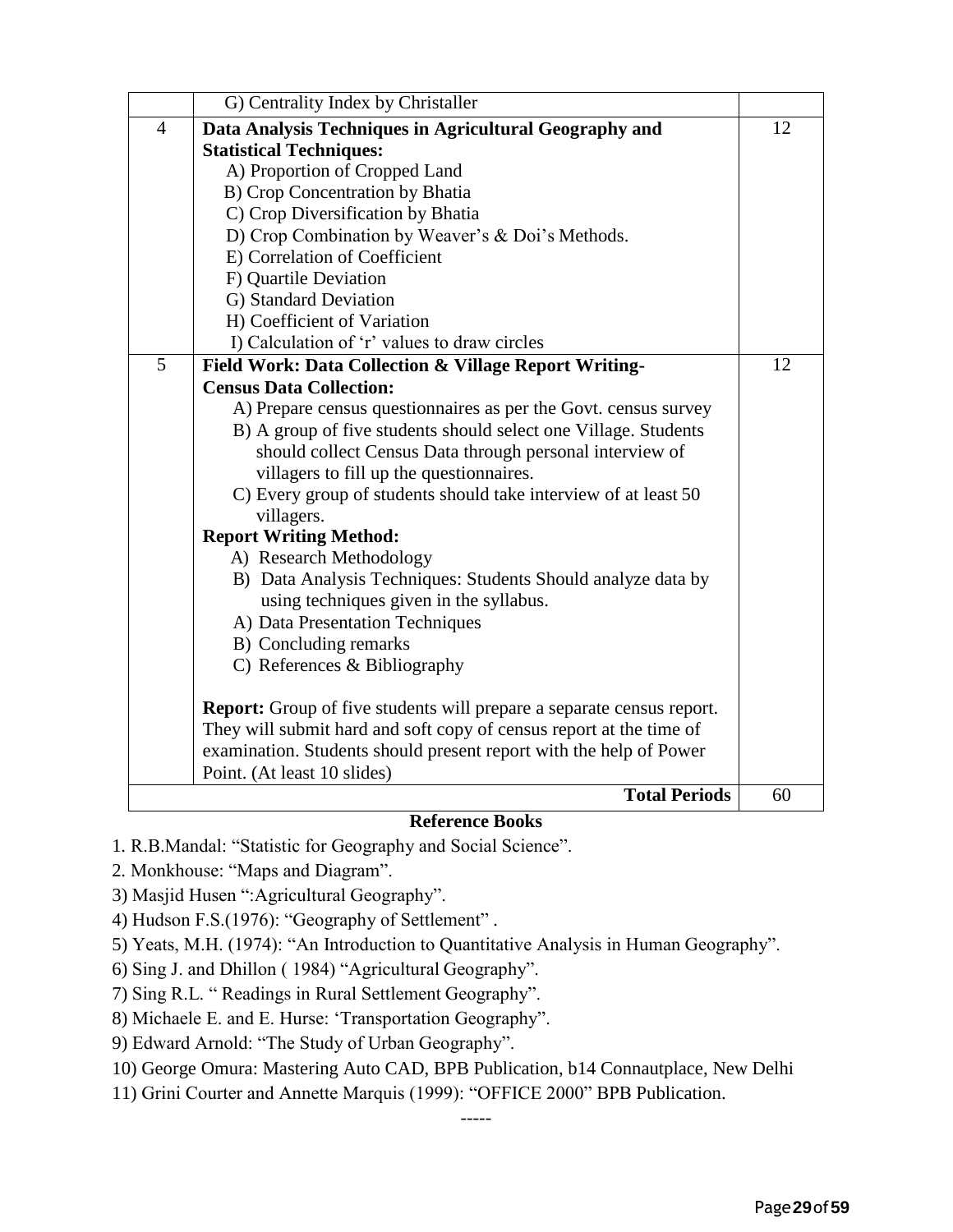#### KAVAYITRI BAHINABAI CHAUDHARI NORTH MAHARASHTRA UNIVERSITY, JALGAON M.A. /M.Sc. APPLIED GEOGRAPHY SYLLABUS Semester II (w. e .f. June 2018-19)

#### **Gg. 205: Practical's in Climatology and Oceanography.**

| Unit           | Title                                                                   | Periods |
|----------------|-------------------------------------------------------------------------|---------|
| No.            |                                                                         |         |
| $\mathbf{1}$   | <b>Weather Elements:</b>                                                | 12      |
|                | a) Processing of weather data:                                          |         |
|                | Instrumentation and measurement techniques of weather elements          |         |
|                | and processing of weather data (5-10 years data)                        |         |
| $\overline{2}$ | <b>Water balance - Principle and computation:</b>                       | 12      |
|                | Computation of water balance for 4 stations in different rainfall       |         |
|                | zones and irrigation scheduling                                         |         |
| $\overline{3}$ | <b>Preparation of Climatic Maps &amp; Diagrams:</b>                     | 12      |
|                | (data based on metric system should be used)                            |         |
|                | i) Simple temperature and rainfall graph, ii) Climatograph              |         |
|                | iii) Climograph, iv) Hythergraph, v) Foster's Climograph                |         |
|                | vi) Wind Roses: Simple, Compound & Octagonal                            |         |
|                | vii) Rainfall Dispersion.                                               |         |
| $\overline{4}$ | <b>Station Model:</b>                                                   | 12      |
|                | a) Preparation of Station Model:                                        |         |
|                | i) Synoptic data: Coding, decoding and plotting of synoptic data.       |         |
|                | ii) Use of weather data with the help of symbols.                       |         |
|                | b) Estimation of Potential Evapo-transpiration by Thornwaite's          |         |
|                | Method and Construction of graphs showing Surplus, Deficit Water        |         |
|                | Budget and their Analysis.                                              |         |
| 5              | <b>Indian Daily Weather Report (IDWR):</b>                              | 12      |
|                | a) Study of Indian Daily Weather Report                                 |         |
|                | b) Analysis of Indian Daily Weather Report                              |         |
|                | i) Temperature, ii) Air Pressure, iii) Humidity, iv) wind, v) Rainfall, |         |
|                | etc. for various stations. Charting of Systems (5 years)                |         |
|                | c) Weather forecasting                                                  |         |
|                | <b>Total Periods</b>                                                    | 60      |

#### **Reference Books:**

1.WMO No. 8 (1983): Guide to meteorological instruments and methods of observations

- 2.Thornthwaite, C. W. & Mather, J. R. (1957): Instructions and Tables for computing potential evapo - transpiration and water balance, Drexel Institute of Technology, Laboratory of Climatology.
- 3. Indian Daily Weather Report, IMD, Pune.
- 4.Oliver, John E. (1973) : Climate and Man's Environment, John Wiley and Sons, New York.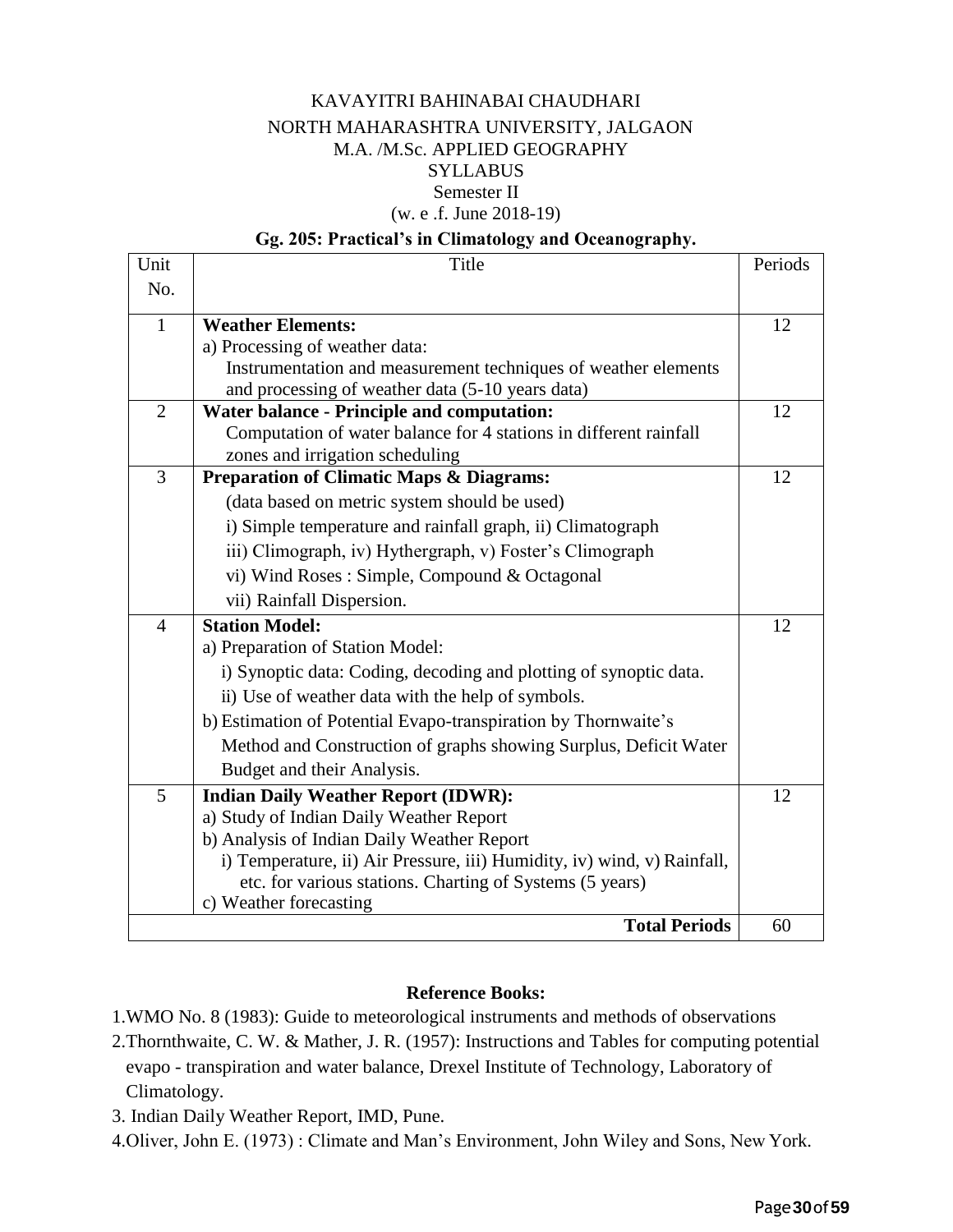- 5.Critchfield, H.J., General Climatology, Prentice Hall, N.J., 1975.
- 6. Frederick K. and Edward J. Tarbuck, The Atmosphere: An Introduction to Meteorology, Prentice Hall of India Pvt. Ltd., New Delhi,1995.
- 7. Strahler, A.N., Modern Physical Geography, John Wiley and Sons, New York, Singapore, 1987.
- 8. Trewartha, G.T., An Introduction to Climate, McGraw Hill, New York, 1980, Fifth Edition (International Student Edition).
- 9. Thompson Russell D., Applied Climatology Principles & Practice, John Willey, New York, 1997.
- 10. Barry & Perry., Synophic Climatology.
- 11. Blair, T.A., Climatology-General and Regional.
- 12. Chorley, R.J. & Barry, R.G., Atmospheric Weather and climate.
- 13. Donn, W.L., Meteorology.
- 14. Jackson, I.J., Climate, Water and Agriculture in the Tropics, 1977.
- 15. Kendrew, W.G., Climates of the Continents.
- 16. Lal, D.S., Climatology.
- 17. Mather, J.R., Climatology: Fundamental and Applications, 1974.
- 18. Patterson., Introduction to Meteorology.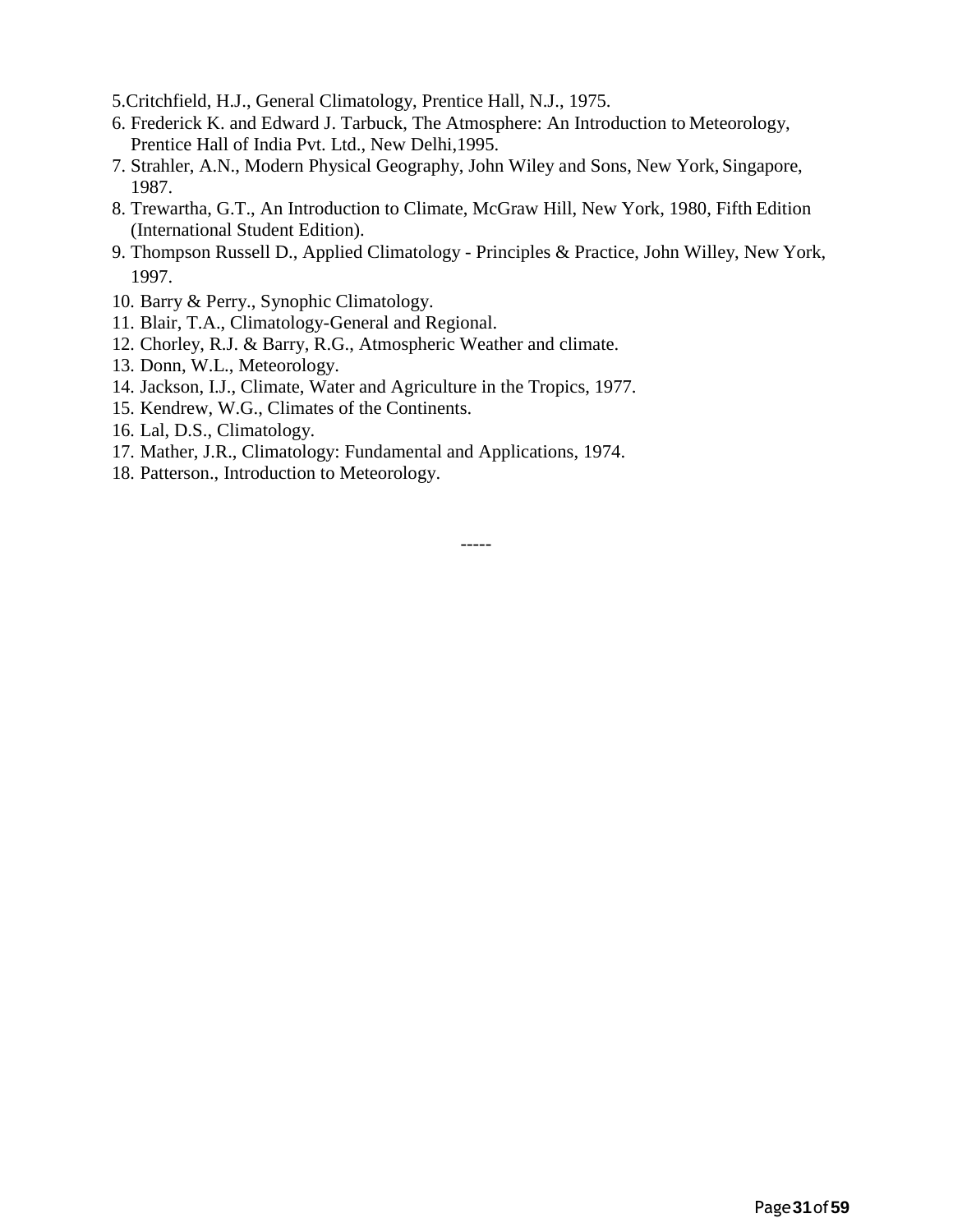## **KAVAYITRI BAHINABAI CHAUDHARI NORTH MAHARASHTRA UNIVERSITY, JALGAON M.A. / M.Sc. APPLIED GEOGRAPHY**

## **SEMESTER III**

## **W. E. F. JUNE 2014-15**

## **Semester III**

Gg. 301: Geography of Resources.

Gg. 302: Fundamental of Remote Sensing.

Gg. 303: Fundamental of Geographical Information System & GPS.

Gg. 304: Practical's in Remote Sensing and Image Processing.

Gg. 305: Practical's in GIS & GPS Techniques with Help of Computer.

Gg. 306: Seminar - I

## **SEMESTER IV**

## **W. E. F. JUNE 2018-19**

## **Semester IV**

- Gg. 401: Watershed Management and Planning.
- Gg. 402: Agricultural Geography.
- Gg. 403: Regional Geography of India and Maharashtra.

Gg. 404: Instrumentation and Surveying.

Gg. 405: Project Work and Dissertation.

Gg. 406: Seminar - II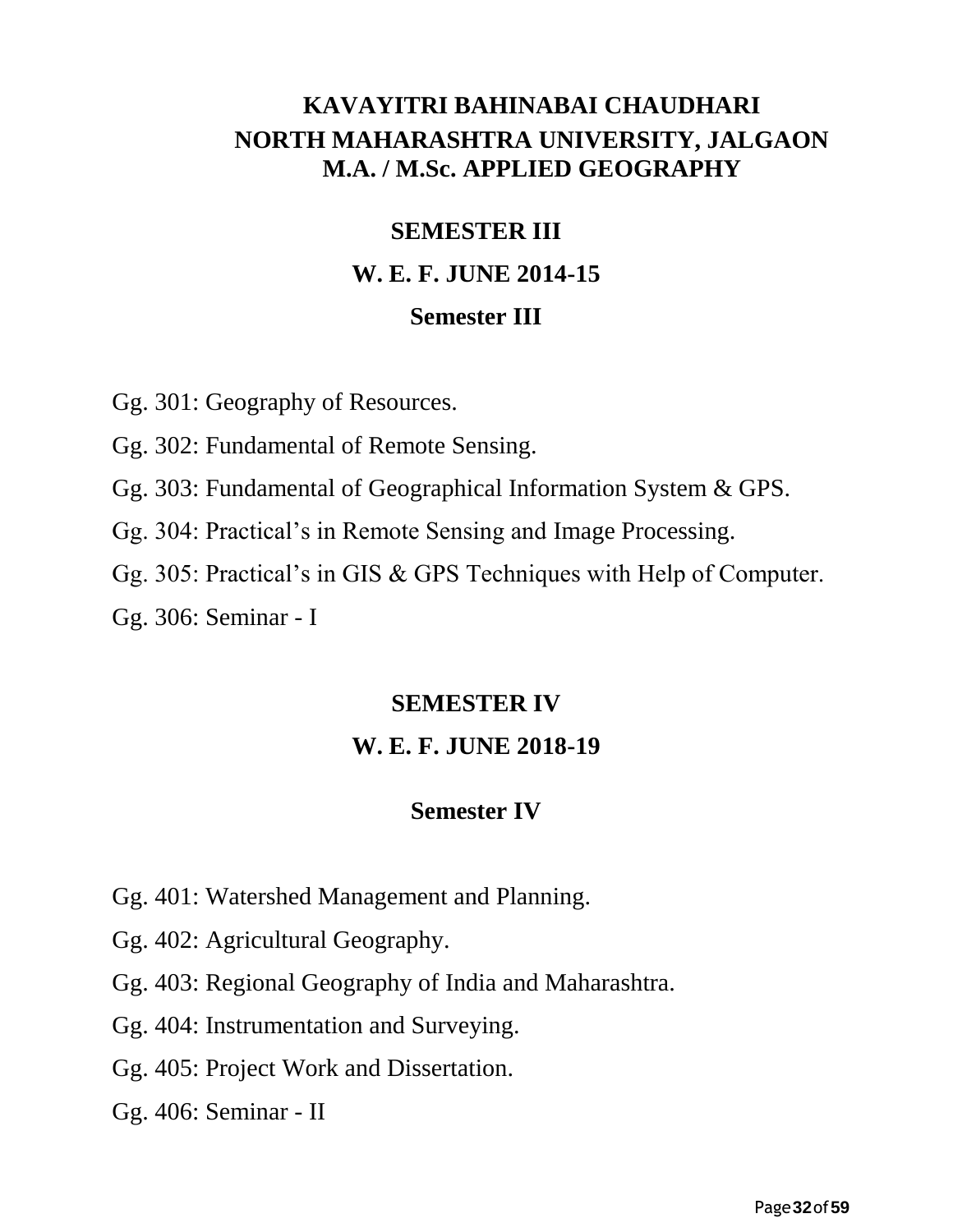#### KAVAYITRI BAHINABAI CHAUDHARI NORTH MAHARASHTRA UNIVERSITY, JALGAON M.A. /M.Sc. APPLIED GEOGRAPHY **SYLLABUS** Semester III (w. e .f. June 2014-15) **Gg. 301: Geography of Resources.**

#### **Unit No. Title Periods** 1 **A) Introduction to Resource Geography**  a) Meaning and Definition of Resource. b) Importance of study of resources. c) Components of resources, natural and human. **B) Classification of Resources**  a) Basis of Classification: renewable and non-renewable resources. b) Importance of biotic and abiotic renewable resources. c) Importance of biotic and abiotic non-renewable resources. 12 2 **A) Forest Resources**  a) Use of forest resources. b) Environmental significance of forests. c) Distribution of Forest resources in Maharashtra and India. d) Meaning causes, significance and utilization of forest and effects of deforestation. e) Remedial measures to conserve forest resources. f) Methods of conservation of Forest resources. **B) Water Resources**  a) Water as a resource. b) Sources of water, significance and utilization of water resources. c) Distribution of water resources in Maharashtra and India. d) Uses of water resources – i) domestic, ii) agriculture, iii) industry, iv) transportation, v) tourism etc. e) Methods of conservation of water resources. **C) Land Resources**  a) Significance and utilization of land resources. b) Distribution of land resources in Maharashtra and India. c) Use of land resources: agriculture, forest, mining, settlements & other. d) Land degradation due to agriculture, mining and deforestation. e) Methods of conservation of land resources. 12 3 **A) Mineral Resources**  a) World distribution and production of iron ore, bauxite in major Countries. b) Distribution and production of iron ore, bauxite in India. c) Distribution and production of iron ore, bauxite in Maharashtra. **B) Energy Resources**  a) Distribution and production of coal, petroleum and natural gas in World, India & Maharashtra. b) Significance and utilization of solar, wind and nuclear energy resources in World, India and Maharashtra. **C) Human Resources**  a) Population as resource. 12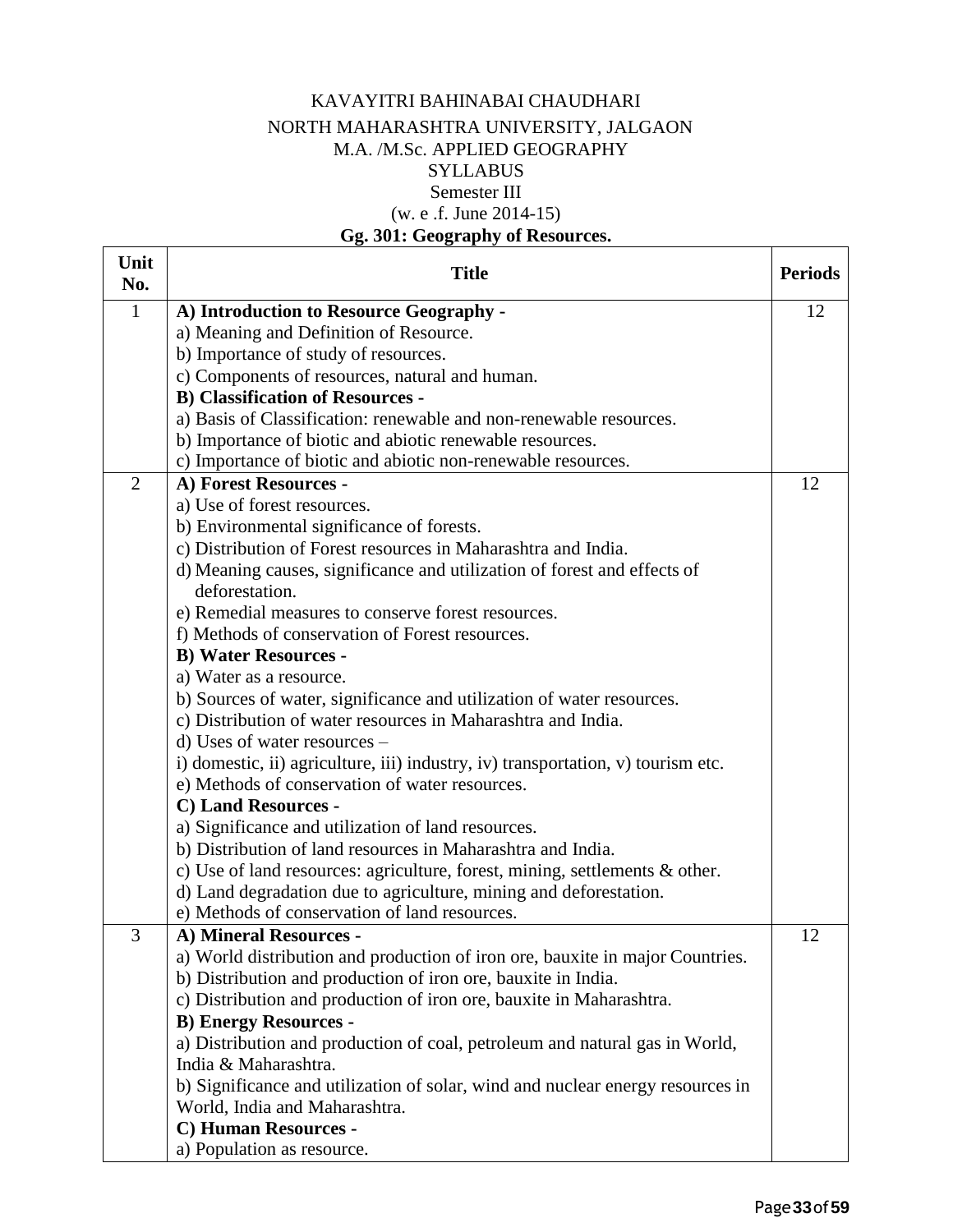|                         | b) World distribution of population.                          |    |
|-------------------------|---------------------------------------------------------------|----|
|                         | c) Population distribution in India.                          |    |
|                         | d) Population distribution in Maharashtra.                    |    |
|                         | e) Concepts of over, optimum and under population.            |    |
| $\overline{4}$          | <b>Resources and Economic development -</b>                   | 12 |
|                         | with reference to Maharashtra and India.                      |    |
|                         | a) Role of land resources in economic development.            |    |
|                         | b) Role of water resources in economic development.           |    |
|                         | c) Role of mineral resources in economic development.         |    |
|                         | d) Role of energy resources in economic development.          |    |
|                         | e) Role of human resources in economic development.           |    |
| $\overline{\mathbf{z}}$ | <b>Planning and Management of Resources.</b>                  | 12 |
|                         | a) Concept of resource planning.                              |    |
|                         | b) Need of resource planning.                                 |    |
|                         | c) Resource planning with reference to Maharashtra and India. |    |
|                         | <b>Total Periods</b>                                          |    |

#### **Reference Books**

- 1. **Chempremave J. D.** (1989) : Geography and Energy, Longman Scientific and Technical Series. U. K.
- 2. **Daji J. A., Kadam J. R. and Patil, N. D.** (1996) : A Textbook of Soil Science, Media Promoters & Publishers Pvt. Ltd. Bombay.
- 3. **Gurjar & Jat** (2008): Geography of Water Resources, Rawat Publications, Jaipur.
- 4. **Negi B. S.** (1997) : Geography of Resources, Kedarnath Ramnath, Meerut.
- 5. **Owen S. and Owens P.L.** (1991) : Environment Resources and Conservation, Cambridge University Press, New York.
- 6. **Ray S.** (2008) : Natural Resources, Organization & Technology Linkages, Rawat Publication, Jaipur.
- 7. **Saxena H. M.** (2006) : Environmental Geography, Rawat Publications, Jaipur.
- 8. **Singh S.** (2004) : Environmental Geography, Prayag Pustak Bhawan, Allahabad.
- 9. **Skinner B. J.** (1969) : Earth Resources, Prentice-Hall, Englewood Cliffs, N. J.
- 10. **World Resources Institute (WRI)** 1994: World Resources 1994-95, Oxford University Press, New York.

-----

11. **Zimmerman E. W.** (1951) : World Resources & Industries.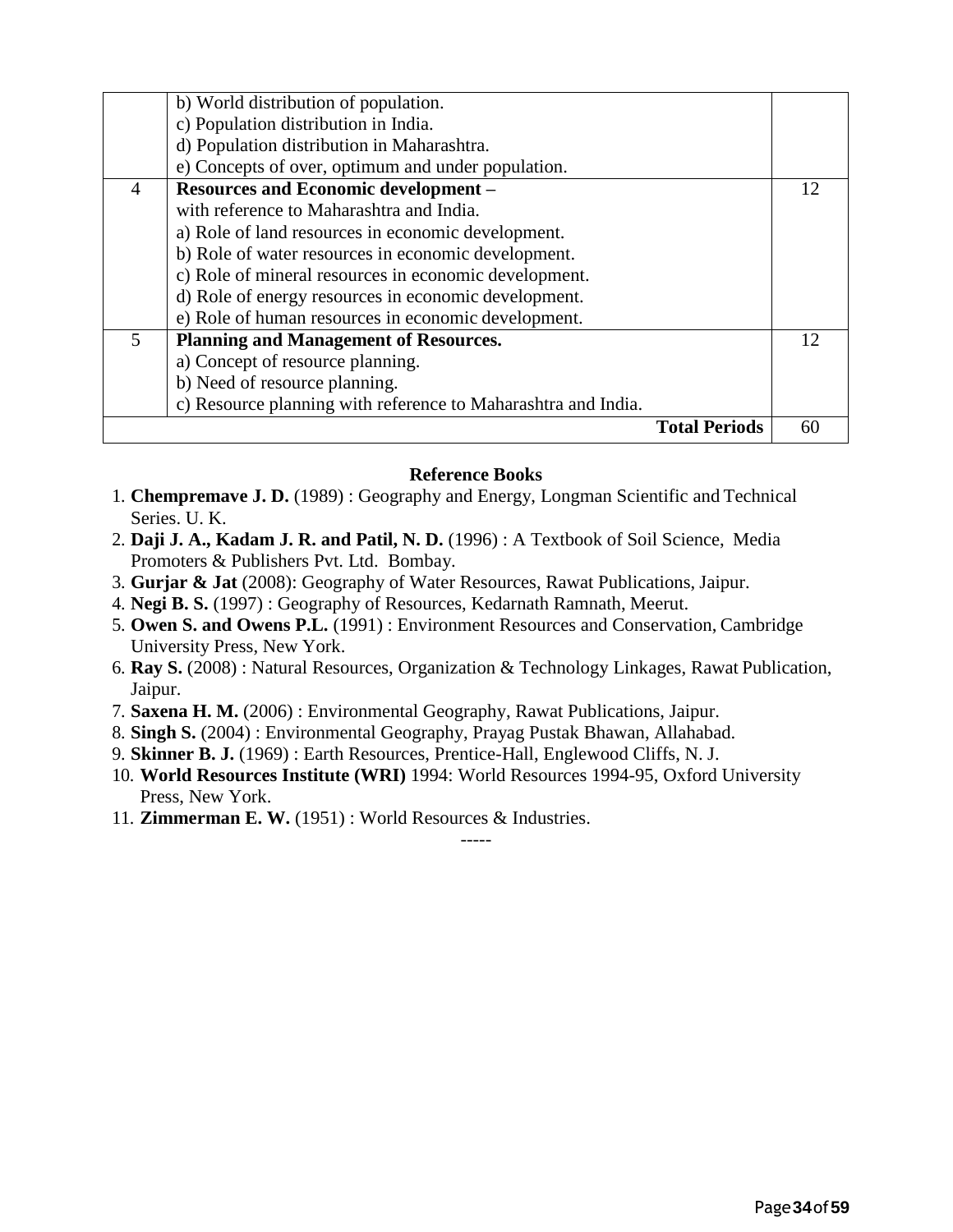#### KAVAYITRI BAHINABAI CHAUDHARI NORTH MAHARASHTRA UNIVERSITY, JALGAON M.A. /M.Sc. APPLIED GEOGRAPHY **SYLLABUS** Semester III (w. e. f. June 2014-15)

#### **Gg. 302: Fundamental of Remote Sensing.**

| Unit<br>No.    | <b>Title</b>                                                                          | <b>Periods</b> |
|----------------|---------------------------------------------------------------------------------------|----------------|
| $\mathbf{1}$   | <b>Introduction:</b>                                                                  | 12             |
|                | History and Concepts, Advantages of Remote Sensing over conventional aerial           |                |
|                | photography - Data acquisition and data analysis - Energy sources and radiation       |                |
|                | principles, Energy interactions in the atmosphere, energy interactions with the earth |                |
|                | surface features, Spectral reflectance of vegetation, soil and water.                 |                |
| $\overline{2}$ | <b>Electromagnetic Spectrum:</b>                                                      | 12             |
|                | Electromagnetic Spectrum and characteristics of Wavelength Regions, Energy            |                |
|                | reflectance Principles and Spectral Signature characteristics, Atmospheric            |                |
|                | Windows an Absorption Bands, Sensor Characteristics, Spatial, Spectral,               |                |
|                | Radiometric and Temporal Resolutions.                                                 |                |
|                | <b>Basic concepts:</b>                                                                |                |
|                | Visible, Infrared, Thermal and Microwave remote sensing.                              |                |
| 3              | <b>Microwave Remote Sensing:</b>                                                      | 12             |
|                | Introduction, Radar development, Side Looking Radars, Geometric characteristics       |                |
|                | of SLAR imagery - Earth surface feature characteristics influencing radar returns,    |                |
|                | image signatures and polarization.                                                    |                |
| $\overline{4}$ | <b>Earth Resource Satellites:</b>                                                     | 12             |
|                | Introduction, early history of space imaging, platforms (ground, aerial and space)    |                |
|                | and sensors - Indian Remote Sensing Programs: Aryabhata, Bhaskara I and II            |                |
|                | programs, IRS satellite missions and their capabilities - Overview and scope of the   |                |
|                | future IRS Missions.                                                                  |                |
| 5              | <b>Techniques of interpretation:</b>                                                  | 12             |
|                | Aerial photo interpretation, satellite image interpretation, Recognition elements:    |                |
|                | Tone, Colour, Texture, Pattern, Shape, Size and associated features                   |                |
|                | <b>Total Periods</b>                                                                  | 60             |

#### **Reference Books**

- 1. **Virginia (1966) :** Manual of Photogrammetry (3rd ed.) American Society of Photogrammetry.
- 2. **Virginia (1975) :** Manual of Remote Sensing, American Society of Photogrammetry.
- 3. **Avery, T. E. and G. L. Berlin (1983, 1992):** Fundamentals of Remote Sensing and Airphoto Interpretation, 5th ed., MacMillan Publishing Co. New York.
- 4. **Curran, P. J. (1988) :** Principles of Remote Sensing, Longman, ELBS edition, Hong Kong.
- 5. **Kellaway, George P. (1956) :** Map Projection, Methuen & Co., London.
- 6. **Lillesand, T. M., and Kieffer, R. W. (1979) :** Remote Sensing and Image Interpretation, John Wiley and Sons, New York.
- 7. **Sabins, F. F. (Jr.) (1987) :** Remote Sensing Principles and Interpretation, 2nd ed., W.H. Freeman and Co., New York.
- 8. **Steers, J. A. (1957) :** Map Projections, University of London Press, London.
- 9. Manual of Remote Sensing (1980): Vol I and II, American Society of Photogrammetry. 4<sup>th</sup>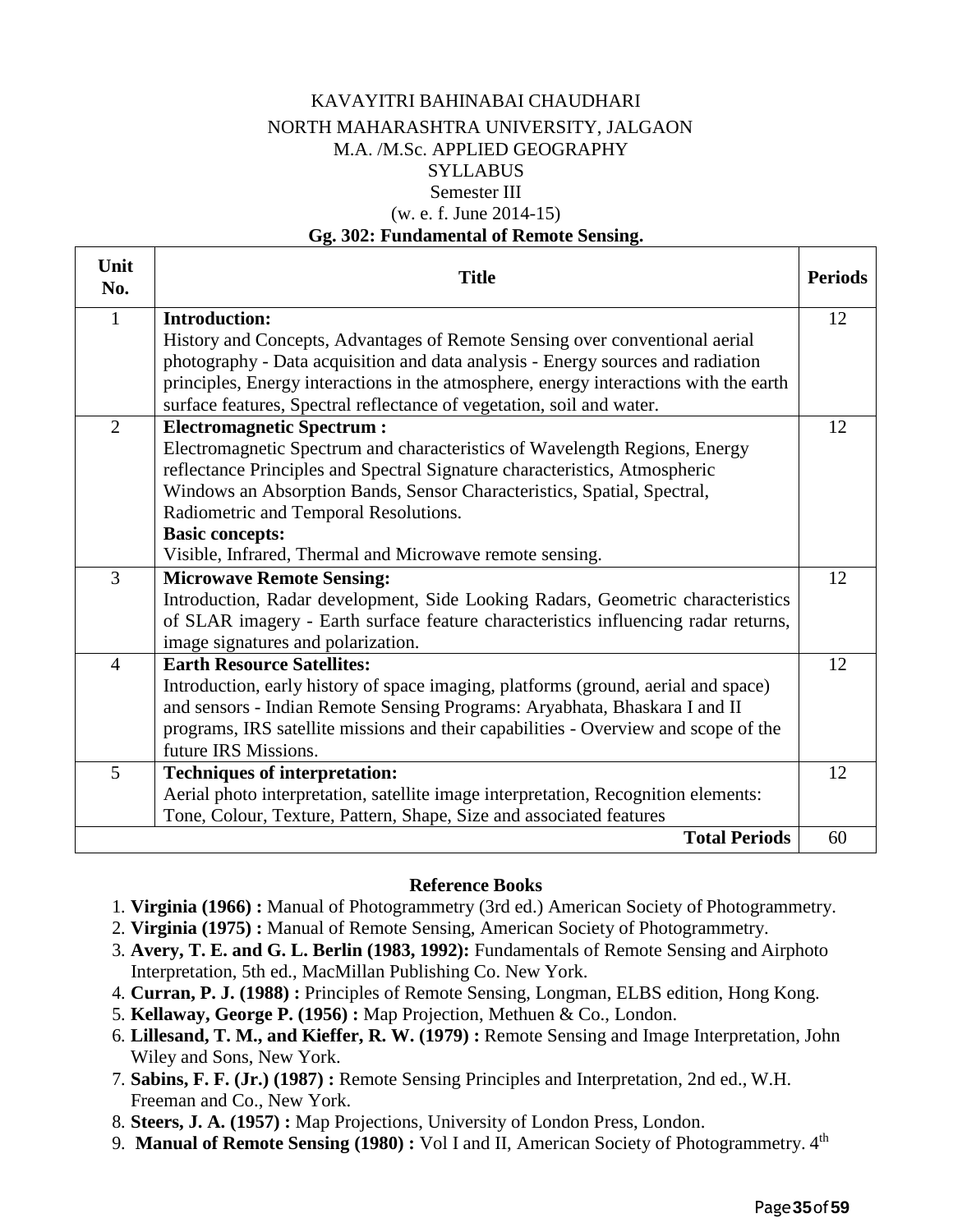Ed., Falls Church,.

- 10. **Avery, T.E. and G.L. Berlin (1985) :** Interpretation of Aerial Photographs, 4th Ed., Bergess Minneapolis, Minn.
- 11. **Bruno Marcolongo and Franco Mantovani (1997) :** Photogeology and Remote Sensing Applications in Earth Science, Oxford and IBH Pub. Co. Pvt. Ltd., New Delhi.
- 12. **Pandey S.N. (1987) :** Principles and Applications of Photogeology by, Wiley Eastern.
- 13. **W.G. Rees (1990) :** Physical Principles of Remote Sensing , Cambridge University Press.
- 14. **Sabins, F.F. (1986) :** Remote Sensing Principles and Interpretations by, 2nd Ed. W.H. Freeman and Company, New York.
- 15. **Verbyia D. (1995) :** Satellite Remote Sensing for natural resources, Lewis Publishers, Boca Rotaon, F.L.
- 16. **Wolf P.R. (1983) :** Elements of Photogrammetry, McGraw-Hill, New York.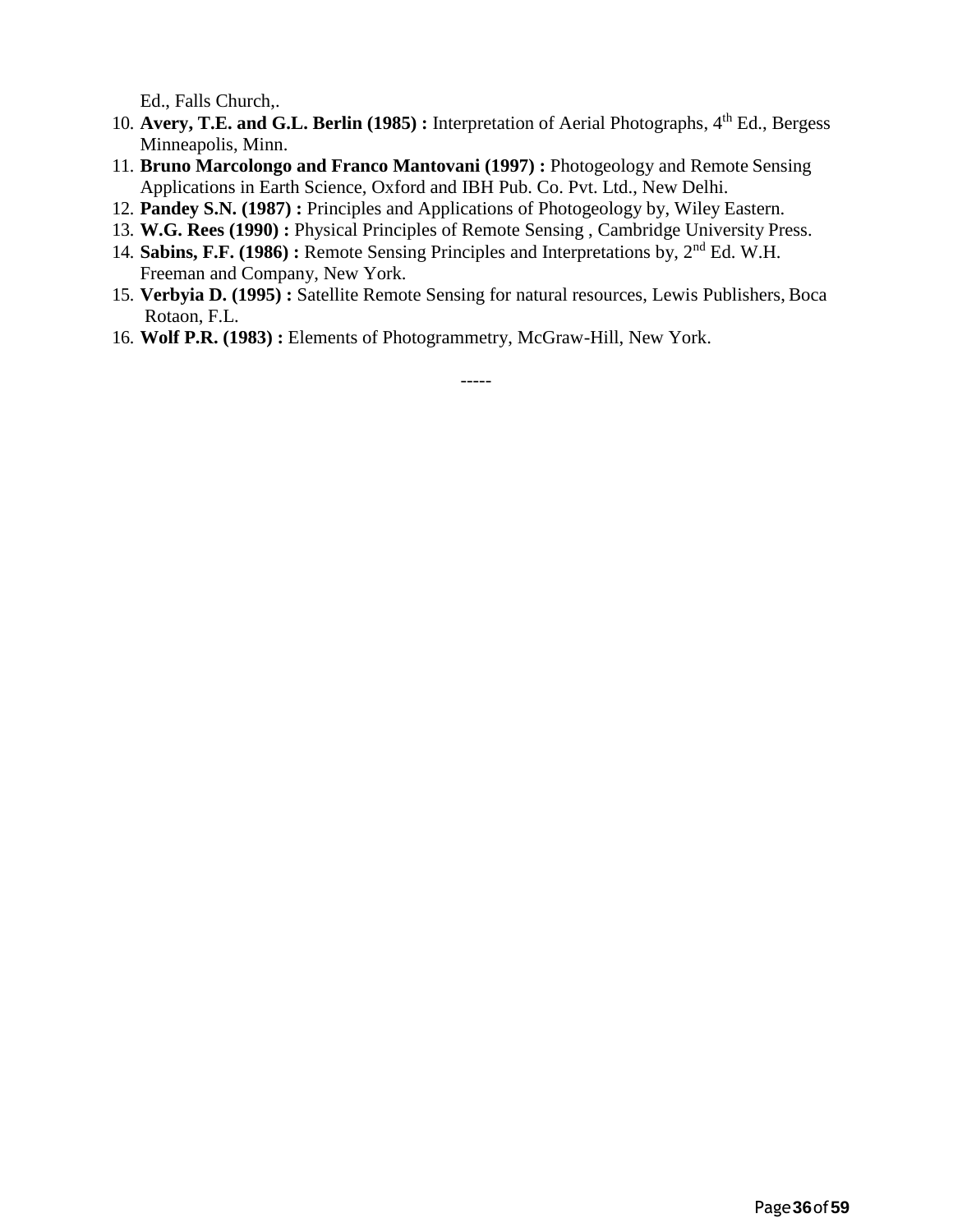#### KAVAYITRI BAHINABAI CHAUDHARI NORTH MAHARASHTRA UNIVERSITY, JALGAON M.A. /M.Sc. APPLIED GEOGRAPHY **SYLLABUS** Semester III (w. e. f. June 2014-15)

#### **Gg. 303: Fundamental of Geographical Information System & GPS.**

| Unit<br>No.    | <b>Title</b>                                                                 | <b>Periods</b> |
|----------------|------------------------------------------------------------------------------|----------------|
| $\mathbf{1}$   | <b>Fundamentals of GIS:</b>                                                  | 12             |
|                | Concepts and definitions; Evolution and development of GIS;                  |                |
|                | Computer environment for GIS; Elements of spatial data and their graphical   |                |
|                | representation- Thematic maps; Scales and symbolization; Map projections;    |                |
|                | spatial data models and data structure in GIS environment - modeling         |                |
|                | surfaces, networks, terrain, relief and time - virtual maps.                 |                |
| $\overline{2}$ | <b>GIS Technology:</b>                                                       | 12             |
|                | Co-ordinate system-basic principles of cartography and computer assisted     |                |
|                | cartography for GIS; Remote Sensing data as a data source for GIS;           |                |
|                | Integration of GIS, Remote Sensing & GPS technology; Creation of location    |                |
|                | and attribute data bases-Vector and raster formats digitizing and scanning-  |                |
|                | data editing and validation - geocoding.                                     |                |
| 3              | Data analysis and manipulation :                                             | 12             |
|                | Measurement in GIS-classification, overlay analysis and intergradations of   |                |
|                | data-buffering-shortest path-interpolation-analysis of surfaces and          |                |
|                | networks; Modeling - physical and environmental processes and human          |                |
|                | activities; visualization and mapping-forms of output: map, tables, report - |                |
|                | Cartographic principles and techniques of graphic representation - inbuilt   |                |
|                | tools and facilities in a GIS package.                                       |                |
| $\overline{4}$ | <b>Application of GIS technology:</b>                                        | 12             |
|                | GIS as decision support system; Application of GIS technology in utilities   |                |
|                | management and other fields - GIS in land information system, urban          |                |
|                | management, environmental of management and emergency response               |                |
|                | system; Adoption of GIS technology in India; GIS project designing and       |                |
|                | implementation, Future prospects of GIS.                                     |                |
| 5              | <b>Introduction of GPS:</b>                                                  | 12             |
|                | Overview of GPS technology, GPS receivers', Basic geodesy, Surveying,        |                |
|                | Satellite constellation, Satellite signals & data, Single point positioning, |                |
|                | Measuring distance & timing, GPS accuracy, Error corrections, Differential   |                |
|                | GPS, GLONASS & GALILEO systems, Application of GPS, Carrying out             |                |
|                | GPS survey.                                                                  |                |
|                | <b>Total Periods</b>                                                         | 60             |

#### **Reference Books:**

- 1. **Chang, Kang - Tsung (2008) :** Introduction to Geographic Information Systems, 4th ed., Tata McGraw- Hill Publishing Company Limited, New Delhi.
- 2. **DeMeers, Michael N.(2005) :** Fundamentals of Geographic Information Systems, 3rd. ed., John Wiley & Sons, Toronto.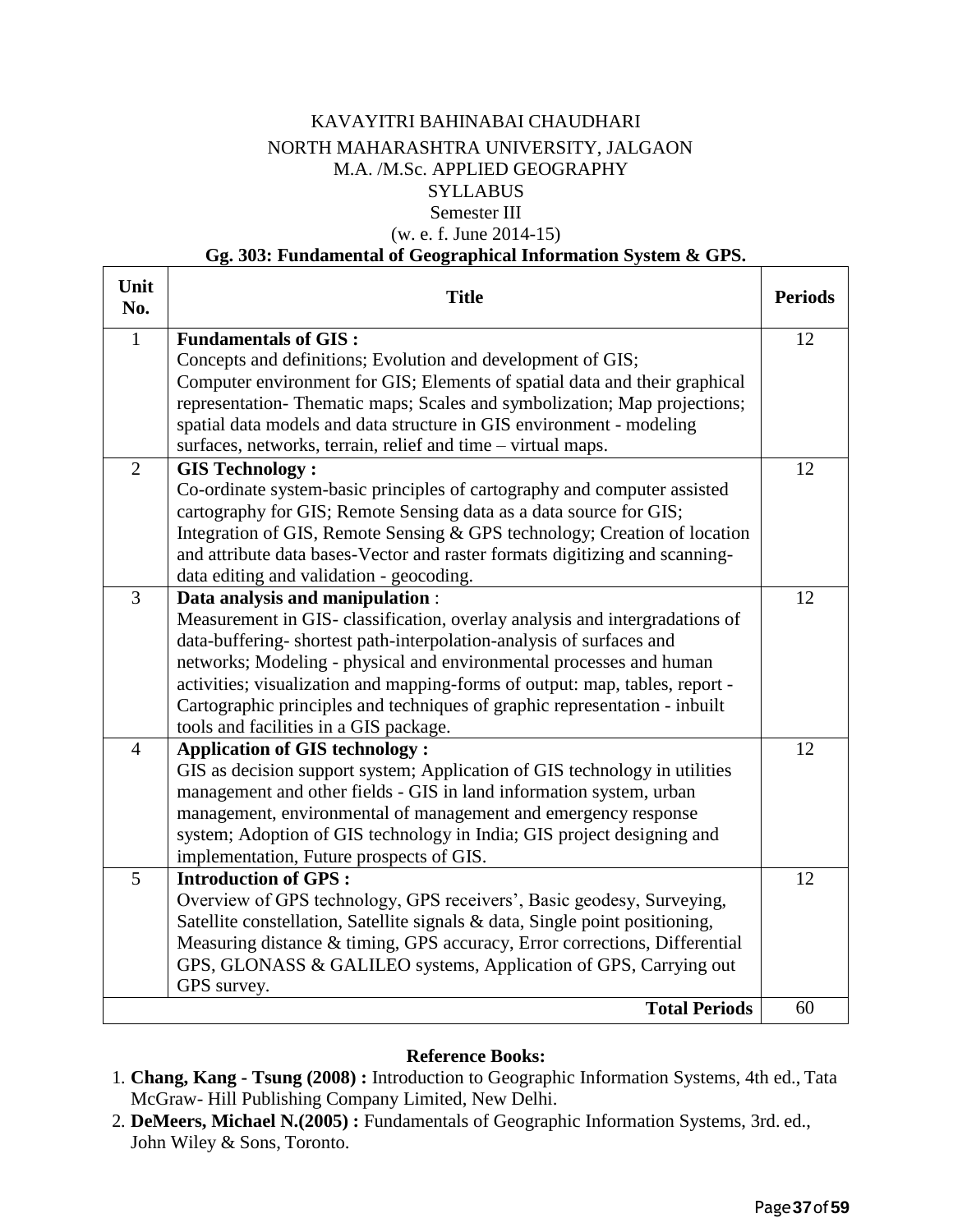- 3. **Fazal, S. (2008) :** GIS Basics, New Age International Publishers, New Delhi.
- 4. **Fazal, S. and Rahman, A. (2007) :** Geographic Information System (GIS) Terminology, New Age International Publishers, New Delhi.
- 5. **Heywood, Ian Cornelius, Sarah and Steve Carver (2006) :** An Introduction to Geographical Information Systems, 2nd ed., Pearson Education Limited, Toronto.
- 6. **Siddiqui, M.A. (2006) :** Introduction to Geographical Information Systems, Sharda Pustak Bhavan, Allahabad.
- 7. **Aronoff, S. (1992) :** Geographic Information Systems : A Management Perspective, WDL Publications Ottawa, Canada.
- 8. **Burrough, Peter A. and Rachael A. McDonnell. (1998)** : Principles of Geographical Information Systems, Oxford University Press, Toronto.
- 9. **ESRI (1990) :** Understanding GIS, Environmental Systems Research Institute, U.S.A., 1993.
- 10. **Jefrey, S. & John, E. :** Geographic Information Systems An Introduction, Prentice Hall, New Jersey, USA.
- 11. **Lo, C.P and Albert K.W., Yeung (2007) :** Concepts and Techniques of Geographic Information Systems, 2nd ed., Pearson Education Inc., Toronto, Canada.
- **12. Longley, Paul A., Goodchild, Michael F.Maguire, David J., & David W. Rhind. (2005):** Geographic Information Systems and Science, 2nd ed., John Wiley and Sons, England.
- 13. **S. Aronoff (1989)** : Geographic Information Systems: A Management Perspective, D. D. L. Publication, Ottawa.
- 14. **P. A. Burrough (1986)** : Principles of Geographic Information Systems for Land Resource Assessment, Oxford University Press, New York.
- 15. **D. R. Fraser, Taylor (1991)** : Geographic Information Systems, Pergaman Press, Oxford.
- 16. **Marks S. Monmonier (1982)** : Computer- Assisted Cartography, Prentice Hall, Englewood Cliff, New Jersey.
- 17. **I. Heywood et al (2002)** : An Introduction to Geographical Systems, Pearson Education Ltd, New Delhi.
- 18. **David Martin (1996)** : Geographical Information Systems: Socio-Economic Application, IInd Edition, Routledge, London & New York.
- 19. **William E. Huxhold :** An Introduction to Urban Geographic Information Systems, Oxford University Press, New York.
- 20. **John Pickles (1995) :** Ground Truth: The Social Implications of Geographical Information Systems, the Guilford Press, New York, 1995.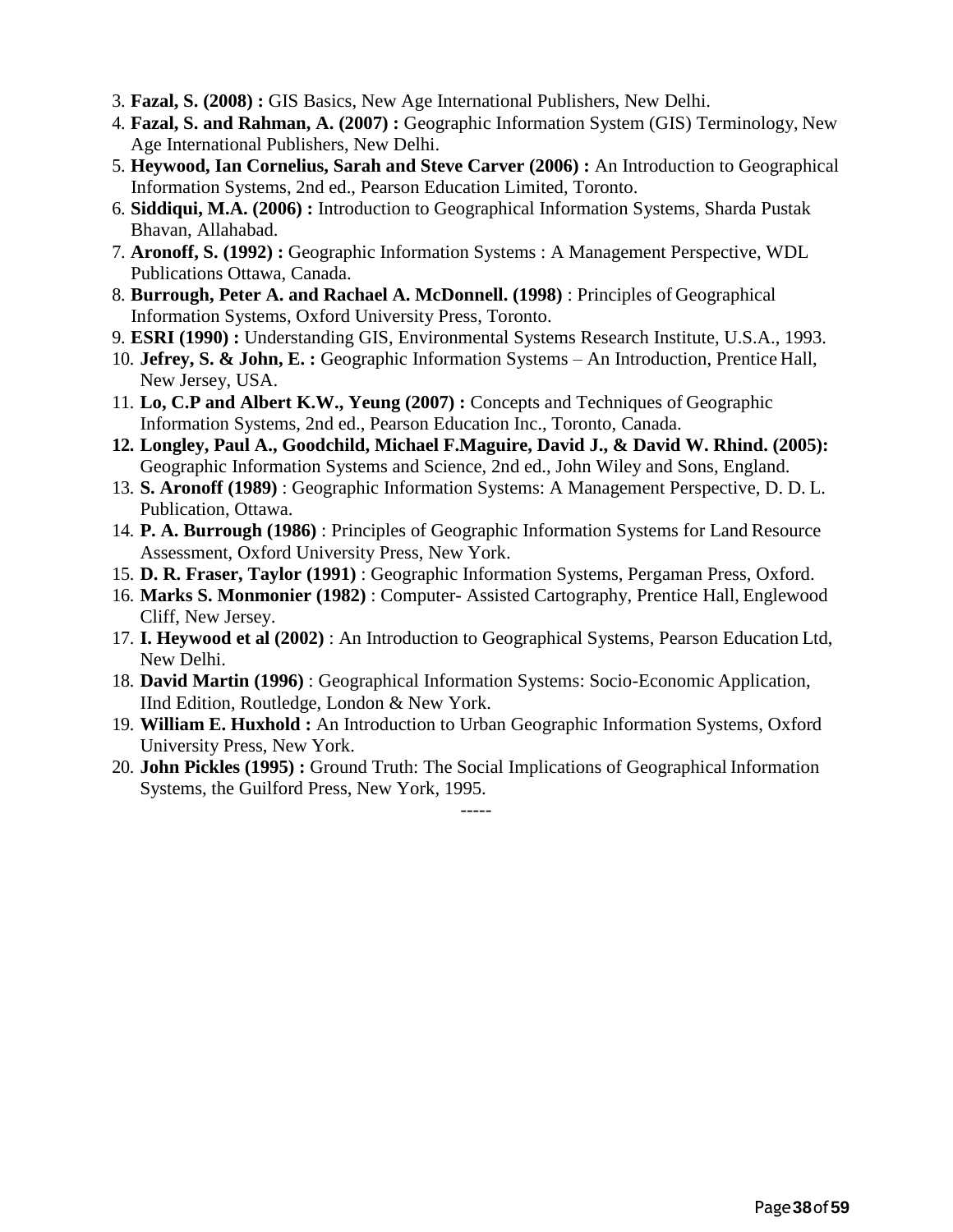### KAVAYITRI BAHINABAI CHAUDHARI NORTH MAHARASHTRA UNIVERSITY, JALGAON M.A. /M.Sc. APPLIED GEOGRAPHY **SYLLABUS** Semester III

## (w. e. f. June 2014-15)

#### **Gg. 304: Practical's in Remote Sensing and Image Processing.**

| Unit<br>No.    | <b>Title</b>                                                                                                                                                                                                                                                                                                                                                                                                                                                                                                                                                                                        | <b>Periods</b> |
|----------------|-----------------------------------------------------------------------------------------------------------------------------------------------------------------------------------------------------------------------------------------------------------------------------------------------------------------------------------------------------------------------------------------------------------------------------------------------------------------------------------------------------------------------------------------------------------------------------------------------------|----------------|
| $\mathbf{1}$   | Photogrammetry $-$<br>Stereoscopic Vision Test<br>Format and stereoscopic Orientation of Aerial Photographs<br>Determination of scale and Stereoscopic area<br>Determination of Principal Point and Conjugate Principal Point<br>Direction of Flight line and Air Base.<br>Calculation of traffic Speed through Aerial Photographs<br>Calculation of Photographic coverage for a Planning Area                                                                                                                                                                                                      | 12             |
| $\overline{2}$ | Photogrammetry $-$<br><b>Height Determination Methods</b><br>Mapping Land Use change Detection<br>Land use Measurement Methods<br>Preparation of Land cover and Land use Map<br><b>Interpretation of Aerial Photographs</b><br>Population Census with Aerial Photographs                                                                                                                                                                                                                                                                                                                            | 12             |
| 3              | <b>Image Processing -</b><br>Image interpretation, basic principle, factors governing quality of images,<br>elements of image interpretation and techniques of image interpretation.<br>Use of multiple images in image interpretation, seasonal differences on<br>images, comparisons of seasonal images, winter and summer images.<br>Thermal infrared images; thermal processes and properties, heat, temperature<br>and radiant flux, IR region of the electromagnetic spectrum, IR detection and<br>imaging technology, characteristics of IR images, advantages of thermal imagery.           | 12             |
| $\overline{4}$ | <b>Image Processing -</b><br>Introduction of image processing, farms of mages, different image processing<br>techniques, computer image processing, digital image processing, image<br>restoration image enhancement, edge enhancement, ratio images.                                                                                                                                                                                                                                                                                                                                               | 12             |
| 5              | <b>Field Work and Survey:</b><br>A) Prepare questionnaires as per the Govt. survey methods.<br>B) A group of five students should select one geographical site.<br>C) Students should collect Census Data through instrument and modern<br>techniques.<br>Prepare report and present survey report with help of power point<br>presentation (PPT) in front of examiner at the examination time.<br>Report Writing Method -<br>a) Research Methodology<br>b) Data Analysis Techniques: Students Should analyze data by using techniques<br>given in the syllabus.<br>d) Data Presentation Techniques | 12             |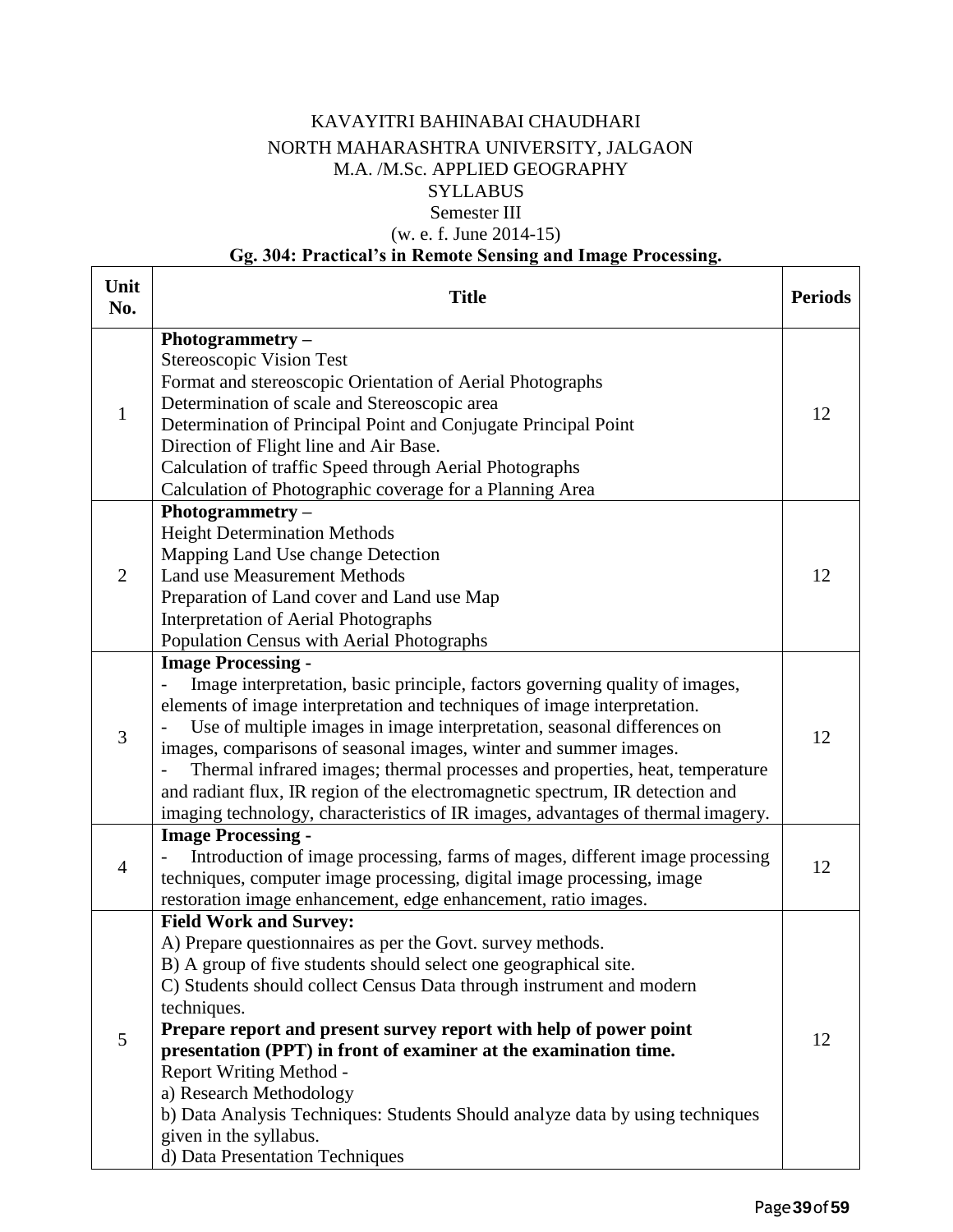| e) Concluding remarks<br>f) References $\&$ Bibliography |    |
|----------------------------------------------------------|----|
| <b>Total Periods</b>                                     | 60 |

#### **Reference Books**

- 1. **Virginia (1966) :** Manual of Photogrammetry (3rd ed.) American Society of Photogrammetry.
- 2. **Virginia (1975) :** Manual of Remote Sensing, American Society of Photogrammetry.
- 3. **Avery, T. E. and G. L. Berlin :** Fundamentals of Remote Sensing and Airphoto Interpretation, 5th ed., New York, MacMillan Publishing Co., 1983, 1992.
- 4. **Curran, P. J. :** Principles of Remote Sensing, Longman, ELBS edition, Hong Kong, 1988.
- 5. **Kellaway, George P. :** Map Projection, Methuen & Co., London, 1956.
- 6. **Lillesand, T. M., and Kieffer, R. W. :** Remote Sensing and Image Interpretation, John Wiley and Sons, New York, 1979.
- 7. **Sabins, F. F. (Jr.) :** Remote Sensing Principles and Interpretation, 2nd ed., W.H. Freeman and Co., New York, 1987.

-----

8. **Steers, J. A. :** Map Projections, University of London Press, London, 1957.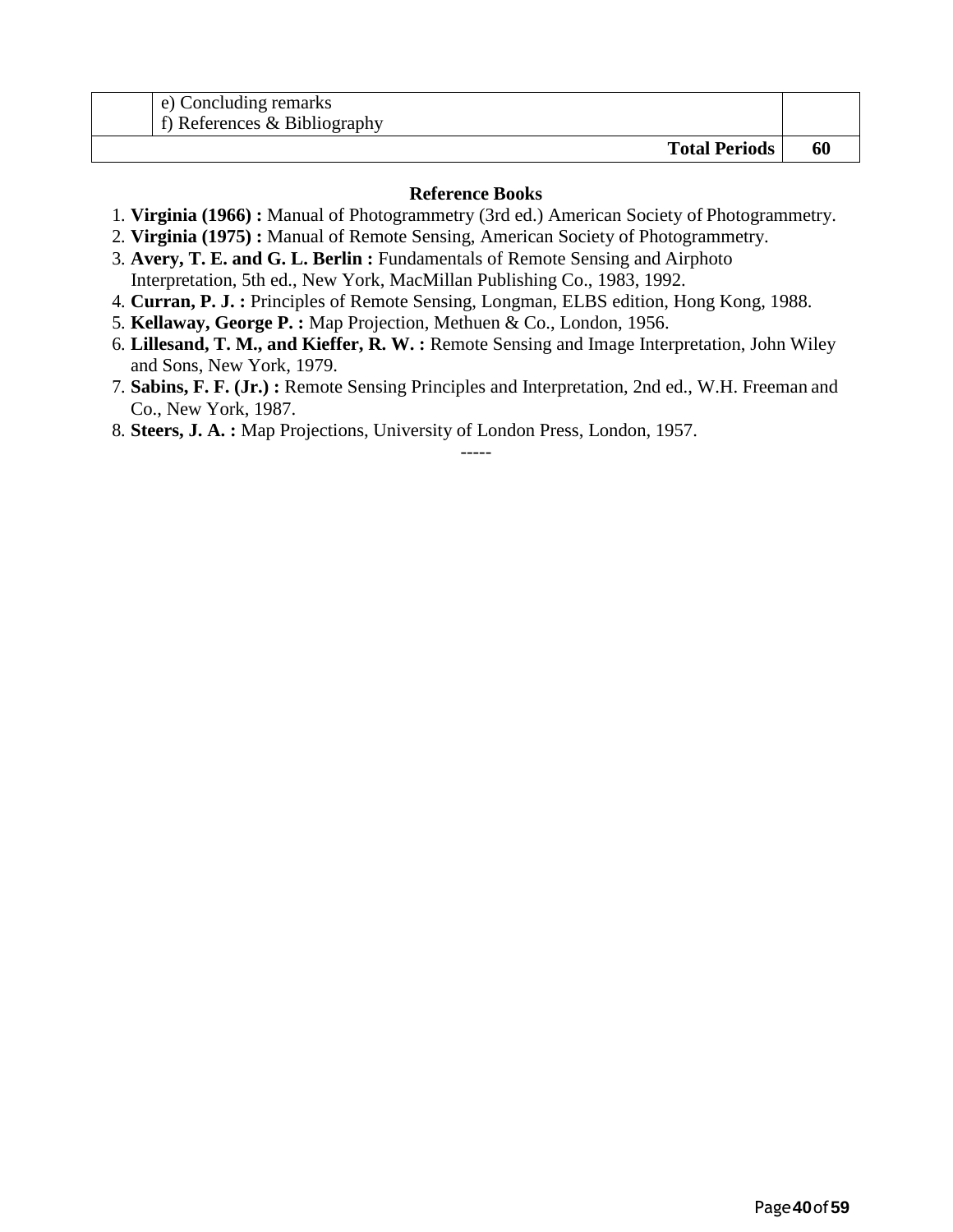#### KAVAYITRI BAHINABAI CHAUDHARI NORTH MAHARASHTRA UNIVERSITY, JALGAON M.A. /M.Sc. APPLIED GEOGRAPHY **SYLLABUS** Semester III (w. e. f. June 2014-15)

#### **Gg. 305: Practical's in GIS & GPS Techniques with Help of Computer.**

| Unit<br>No.    | <b>Title</b>                                                                                                                | <b>Periods</b> |
|----------------|-----------------------------------------------------------------------------------------------------------------------------|----------------|
| $\mathbf{1}$   | <b>Introduction to GIS</b>                                                                                                  | 12             |
|                | a) Introduction to GIS software ILWIS and Arc GIS and GPS etc.                                                              |                |
|                | b) Applications of ILWIS software -                                                                                         |                |
|                | Introduction to Menu, main windows, tools, navigation bar, catalogue, operation                                             |                |
|                | tree, command box, domain and attribute tables.                                                                             |                |
|                | c) Introduction of GPS, data collection and mapping by using GPS Software.                                                  |                |
| $\overline{2}$ | Applications of ILWIS software -                                                                                            | 12             |
|                | Geo-referencing                                                                                                             |                |
|                | a) Import scanned/digital image                                                                                             |                |
|                | b) Coordinate system                                                                                                        |                |
|                | c) Geo-referencing                                                                                                          |                |
|                | <b>Creation of layers</b>                                                                                                   |                |
|                | a) Concepts: point, segment and polygon layers                                                                              |                |
|                | b) Point layers: Settlements and Wells                                                                                      |                |
|                | c) Segments layers: Contours, boundaries, rivers and roads                                                                  |                |
|                | d) Polygon layers: village, farm and forest<br><b>Attribute data</b>                                                        |                |
|                | <b>Tabulation and attachments</b>                                                                                           |                |
| 3              |                                                                                                                             | 12             |
|                | <b>Applications of ArcGIS software -</b><br>Introduction to Menu, main windows, tools, navigation bar, catalogue, operation |                |
|                | tree, command box, domain and attribute tables.                                                                             |                |
| $\overline{4}$ | <b>Applications of ArcGIS software -</b>                                                                                    | 12             |
|                | Geo-referencing -                                                                                                           |                |
|                | a) Import scanned/digital image                                                                                             |                |
|                | b) Coordinate system                                                                                                        |                |
|                | c) Geo-referencing                                                                                                          |                |
|                | <b>Creation of layers</b>                                                                                                   |                |
|                | a) Concepts: point, segment and polygon layers                                                                              |                |
|                | b) Point layers: Settlements and Wells                                                                                      |                |
|                | c) Segments layers: Contours, boundaries, rivers and roads                                                                  |                |
|                | d) Polygon layers: village, farm and forest                                                                                 |                |
|                | <b>Attribute data</b>                                                                                                       |                |
|                | <b>Tabulation and attachments</b>                                                                                           |                |
| 5              | <b>Applications of GIS Software -</b>                                                                                       | 12             |
|                | a) Mapping                                                                                                                  |                |
|                | b) Interpolation                                                                                                            |                |
|                | c) Classification                                                                                                           |                |
|                | Applications of GIS Software in Geographical fields -                                                                       |                |
|                | a) Applications of GIS Software for land management -                                                                       |                |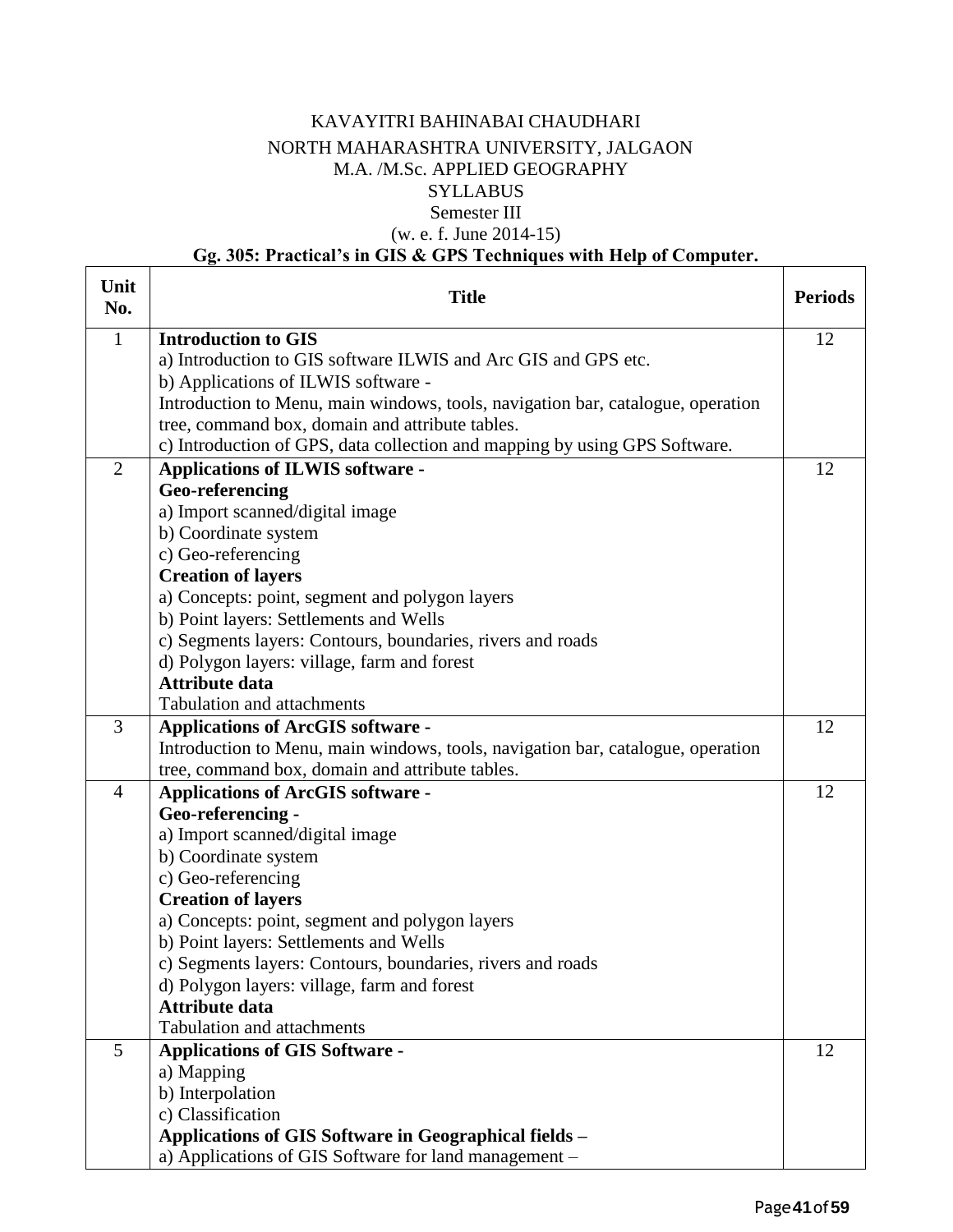| $\vert$ b) Applications of GIS Software for resource management $-$        |    |
|----------------------------------------------------------------------------|----|
| c) Applications of GIS Software for water management -                     |    |
| d) Applications of GIS Software for rural $\&$ urban planning management - |    |
| <b>Total Periods</b>                                                       | 60 |

#### **Reference Books:**

- **1. Lillesand, Thomas M. & Kiefer Ralph (2000) :** Remote Sensing and Image interpretation, Jonh Wiley.
- **2. Agarwal C.S.and Garg P.K. (2002)** : Text Book on Remote Sensing, Wheeler Publishing New Delhi.
- **3. Prithvish Nag and M. Kudrat (1998)** : Digital remote Sensing , Concept Publishing Company, New Delhi.
- **4. William Jonathan (1995)** : Geographic information from Space : Processing and applications of Geocoded Satellite Images, John Wiley & Sons.
- **5. Taylor and Francis (1996)** : Spatial analytical on GIS DeBarry ,Paul A. (1999) GIS Modules and Distributed Models of the Watershed: A Report from ASCE Task Committee on GIS Modules and Distribution, ASCE.
- **6. Burrough, P.A. (1986)** : Principles of Geographical information System for Land Resources Assessment, Oxford University Press.
- **7. Environment System Research Institute (1993)** : Understanding GIS , The Arc Info Method.
- **8. Bernhardsen, Tor (1999)** : Geographic Information System, An Introduction, John Wiley & Sons.
- **9. Clarke ,Keith C. (1999)** : Getting Started with Geographic Information System , Prentice Hall.
- **10. Demers, Michael N. (2000)** : Fundamentals of Geographic Information System ,John Wiley.
- **11. Haywood, Ian (2000)** : Geographical Information System, Longman.
- **12. Chang, Kang-taung (2000)** : Introduction to Geographic information System, Tata McGraw Hill.

----------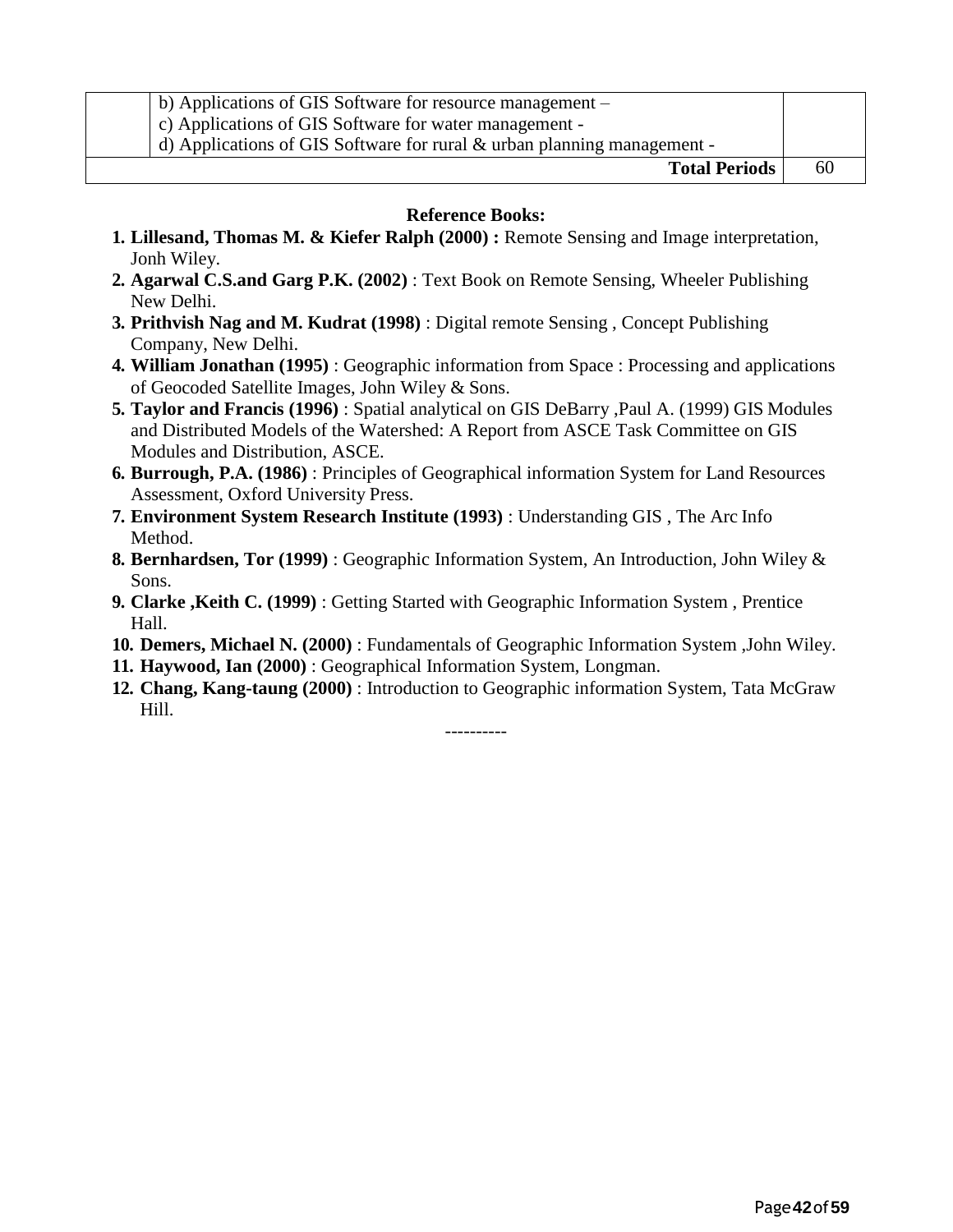# **KAVAYITRI BAHINABAI CHAUDHARI NORTH MAHARASHTRA UNIVERSITY, JALGAON M.A. / M.Sc. APPLIED GEOGRAPHY**

# **SEMESTER IV W. E. F. JUNE 2018-19**

## **Semester IV**

- Gg. 401: Watershed Management and Planning.
- Gg. 402: Agricultural Geography.
- Gg. 403: Regional Geography of India and Maharashtra.
- Gg. 404: Instrumentation and Surveying.
- Gg. 405: Project Work and Dissertation.
- Gg. 406: Seminar II.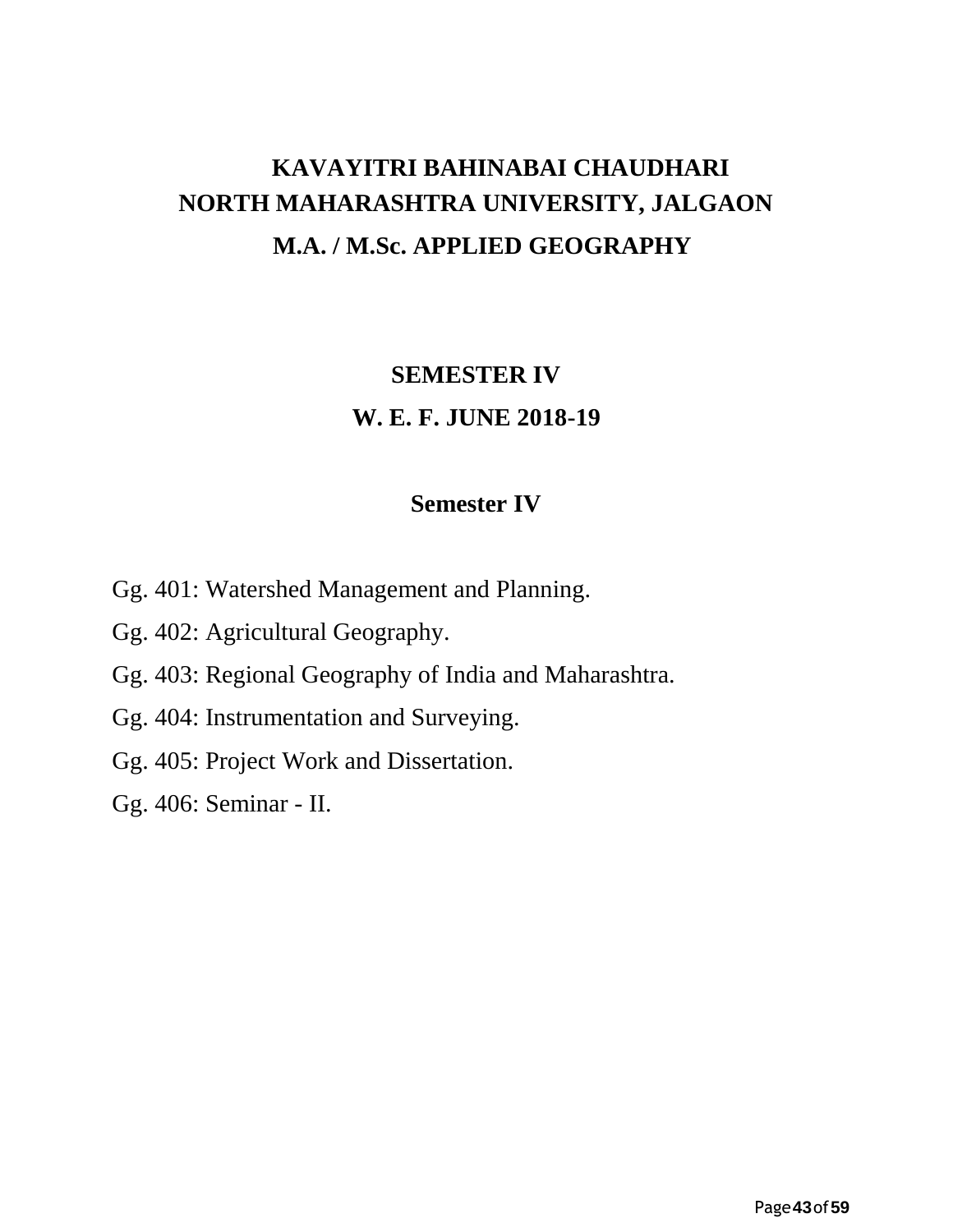#### KAVAYITRI BAHINABAI CHAUDHARI NORTH MAHARASHTRA UNIVERSITY, JALGAON M.A. /M.Sc. APPLIED GEOGRAPHY **SYLLABUS** Semester IV (w. e. f. June 2018-19)

### **Gg. 401: Watershed Management and Planning.**

| Unit<br>No.    | <b>Title</b>                                                               | <b>Periods</b> |
|----------------|----------------------------------------------------------------------------|----------------|
| 1              | <b>Introduction To Watershed -</b>                                         | 12             |
|                | a) Concept of watershed, characteristic of watershed and classification of |                |
|                | watershed.                                                                 |                |
|                | b) Significance of watershed development.                                  |                |
|                | c) Demarcation of watershed                                                |                |
|                | d) Types of watershed according to area and shape.                         |                |
| $\overline{2}$ | Physical parameters of watershed -                                         | 12             |
|                | A) Channel geometry & basin morphology:                                    |                |
|                | a) Hydraulic geometry at channel cross section $\&$ along the channel.     |                |
|                | b) Channel cross section pattern.                                          |                |
|                | c) Channel types.                                                          |                |
|                | <b>B)</b> Basin morphology:                                                |                |
|                | a) Drainage network & watershed boundary.                                  |                |
|                | b) Drainage frequency, drainage density $\&$ constant of channel           |                |
|                | maintenance.                                                               |                |
|                | c) Basin morphology.                                                       |                |
|                | i) Horton's form factor.                                                   |                |
|                | ii) Millar's circularity ratio.                                            |                |
|                | iii) Schumm's elongation ratio.                                            |                |
|                | iv) Strahler's ruggedness index.                                           |                |
|                | v) Strahler's hypsometric integral.                                        |                |
|                | C) Landuse:                                                                |                |
|                | a) Measurement & data sources.                                             |                |
|                | b) Land Use and Land Cover:                                                |                |
|                | i) Total geographical area.                                                |                |
|                | ii) Classification of Land Net Sown, Residential, Fallow, Forest,          |                |
|                | Waste/Desert.                                                              |                |
|                | D) Terrain analysis:                                                       |                |
|                | Terrain analysis on the basis of -                                         |                |
|                | i) Relief characteristics.                                                 |                |
|                | ii) Slope.                                                                 |                |
|                | iii) Dissection index.                                                     |                |
|                | iv) Drainage characteristics: Spatial distribution of drainage frequency   |                |
|                | and drainage density.                                                      |                |
|                | v) Soil                                                                    |                |
| 3              | Hydrological parameters -                                                  | 12             |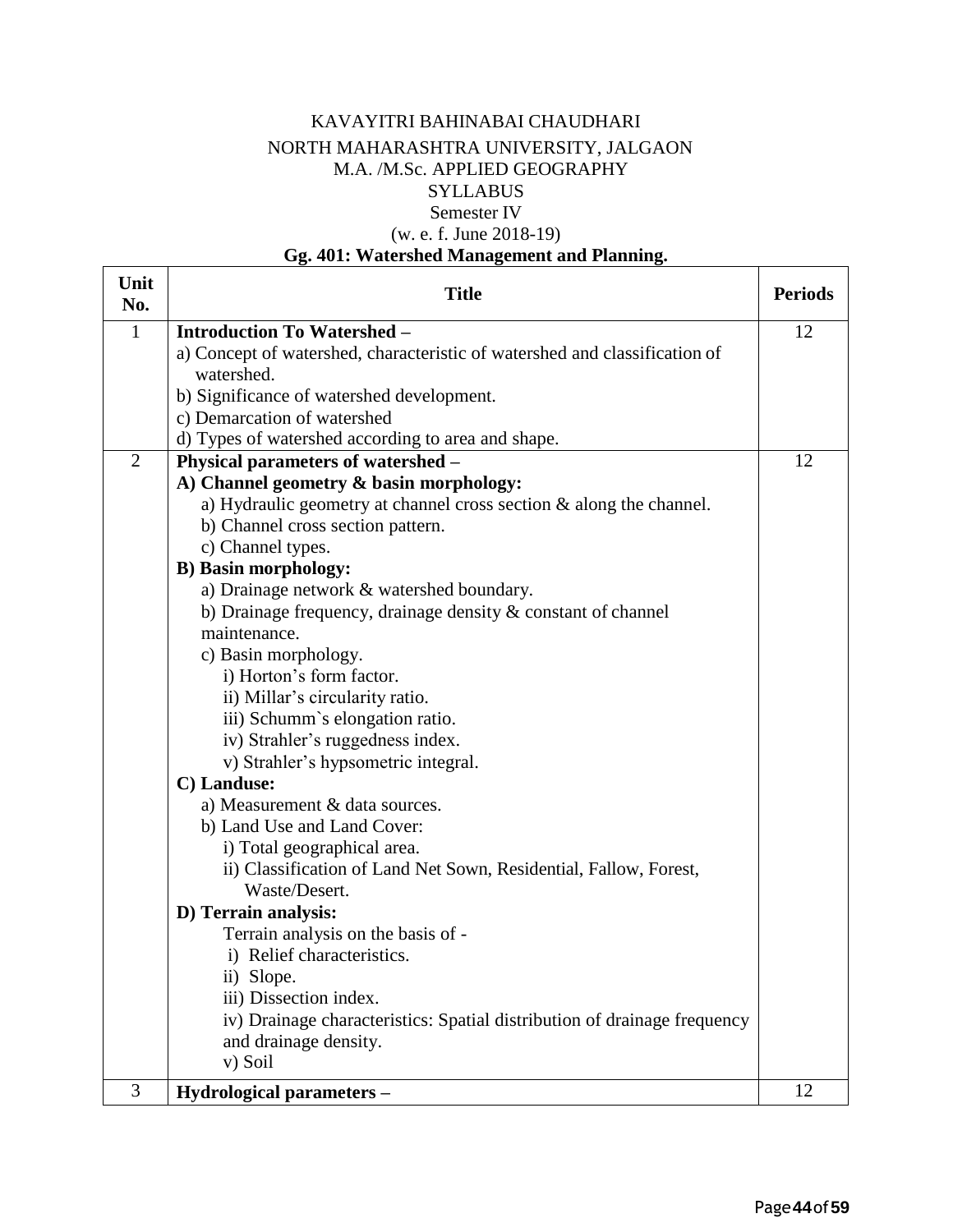|                | A) Rainfall: a) Intensity & duration, b) Measurements.                 |                      |    |
|----------------|------------------------------------------------------------------------|----------------------|----|
|                | B) Aerial precipitation: a) Thiessen polygons, b) Isohytal method.     |                      |    |
|                | C) Evaporation & transpiration: a) Methods, b) Instruments.            |                      |    |
|                | D) Infiltration: a) Methods, b) Instruments                            |                      |    |
|                | E) Run off: a) Measurement, b) Selection, criteria of gouging station. |                      |    |
|                | F) Discharge: a) Measurements, b) Unit hydrograph.                     |                      |    |
| $\overline{4}$ | <b>Ground and Underground Water -</b>                                  |                      | 12 |
|                | A) Ground Water:                                                       |                      |    |
|                | i) Definition                                                          |                      |    |
|                | ii) Aquifer types                                                      |                      |    |
|                | iii) Water table                                                       |                      |    |
|                | iv) Porosity                                                           |                      |    |
|                | v) Ground water movement                                               |                      |    |
|                | vi) Recharge & discharge                                               |                      |    |
|                | <b>B)</b> Water management:                                            |                      |    |
|                | a) Rainwater harvesting.                                               |                      |    |
|                | b) Percolation tanks & pits.                                           |                      |    |
|                | c) Sprinkle irrigation.                                                |                      |    |
|                | C) Development programmes:                                             |                      |    |
|                | a) Artificial recharge of ground water.                                |                      |    |
|                | b) Dams & weirs.                                                       |                      |    |
|                | c) Interlinking of rivers.                                             |                      |    |
| 5              | <b>Sample of Watershed Management and Planning -</b>                   |                      | 12 |
|                | A) Types of Survey for watershed development                           |                      |    |
|                | i) Physical survey                                                     |                      |    |
|                | ii) Hydrological                                                       |                      |    |
|                | iii) Land use                                                          |                      |    |
|                | iv) Survey of Resources                                                |                      |    |
|                | <b>B)</b> Advance Techniques for watershed development                 |                      |    |
|                | i) Remote sensing data analysis                                        |                      |    |
|                | ii) Application of RS and GIS in watershed management                  |                      |    |
|                |                                                                        | <b>Total Periods</b> | 60 |
|                |                                                                        |                      |    |

#### **Reference Books**

1. **Murthy J.V.S.** (1994) : Watershed Management in India, Wiley Eastern Ltd. New Delhi.

2. **Paranjape S. and Other** (1980) : Water based Development, Bharat Gyan Vigyan Samithi, New Delhi.

3. **Mutreja K.N.** (1990) : Applied Hydrology, Tata Mc Graw Hill Pub. Co. Ltd. New Delhi.

4. **Shing R.J.** (2000) : Watershed planning and Management, Yash Publishing House, Bikaner.

5. **Chanda B. , Dattaa D., Mujumdar** (2001) : Digital Image Processing and Analysis, Prentice-Hall of India.

6. **Prithvish Nag and M. Kudrat** (1998) : Digital Remote Sensing , Concept Publishing Co. New Delhi-

7. **Basudeb Bhatta**: Remote Sensing and GIS, 2nd ed., Oxford university press, Printed by-Radha press, New Delhi.

8. **M. Anji Reddy**: Text book of Remote Sensing and GIS, 3rd Ed., BS Publications, Hydrabad. -----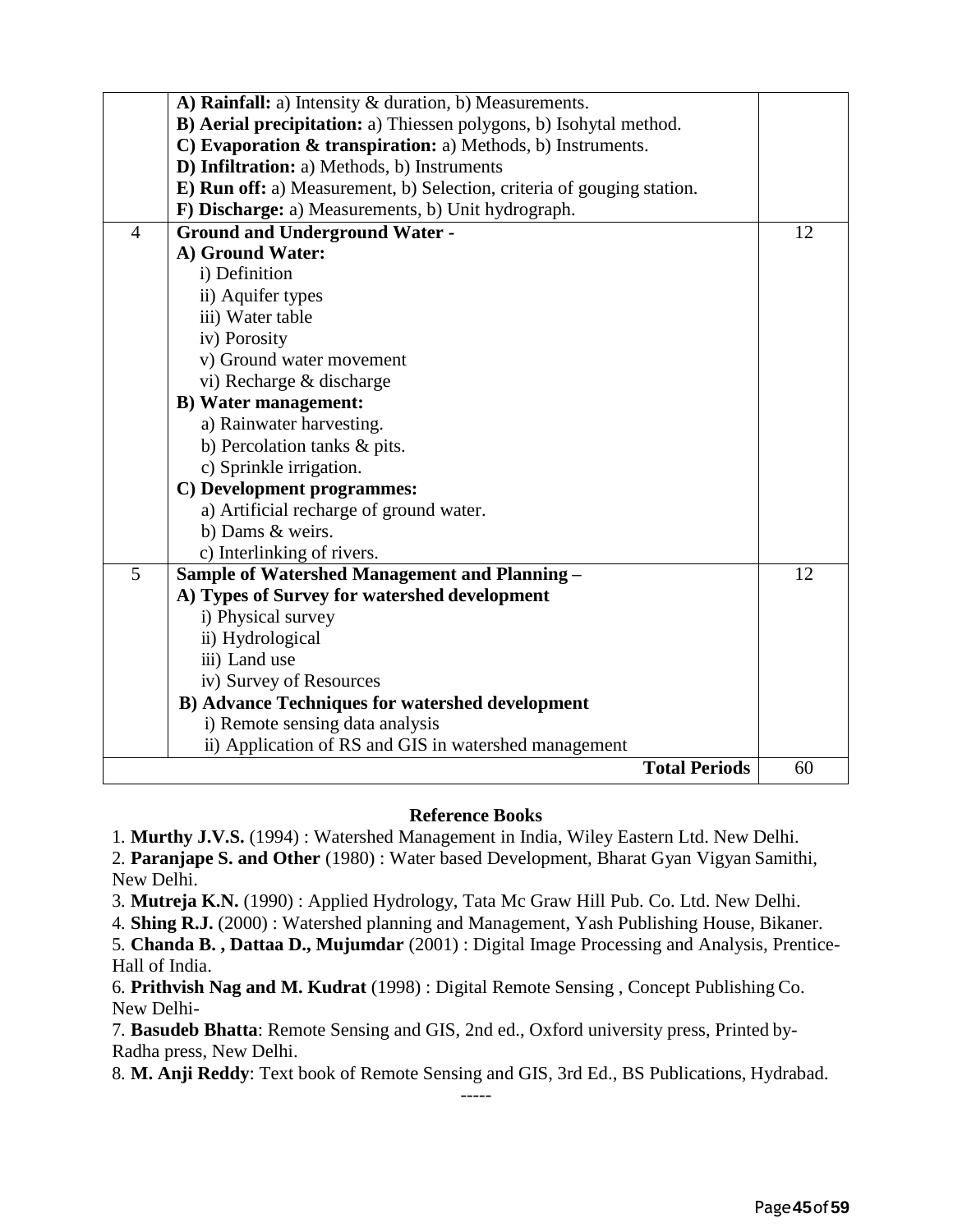#### KAVAYITRI BAHINABAI CHAUDHARI NORTH MAHARASHTRA UNIVERSITY, JALGAON M.A. /M.Sc. APPLIED GEOGRAPHY **SYLLABUS** Semester IV (w. e. f. June 2018-19)

#### **Gg. 402: Agricultural Geography.**

Г

| Unit<br>No.    | <b>Title</b>                                                                           | <b>Periods</b> |
|----------------|----------------------------------------------------------------------------------------|----------------|
| $\mathbf{1}$   | <b>Introduction to Agricultural Geography -</b>                                        | 12             |
|                | Definition, Nature, Scope and Approaches, Origin and dispersal of agriculture,         |                |
|                | significance and development of agricultural geography.                                |                |
|                | Approaches to the study of agricultural geography -                                    |                |
|                | Environmental, Regional, Commodity and Behavioral approach                             |                |
|                | Significance of Agriculture - Place of agriculture in Different Economies –            |                |
|                | Significance of agriculture in world regions,                                          |                |
|                | Importance of agriculture in the Indian Economy.                                       |                |
| $\overline{2}$ | A) Fundamental concepts in agricultural geography – Meaning and                        | 12             |
|                | explanation.                                                                           |                |
|                | 1) Crops : i)Cropping pattern, ii) Crop rotation, iii) Intensity of cropping, iv) Crop |                |
|                | concentration, v) Crop diversification, vi) Crop combination.                          |                |
|                | 2) Agricultural Production and Development :                                           |                |
|                | i) Agricultural efficiency, ii) Agricultural productivity, iii) Agricultural labor     |                |
|                | productivity, iv) Marginal land, v) Agricultural development, vi) Sustainable          |                |
|                | Agricultural development.                                                              |                |
|                | <b>B) Determinants of Agricultural Patterns -</b>                                      |                |
|                | Influence of Physical, Economic and Technological Factors.                             |                |
|                | 1. Altitude, Relief, Climate, Soil -                                                   |                |
|                | 2. Size of Land holding,                                                               |                |
|                | 3. Land Tenancy,                                                                       |                |
|                | 4. Marketing facilities -                                                              |                |
|                | 5. Transport -                                                                         |                |
|                | 6. Irrigation -                                                                        |                |
|                | 7. Mechanization and Equipments -                                                      |                |
|                | 8. Biochemical inputs -                                                                |                |
|                | 9. Government policies -                                                               |                |
|                | 10. Capital and Labor -<br>11. Religion -                                              |                |
|                |                                                                                        |                |
| 3              | A) Agricultural Types and Characteristics -                                            | 12             |
|                | Study of the following types of agriculture in respect of areas, salient features and  |                |
|                | their problems -                                                                       |                |
|                | 1. Shifting cultivation                                                                |                |
|                | 2. Intensive subsistent farming.<br>3. Mixed farming                                   |                |
|                |                                                                                        |                |
|                | 4. Plantation agriculture<br>5. Commercial grain farming                               |                |
|                | 6. Dairy farming                                                                       |                |
|                |                                                                                        |                |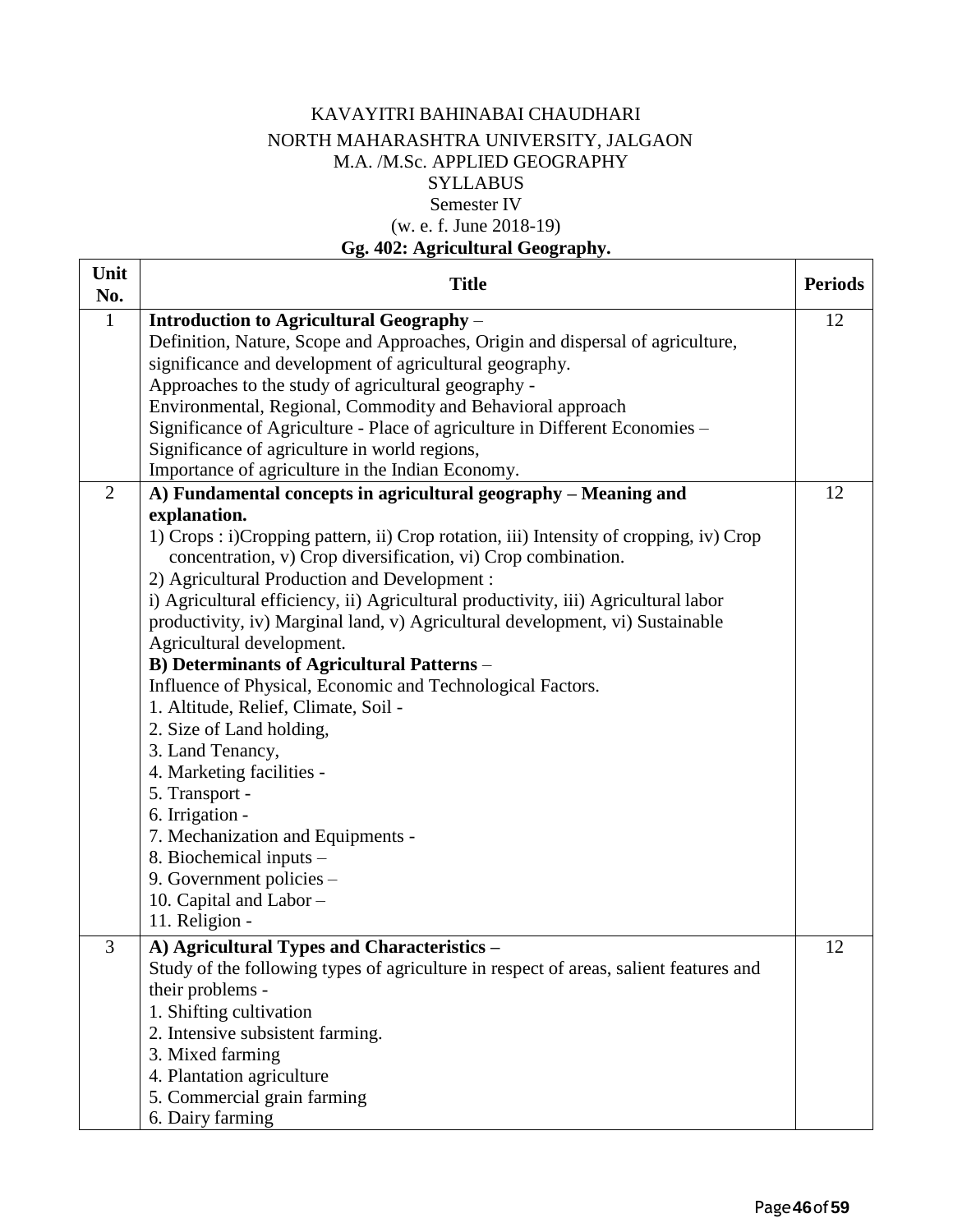| $\overline{4}$ | A) Agricultural Land Use Concepts -                                                         | 12 |
|----------------|---------------------------------------------------------------------------------------------|----|
|                | 1. General Land use, 2. Agricultural Land use, 3. Arable land, 4. Net sown area, 5.         |    |
|                | Gross cropped area, 6. Land reform and 7. Land tenure -                                     |    |
|                | B) Agricultural Statistics & Land use Survey techniques -                                   |    |
|                | Sources of agricultural statistics -                                                        |    |
|                | i) Primary Sources of Agricultural data observation, interview, questionnaire &             |    |
|                | schedule)                                                                                   |    |
|                | ii) Secondary Sources of agricultural data (Indian Agricultural Statistics,                 |    |
|                | Agricultural seasons and crop reports, crop statistics, irrigation statistics, agricultural |    |
|                | prices, World Agricultural Statistics & other statistics)                                   |    |
|                | C) Land Classification in India and Maharashtra -                                           |    |
| 5              | A) Agricultural regionalization Methods of Regionalization -                                | 12 |
|                | 1. Views of Baker Whittles Hann.                                                            |    |
|                | 2. Crop combination techniques - Weaver and Thomas method.                                  |    |
|                | 3. Agricultural efficiency - Kendall's ranking coefficient, Bhatia's method.                |    |
|                | 4. Agricultural location models: Von Thunen and Losch Models & its modifications.           |    |
|                | 5. Agricultural regions of India.                                                           |    |
|                | B) Problems & Prospects of Agriculture in India -                                           |    |
|                | Semi-arid & arid regions in India                                                           |    |
|                | 1. Definition and characteristics of arid and semi-arid regions.                            |    |
|                | 2. Droughts and famines                                                                     |    |
|                | 3. Role of irrigation and dry farming.                                                      |    |
|                | C) Contemporary Issues In Indian Agriculture -                                              |    |
|                | 1. Nutrition, Malnutrition and Hunger;                                                      |    |
|                | 2. Rural poverty and unemployment;                                                          |    |
|                | 3. Food aid and nutrition programmes;                                                       |    |
|                | 4. Food security and its components.                                                        |    |
|                | <b>Total Periods</b>                                                                        | 60 |

#### **Reference Books**

1. **Singh. J. & Dhillon S.S.** (1994) – Agricultural Geography, Tata McGraw Hill, PublishingCo. Ltd.

2. **Grigg. D.G.** (1964) – An Introduction to Agricultural Geography Hutchinson & Co.Ltd.,

3. **Morgan. W.B. & S.C. Monton** (1971) – Agricultural Geography Methuen, London.

4. **Symons Leslie** (1970) – Agricultural Geography, G. Belt and Sons Ltd., London.

5. **Tarrent, J. R.** (1970) – Agricultural Geography, David and Charles, Newton Abbot.

6. **Grigg. D. G.** (1974) – The Agricultural Systems of the world An Evolutionary Approach.

7. **Illbery, B.W.** (1985) – Agricultural Geography, Social & Economic Analysis, Oxford University Press.

8. **Husain M.** (1979) : Agricultural Geography; Inter India Publishers; New Delhi.

9. **Randhawa M. S.** (1980) – An History of Agriculture in India Vols. I, II, III,IV ICAR, New Delhi.

10. **Majid Husain** (2010) – Systematic Agricultural Geography, Rawat Publications, Jaipur.

11. **Grigg, D. B.** (1974.) : The Agricultural Systems of the World. Cambridge University Press, New York.

12. **Morgan, W.B.** (1978) : Agriculture in the Third World - A Spatial Analysis. West view Press, Boulder.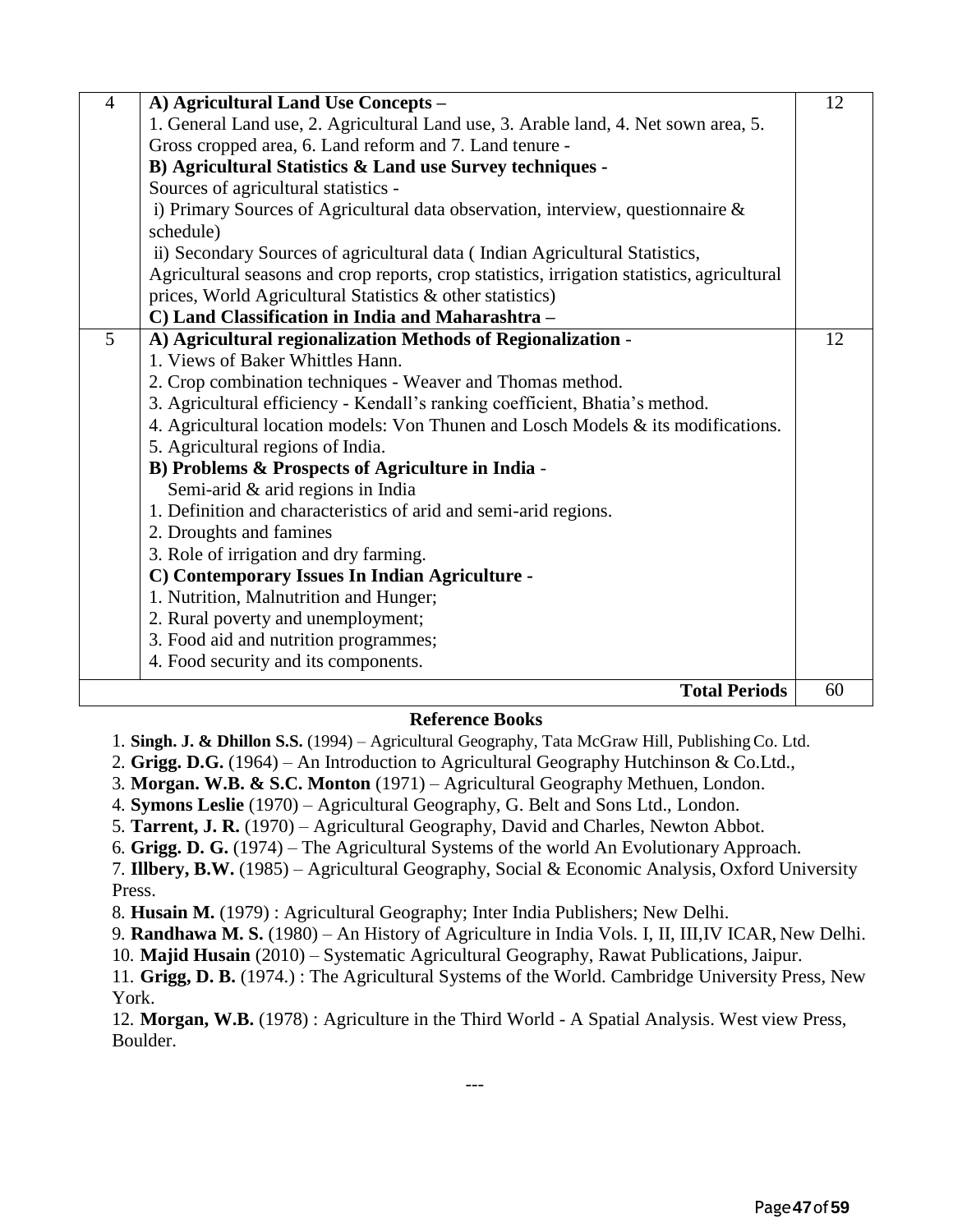#### KAVAYITRI BAHINABAI CHAUDHARI NORTH MAHARASHTRA UNIVERSITY, JALGAON M.A. /M.Sc. APPLIED GEOGRAPHY **SYLLABUS** Semester IV

#### (w. e. f. - June 2018-19)

#### **Gg. 403: Regional Geography of India and Maharashtra.**

| Unit<br>No.    | <b>Title</b>                                                                   | <b>Periods</b> |
|----------------|--------------------------------------------------------------------------------|----------------|
| $\mathbf{1}$   | India in the context of Southeast and South Asia; India:                       | 12             |
|                | (With reference to Maharashtra)                                                |                |
|                | Land of diversities; unity within diversities, Major terrain elements of India |                |
|                | and their role in shaping physical landscape of India.                         |                |
|                | Drainage systems of India and their functional significance.                   |                |
|                | The morphological regions of India.                                            |                |
| $\overline{2}$ | <b>Regional and Seasonal variations of Climate:</b>                            | 12             |
|                | (With reference to Maharashtra)                                                |                |
|                | The monsoon, western disturbance, norwesters, Climatic regions of India.       |                |
|                | Soil types of India-their distribution and characteristics;                    |                |
|                | Vegetation types and their distribution,                                       |                |
|                | Forests, Minerals and Power resources - The status of their use and need for   |                |
|                | conservation.                                                                  |                |
| 3              | <b>Spatial distribution:</b>                                                   | 12             |
|                | (With reference to Maharashtra)                                                |                |
|                | Spatial distribution of population and density; socio-economic implications of |                |
|                | population explosion; urbanization, changing nature of Indian economy.         |                |
|                | Agricultural growth during the plan period; Green Revolution vis-à-vis         |                |
|                | traditional farming; regionalization of Indian agriculture, and typology of    |                |
|                | agricultural regions and their relevance in agricultural development planning. |                |
|                | Industrial development and Indian economy; industrial regions of India and     |                |
|                | their industrial structure, composition of domestic and international trade.   |                |
| $\overline{4}$ | <b>Basis of regional divisions of India:</b>                                   | 12             |
|                | (With reference to Maharashtra)                                                |                |
|                | Macro, meso and micro - regions of India – their comparative analysis.         |                |
|                | Resource Regions of India, regional planning of rural and urban regions.       |                |
| 5              | <b>Contemporary issues:</b>                                                    | 12             |
|                | (With reference to Maharashtra)                                                |                |
|                | Regional disparity; poverty, globalization,                                    |                |
|                | Impact of development on Environment, social and ethnic tension; gender        |                |
|                | discrimination and empowerment of women.                                       |                |
|                | <b>Total Periods</b>                                                           | 60             |

#### **Reference Books:**

1. **Deshpande C.D**. (1992) : India-A Regional Interpretation Northern Book Centre, New Delhi.

- 2. **Farmer, B.H.** (1983) : An Introduction to South Asia. Methuen, London.
- 3. **Govt. of India** (2001): India Reference Annual, 2001 Pub. Div, New Delhi.
- 4. **Govt. of India**: National Atlas of India, NATMO Publication, Calcutta.

٦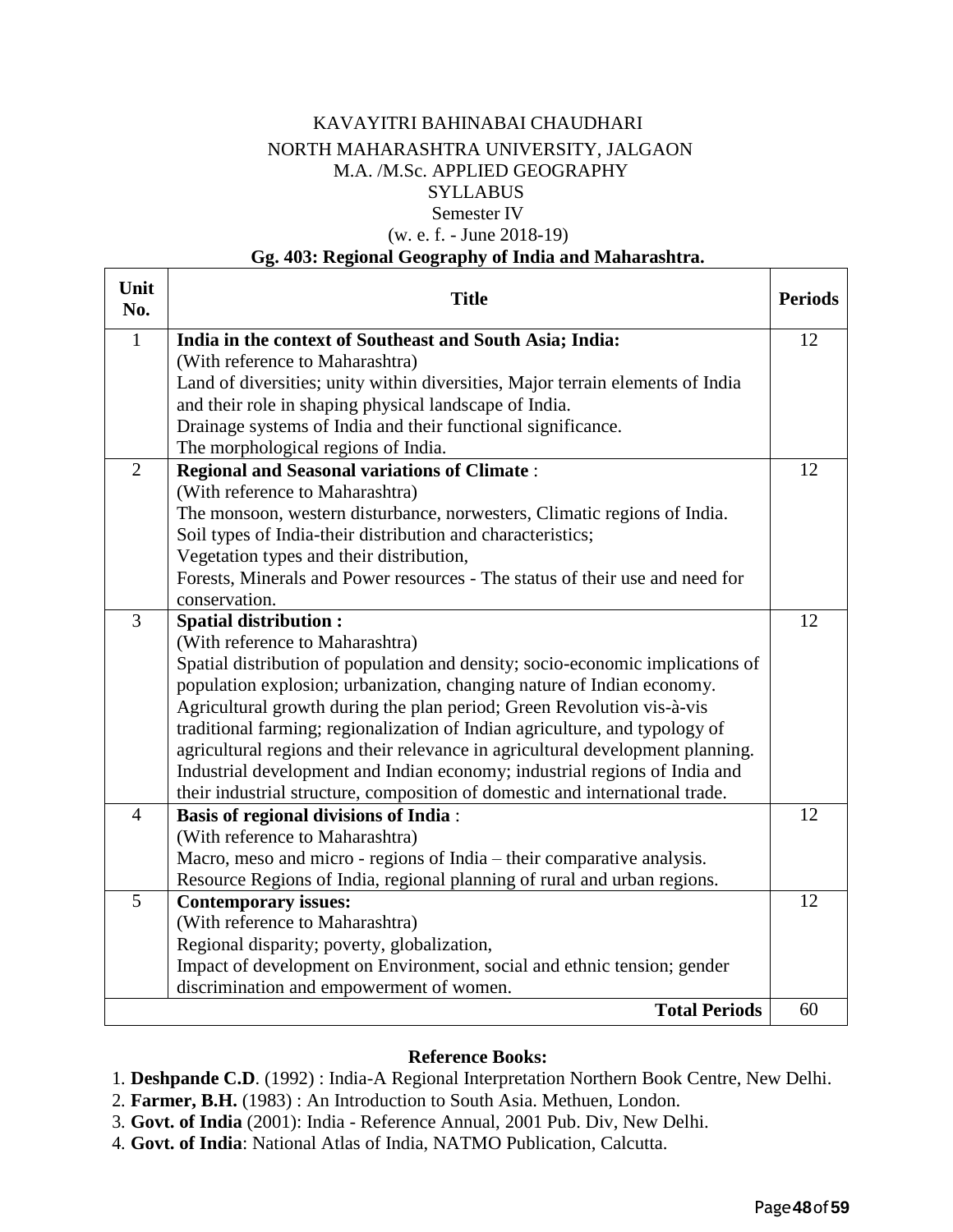5. **Govt. of India** (1965): The Gazetteer of India. Vol I & III Publication Division, New Delhi.

6. **Learmonth, A.T.A.** : Man and Land of South Asia Concept, New Delhi.

7. **Mitra, A.** (1967) : Levels of Regional Development India Census of India, Vol - I, Part I- (i) and (ii) New Delhi.

8. **Routray, J.K.** (1993) : Geography of Regional Disparity Asian Institute of Technology, Bangkok.

9. **Shafi, M.** (2000): Geography of South Asia, McMillan & Co., Calcutta.

10. **Singh, R.L.** (1971) : India: A Regional Geography, National Geographical Society, Varanasi, India.

11. **Spate, O.H.K. and Learmonth, A.T.A.** (1967) : India and Pakistan - Land, People and Economy Methuen & Co., London.

12. **Valdiya, K.S.** (1998) : Dynamic Himalaya, University Press, Hyderabad.

13. **Wadia, D.N.** (1967) : Geology of India, McMillan & Co., London.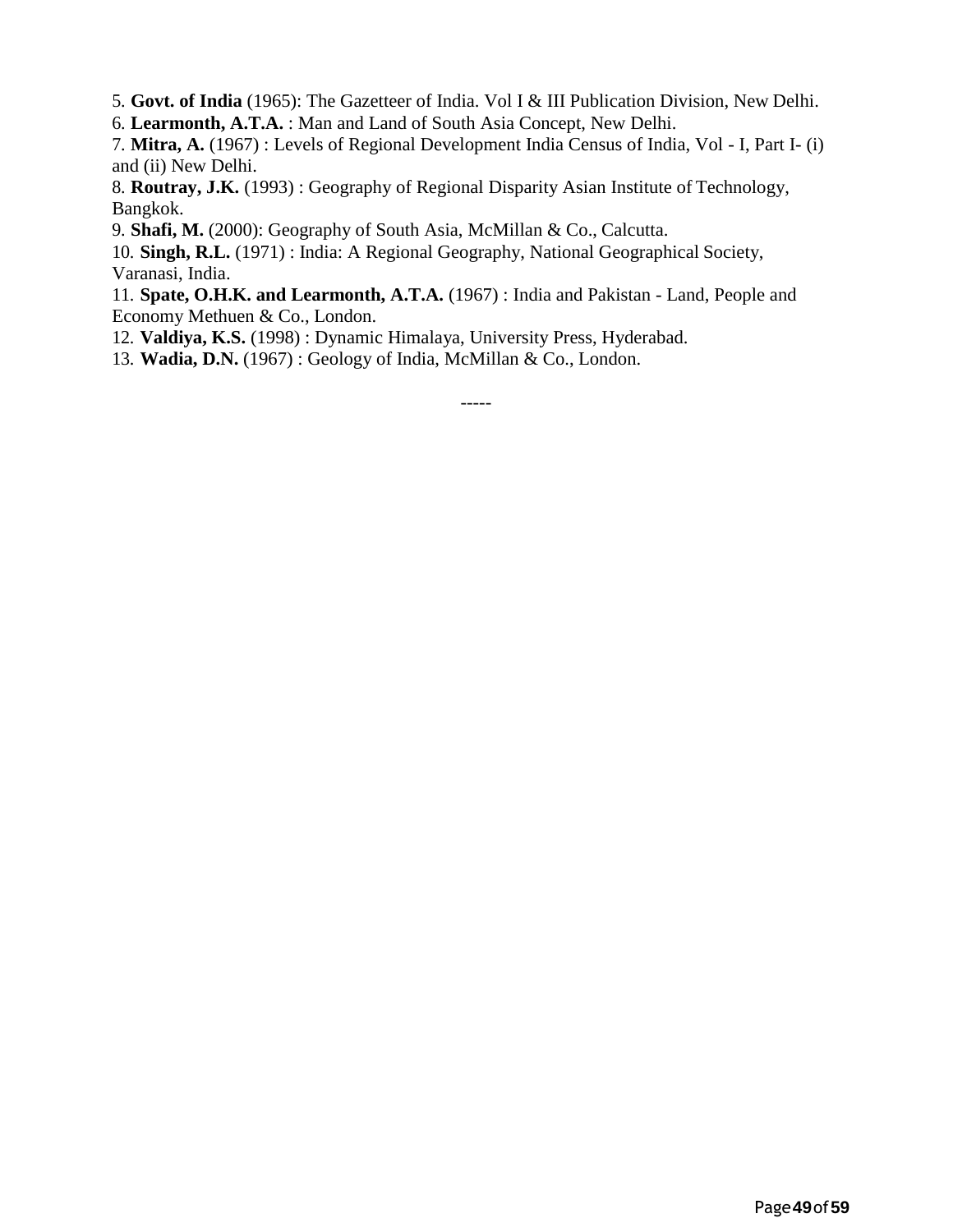#### KAVAYITRI BAHINABAI CHAUDHARI NORTH MAHARASHTRA UNIVERSITY, JALGAON M.A. /M.Sc. APPLIED GEOGRAPHY **SYLLABUS** Semester IV (w. e. f. June 2018-19)

#### **Gg. 404: Instrumentation and Surveying.**

| Unit<br>No.    | <b>Title</b>                                                         | <b>Periods</b> |
|----------------|----------------------------------------------------------------------|----------------|
| $\mathbf{1}$   | Surveying: Meaning and definition, Types of surveying,               | 12             |
|                | Characteristics, Importance and application in various sectors.      |                |
|                | A) Plane Table Survey -                                              |                |
|                | i) Equipments required for plane table survey                        |                |
|                | ii) Plane table survey-Radiation Method and Intersection Method.     |                |
|                | <b>B) Prismatic Compass Survey -</b>                                 |                |
|                | i) Systems of expressing bearing-                                    |                |
|                | 1) Whole circle System 2) Quadrant system.                           |                |
|                | ii) Prismatic compass traverse methods-                              |                |
|                | 1) Open Traverse 2) Closed Traverse.                                 |                |
|                | iii) Correction of bearing and closing of error by Bowditch method.  |                |
|                | C) Chain-Tape Survey -                                               |                |
|                | i) Equipments required for chain - tape survey                       |                |
|                | ii) Methods for chain – tape Survey                                  |                |
|                | D) Geodetic Surveying -                                              |                |
|                | Definition and methods, triangulation, benchmarks, spot heights and  |                |
|                | reduced levels, interpolation, contouring.                           |                |
| $\overline{2}$ | Theodolite-                                                          | 12             |
|                | The Instrument, types, advantages and disadvantages and application  |                |
|                | of Theodolite.                                                       |                |
|                | 1. Various components and least count of the instrument.             |                |
|                | 2. Methods of surveying and preparation of at least two contour maps |                |
|                | by intersection and tachometry                                       |                |
| 3              | Dumpy level -                                                        | 12             |
|                | The instrument, types, advantages and disadvantages and application  |                |
|                | of Dumpy Level.                                                      |                |
|                | 1. Various components: Methods of surveying and leveling.            |                |
|                | 2. Field surveying and leveling by Colimination and rise and fall    |                |
|                | method and block contouring.                                         |                |
| $\overline{4}$ | <b>Advance Surveying techniques - Total Station -</b>                | 12             |
|                | The instrument, types, advantages and disadvantages and application  |                |
|                | of Total Station.                                                    |                |
|                | 1. Various components, methods of surveying.                         |                |
|                | 2. Leveling, Centering and Station setup-                            |                |
|                | 3. Data Collection -                                                 |                |
|                | 4. Stakeout and Demarcation -                                        |                |
|                | 5. Post processing by using any supported GIS software.              |                |
| 5              | <b>Advance Surveying techniques -</b>                                | 12             |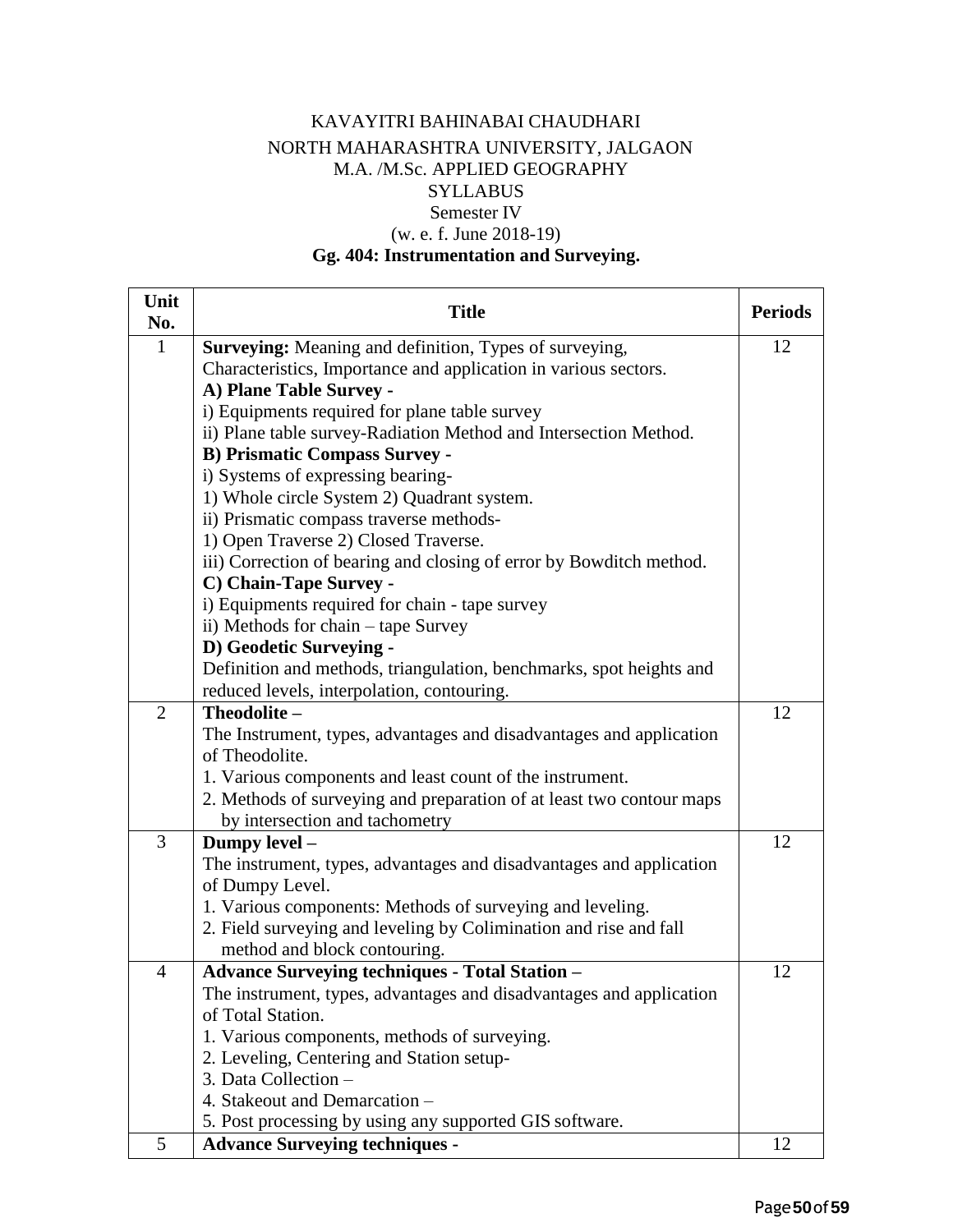| A) Global Positioning System (GPS) –<br>Introduction GPS, Components of GPS, Application of GPS and Data<br>collection, Prepare map using Surfer Software.<br>B) Differential Global Positioning System (DGPS) -<br>The instrument, types, advantages and disadvantages and application<br>of DGPS.<br>C) Remote Sensing Survey -<br>Aerial photography and satellite imageries - |    |
|-----------------------------------------------------------------------------------------------------------------------------------------------------------------------------------------------------------------------------------------------------------------------------------------------------------------------------------------------------------------------------------|----|
| <b>Total Periods</b>                                                                                                                                                                                                                                                                                                                                                              | 60 |

#### **Reference Books**

1) **Gopal Singh:** Map Work and Practical Geography, Vikas publishing house, New Delhi.

2) **Kanatkar T. P. and Kulkarni S.V. :** Surveying and Leveling, Pune vidyarthi griha prakashan, pune.

3) **Davis, R.E. and Foote, F.S. (1953) :** Surveying, McGraw-Hill Book Co. New York.

4) **Deshpande, G.B.(1991) :** Surveying, Everest publishing house, pune.

5) **Khan M.Z. (1998):** Text book of Practical Geography, concept publishing company, New Delhi.

7) **Sing R.L. & Singh R.P. (1993) :** Elements of Practical Geography, Kalyani Publisher, New Delhi.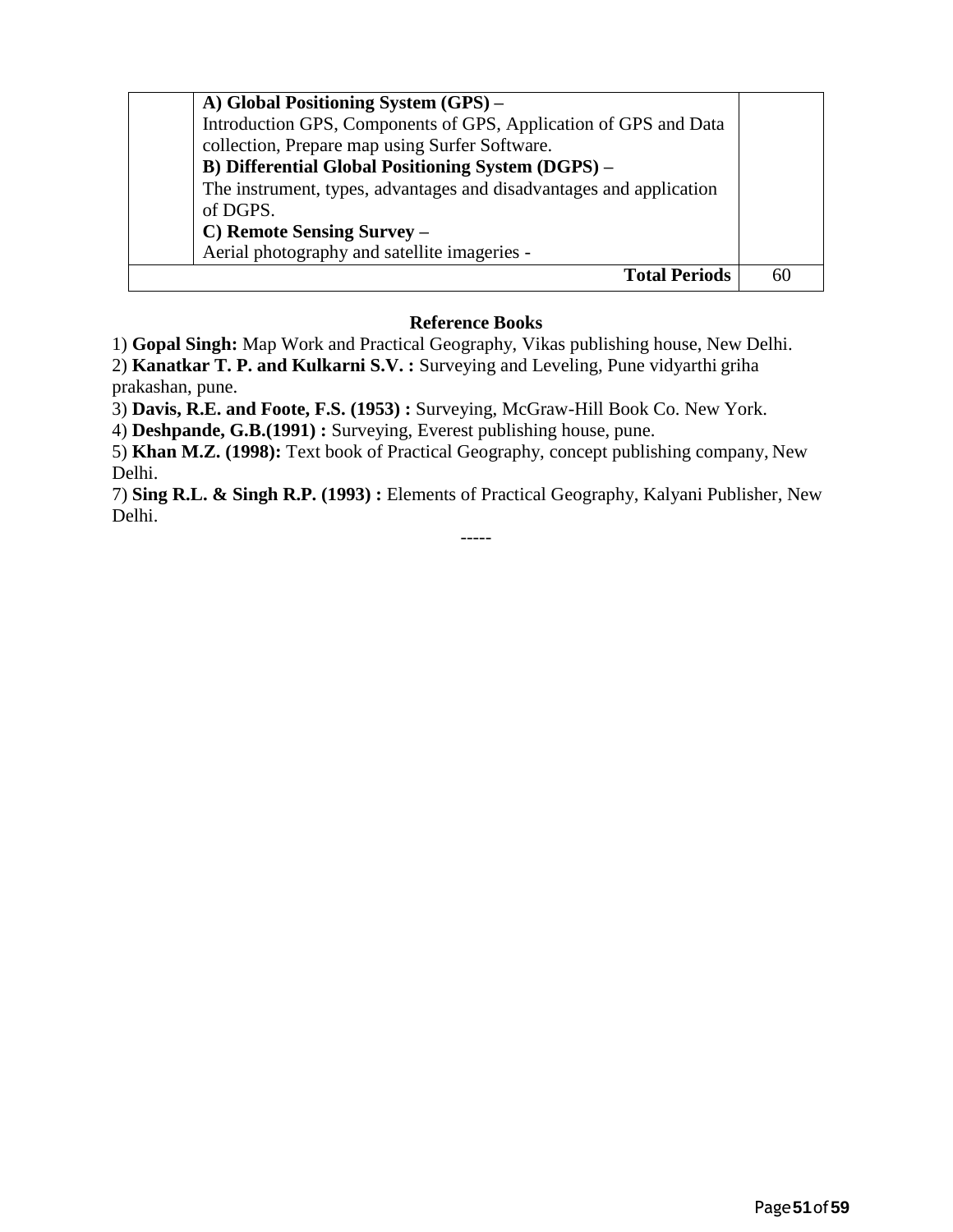#### KAVAYITRI BAHINABAI CHAUDHARI NORTH MAHARASHTRA UNIVERSITY, JALGAON M.A. /M.Sc. APPLIED GEOGRAPHY **SYLLABUS** Semester IV (w. e. f. - June 2018-19)

### **Gg. 405: Project Work and Dissertation.**

| Unit<br>No.    | <b>Title</b>                                                                     | <b>Periods</b> |
|----------------|----------------------------------------------------------------------------------|----------------|
| $\mathbf{1}$   | <b>Research Techniques and Methodology -</b>                                     | 12             |
|                | a) Introduction to Project Report                                                |                |
|                | b) Selection of Topic, sources of data collection and types of data              |                |
|                | c) Data feeding techniques                                                       |                |
|                | d) Research techniques and methodology                                           |                |
|                | e) Data Analysis techniques                                                      |                |
|                | f) Cartographic techniques                                                       |                |
|                | g) Guidance for report writing, checking and to prepare the students for         |                |
|                | examination                                                                      |                |
|                | h) Total five Seminars (two hours per seminar) of students on selected topic and |                |
|                | guidance to develop the communication skill of the students                      |                |
| $\overline{2}$ | Students should prepare individual project report on any one topic from          | 12             |
|                | the list of the following subjects with the help of concern guide:               |                |
|                | a) Physical Geography -                                                          |                |
|                | i) Geomorphology, ii) Climatology, iii) Oceanography, iv) Soil Geography, v)     |                |
|                | Environmental Geography, vi) Plant Geography, vii) Animal Geography, viii)       |                |
|                | Bio-Geography or any other related to Physical Geography.                        |                |
|                | <b>B)</b> Human Geography -                                                      |                |
|                | $i)$ Economic Geography –                                                        |                |
|                | a) Agriculture Geography, b) Resources Geography, c) Industrial Geography,       |                |
|                | d) Trade and Transport Geography, e) Travel and Tourism Geography, f)            |                |
|                | Commercial Geography, g) Marketing Geography, h) Regional Geography.             |                |
|                | ii) Social Geography $-$                                                         |                |
|                | a) Population Geography, b) Settelment Geography, c) Social Geography, d)        |                |
|                | Cultural Geography, e) Rural Geography, f) Urban Geography, g) Geography         |                |
|                | of Health, h) Criminal Geography, i) Behavioral Geography.                       |                |
|                | C) Analytical Techniques in Geography -                                          |                |
|                | i) Cartography, ii) GIS and Computer mapping, iii) Remote Sensing                |                |
|                | Techniques, iv) Quantitative Techniques.                                         |                |
| 3              | While preparing the project students should follow the guidelines cited as       | 12             |
|                | below:                                                                           |                |
|                | a) Research methodology should be adopted.                                       |                |
|                | b) Data should be analyzed through M.S. Excel worksheet or Access, Minitab,      |                |
|                | SPSS for data calculation.                                                       |                |
|                | c) All maps should be prepared by using GIS Software.                            |                |
|                | d) At list 10 maps and necessary diagrams, flowcharts should be prepared         |                |
| 4              | <b>Submission of Project Report:</b>                                             | 12             |
|                | a) Student will prepare three printed copies of their project report.            |                |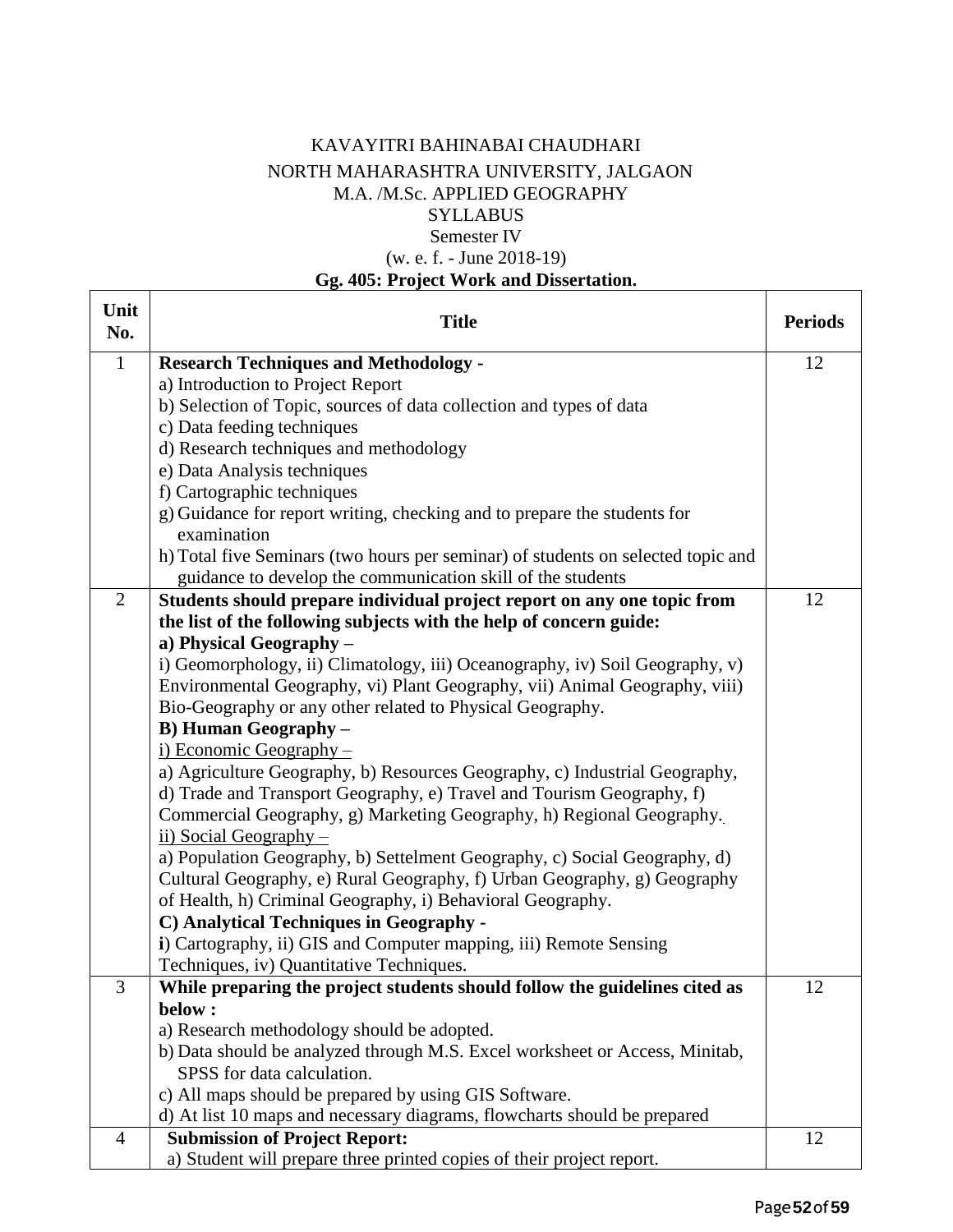|   | b) Submit two printed copies of project along with two CDs of project report                   |    |
|---|------------------------------------------------------------------------------------------------|----|
|   | in PDF format and PPT of presentation to department Eight days before                          |    |
|   | the practical examination.                                                                     |    |
|   | Submit hard copy of raw data used for project report.                                          |    |
| 5 | <b>Examination System:</b>                                                                     | 12 |
|   | a) At the time of examination student will present the project with the help of<br>PowerPoint. |    |
|   | b) Student will interface the questions asked by examiners and participants                    |    |
|   | c) All students are allowed to attend the open defense viva at the time of                     |    |
|   | examination.                                                                                   |    |
|   | <b>Note:</b> Manual data analysis & mapping will not be entertained.                           |    |
|   | <b>Marking System:</b>                                                                         |    |
|   | A) Internal Assessment and performance of student --------------------- 40 marks               |    |
|   |                                                                                                |    |
|   |                                                                                                |    |
|   |                                                                                                |    |
|   | a) Project Report:                                                                             |    |
|   | i) Research methodology and techniques adopted------------------------- 10 marks               |    |
|   |                                                                                                |    |
|   | iii) Preparation and set-up of Project report----------------------------------- 10 marks      |    |
|   | b) Project Presentation:                                                                       |    |
|   |                                                                                                |    |
|   |                                                                                                |    |
|   |                                                                                                |    |
|   | iv) Preparation of slides and animation techniques------------------------- 04 marks           |    |
|   |                                                                                                |    |
|   | <b>Total Periods</b>                                                                           | 60 |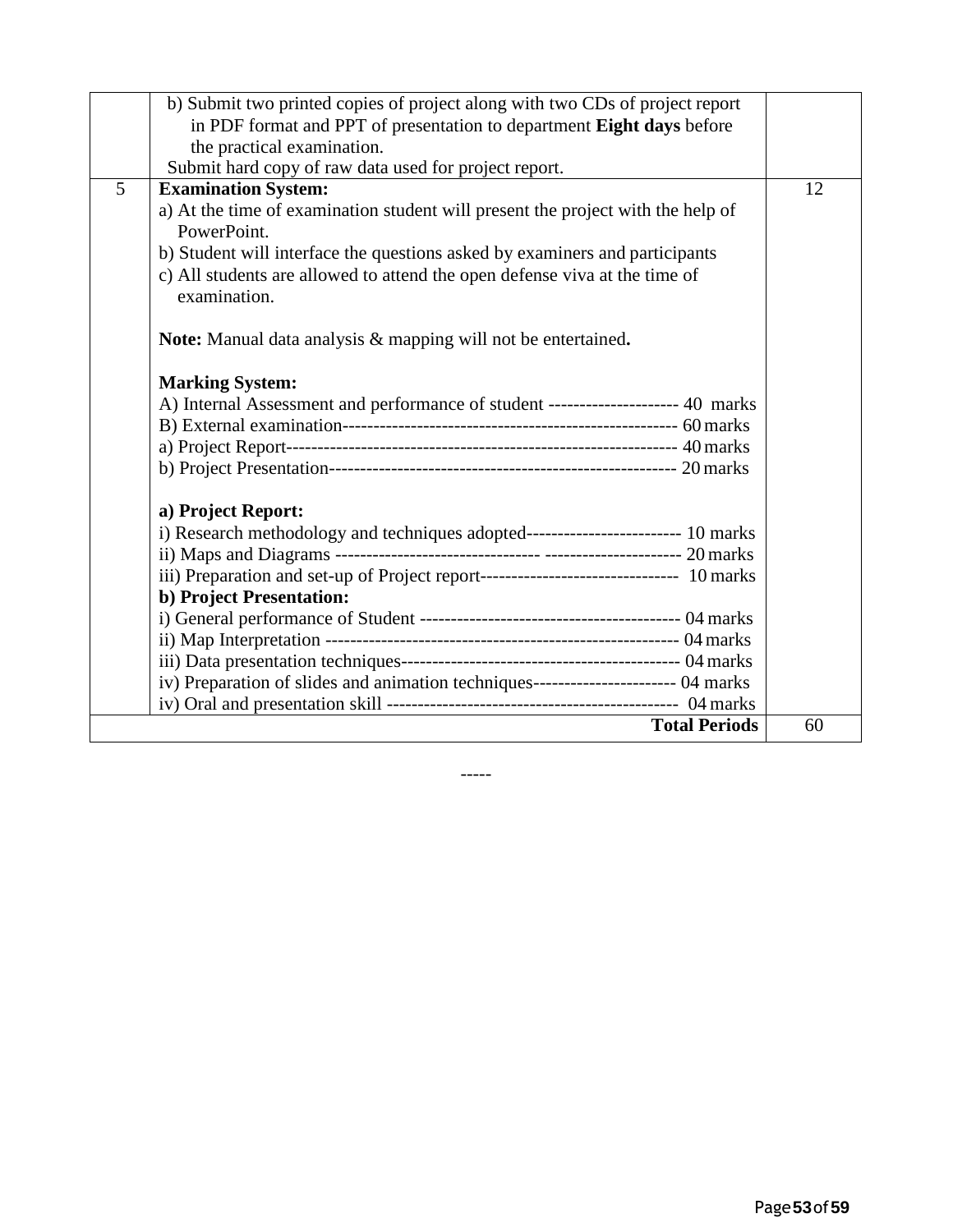#### **SCHOOL OF ENVIRONMENTAL AND EARTH SCIENCES**

#### **Kavayitri Bahinabai Chaudhari North Maharashtra University, Jalgaon**

#### **Model for implementation of the Credit-Grade based Performance and Assessment (CGPA) system**

#### **M. A. / M. Sc. Course**

In tune with the concept and suggestions of the UGC and NAAC, technological advancement and social needs and to make the teaching effective and meaningful, School of Environmental and Earth Sciences has been permitted to adopt Credit-Grade based Performance and Assessment (CGPA) system from the academic year 2009-2010 for the course M. A. & M.Sc. (Applied Geography) being run in the school. The modalities and operational details of the credit system shall be as follows.

#### **A. Features of the CGPA System:**

- 1. Master's degree course, M. A. & M. Sc. being run in School would be of 84 credits each.
- 2. One credit for the theory course shall be of the one clock hour per week running for 15 weeks. Thus, each theory course of 4 h per week teaching shall be of 4 credits.
- 3. Four credits for each practical course shall be awarded to the 8 h of laboratory exercise per week for a semester. As per the guidelines of the work load, each batch for practical course shall consist of 8-12 students and each batch shall perform the laboratory exercise twice in a week. Thus, each practical course shall be of 8 h laboratory exercise per week with 4 credits.
- 4. Four credits shall be awarded to the Project course, which will commence from III Semester and the final work and report will be completed during IV Semester. The marks and the credits will be allotted in IV Semester.
- 5. Two credits, one each in first two semesters (i.e. for Semester I and II) have been allocated for the Tutorials/Home assignments. Besides, for every theory course one Take Home Assignments of 40 marks each shall be conducted. Average marks of all the home assignment in the given semester will be considered. No grade will be given for the tutorial. However, the completion of the credit for the tutorial shall be compulsory.
- 6. Two credits, one each in the III and IV semesters have been allocated for the Seminar. There shall be one seminar per student. Marks out of 40 will be allocated per semester for this as per break up given below in (g). No grade will be given for the seminar. However, the completion of the credit for the seminar shall be compulsory.
- 7. Every student shall complete 84 credits in a minimum of four semesters. All Semesters will have 21 credits each.
- 8. Academic calendar showing dates of commencement and end of teaching, internal assessment tests and term end examination shall be duly notified before commencement of each semester every year by the School.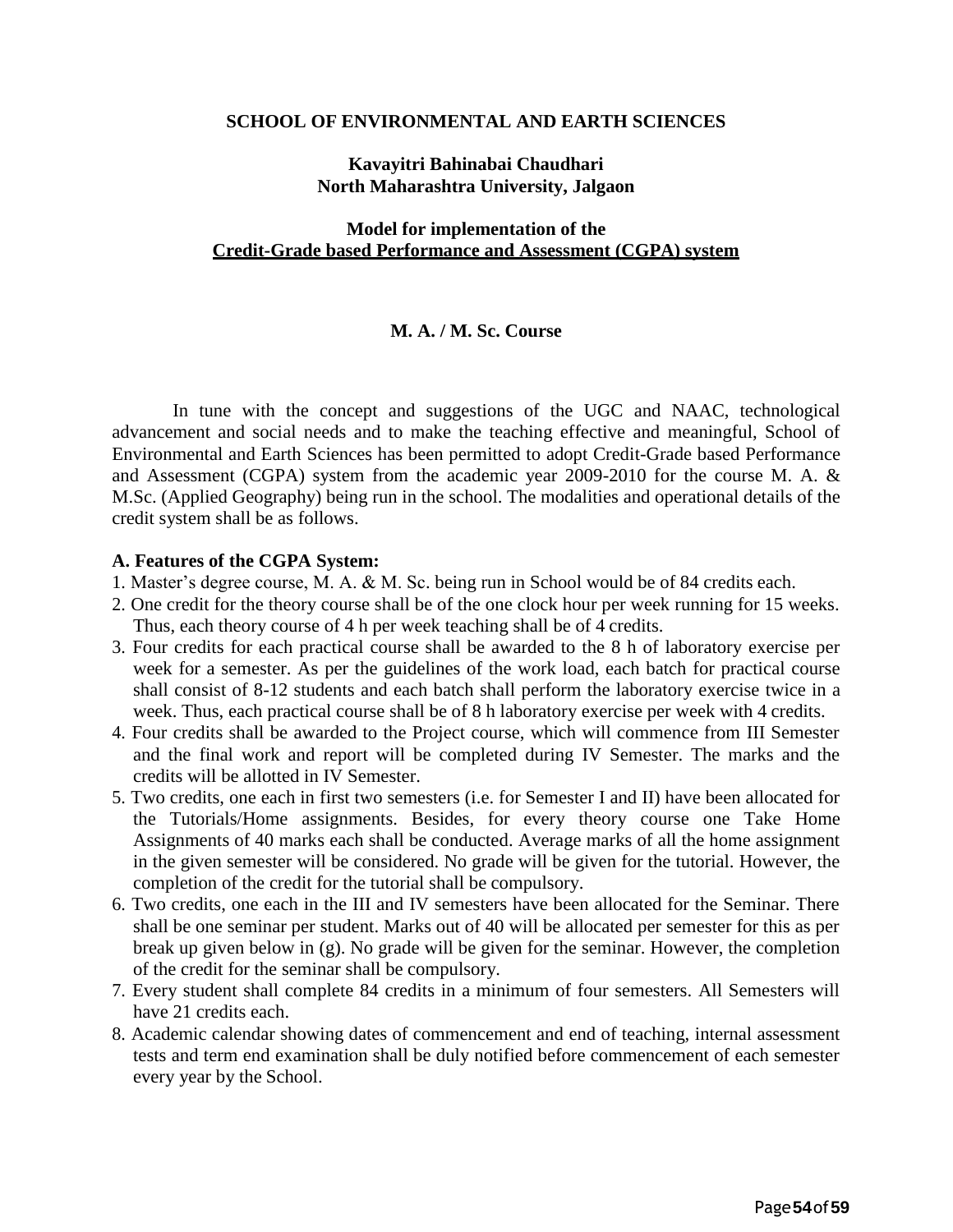#### **B. Evaluation of the student:**

- **(a)** The evaluation of the student shall be divided into two parts viz. **Internal Assessment** and **Term End Examination (semester end examination)** with a weightage in the ratio of 40:60 as approved by the committee.
- **(b)** Standard of passing –
- (i) There shall not be pass or fail for the internal assessment. However, the attendance for the internal assessment shall be compulsory.
- (ii) Minimum marks for passing the Term End Examination in theory/practical/project course shall be 40%.
- (iii) Minimum marks for passing the theory/practical/project course (i.e. sum of the marks obtained in internal and term end examination) shall be 40%.
- **(c)** The distribution of marks for each theory paper of 4 credits at term (Semester) end examination and for continuous internal assessment (Minor tests), as approved by the committee shall be as follows:

| <b>Theory Examination</b> | <b>Maximum marks</b> |
|---------------------------|----------------------|
| Internal assessment       |                      |
| Term end examination      |                      |
| Total marks               |                      |

**(d)** The distribution of marks for each laboratory course of 4 credits at term (Semester) end examination and for continuous internal assessment (Minor tests), as approved by the committee shall be as follows:

| <b>Practical Examination</b> | <b>Maximum marks</b> |
|------------------------------|----------------------|
| Internal assessment          |                      |
| Term end examination         | 60                   |
| Total marks                  |                      |

**(e)** The Project course will commence from III Semester and the final work and report will be completed during IV Semester. The marks and the credits will be allotted in IV Semester. The distribution of marks for Project course of 4 credits at term (Semester) end examination and for continuous internal assessment (Minor tests), as approved by the committee shall be as follows:

| <b>Practical Examination</b> | <b>Maximum marks</b> |
|------------------------------|----------------------|
| Internal assessment          |                      |
| Term end examination         |                      |
| Total marks                  |                      |

#### **(f) Internal Assessment:**

- (i) Internal assessment for each course would be continuous and dates for each internal test/practical test will be pre-notified in the time table for teaching or placed separately as a part of time table.
- (ii) Each subject teacher shall coordinate this activity and maintain the record of the internal tests conducted.
- (iii) Internal assessment for each course shall be of 40 marks.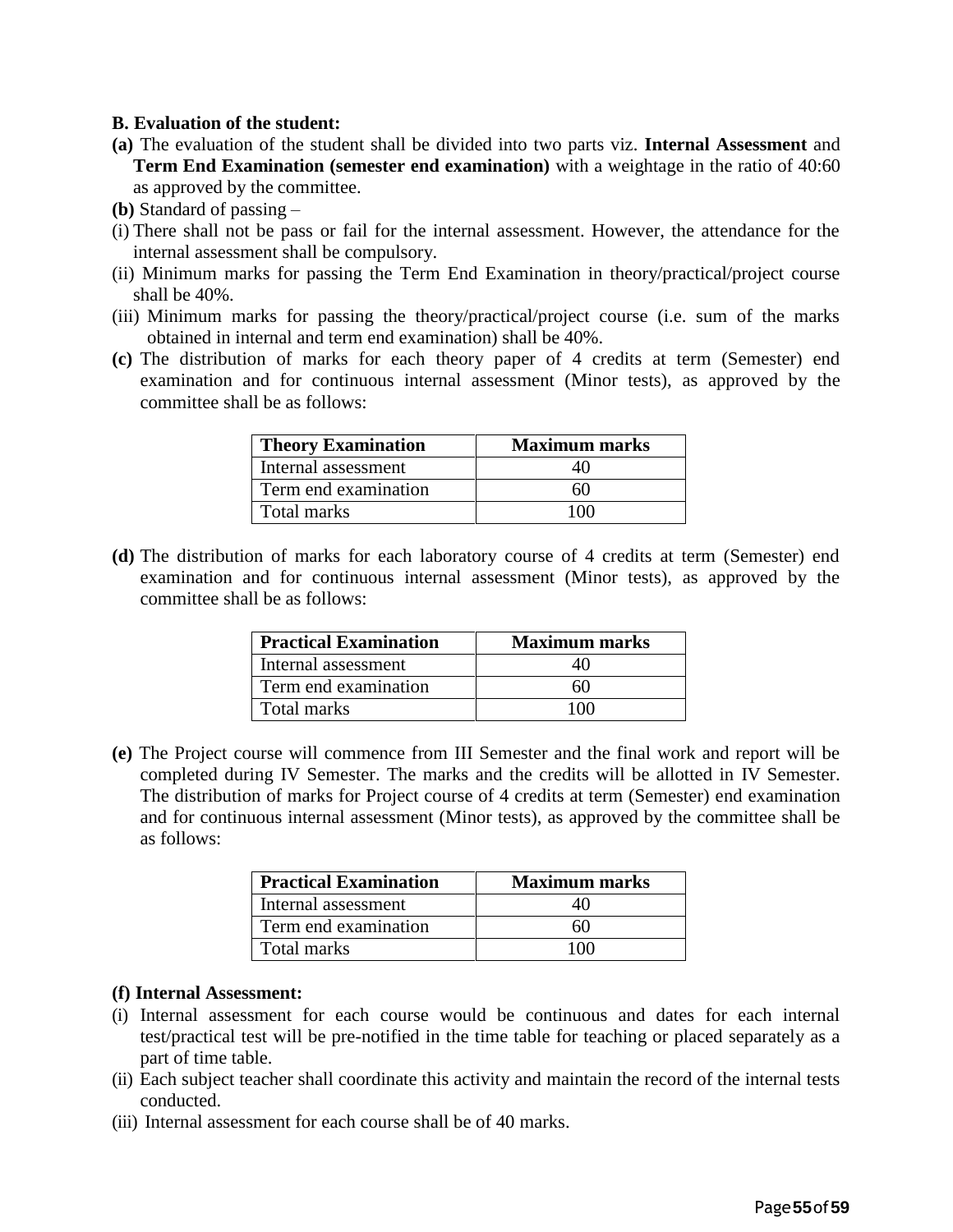|      | <b>Heads</b>                         | <b>Marks</b> | <b>Evaluating Authority</b> |
|------|--------------------------------------|--------------|-----------------------------|
| (iv) | Marks for journal                    |              | Concerned practical         |
|      | Experimental work carried by student | 20           | in-charge                   |
|      | Viva-voce                            |              |                             |
|      | Total marks                          | 40           |                             |

There shall not be pass or fail for the internal assessment. However, the attendance for the internal assessment shall be compulsory.

#### **For Theory Courses:**

- (i) Two internal tests for each theory course comprising of 4 credits shall be conducted by the subject teacher.
- (ii) Each test shall be of 40 marks.
- (iii) The marks for each test shall be displayed on notice board within seven days of conducting the test.
- (iv) It is mandatory to show the answer sheets of all tests to the students.

#### **For Practical Courses:**

The internal assessment for the practical courses will be based on the following 03 heads:

#### **For Project course**

- (i) The Project course will commence from III Semester and the final work and report will be completed during IV Semester.
- (ii) Every student has to undertake a project of interest. The project may be related to a theoretical analysis, an experimental investigation, a proto-type design, a new correlation and analysis of data, fabrication and setup new equipment. Ordinarily, the Project Co-ordinator shall be chosen by the student depending on his/her subject interest. The project co-ordinator assigns the topic for the project and the work is done uniformly during both the semesters of the final year.
- (iii) The marks and the credits will be allotted in IV Semester.
- (iv)On the basis of marks obtained in Seminar, the marks out of 40 will be given for the Seminar.

| <b>Heads</b>                      | <b>Marks</b> | <b>Evaluating</b><br><b>Authority</b> |
|-----------------------------------|--------------|---------------------------------------|
|                                   |              |                                       |
| Performance of the student in the |              |                                       |
| collection of reference material  |              |                                       |
| for project work and punctuality  |              | <b>Concerned Project</b>              |
| Experimental work carried out by  | 20           | guide                                 |
| the student                       |              |                                       |
| Viva-voce                         |              |                                       |
| Total marks                       |              |                                       |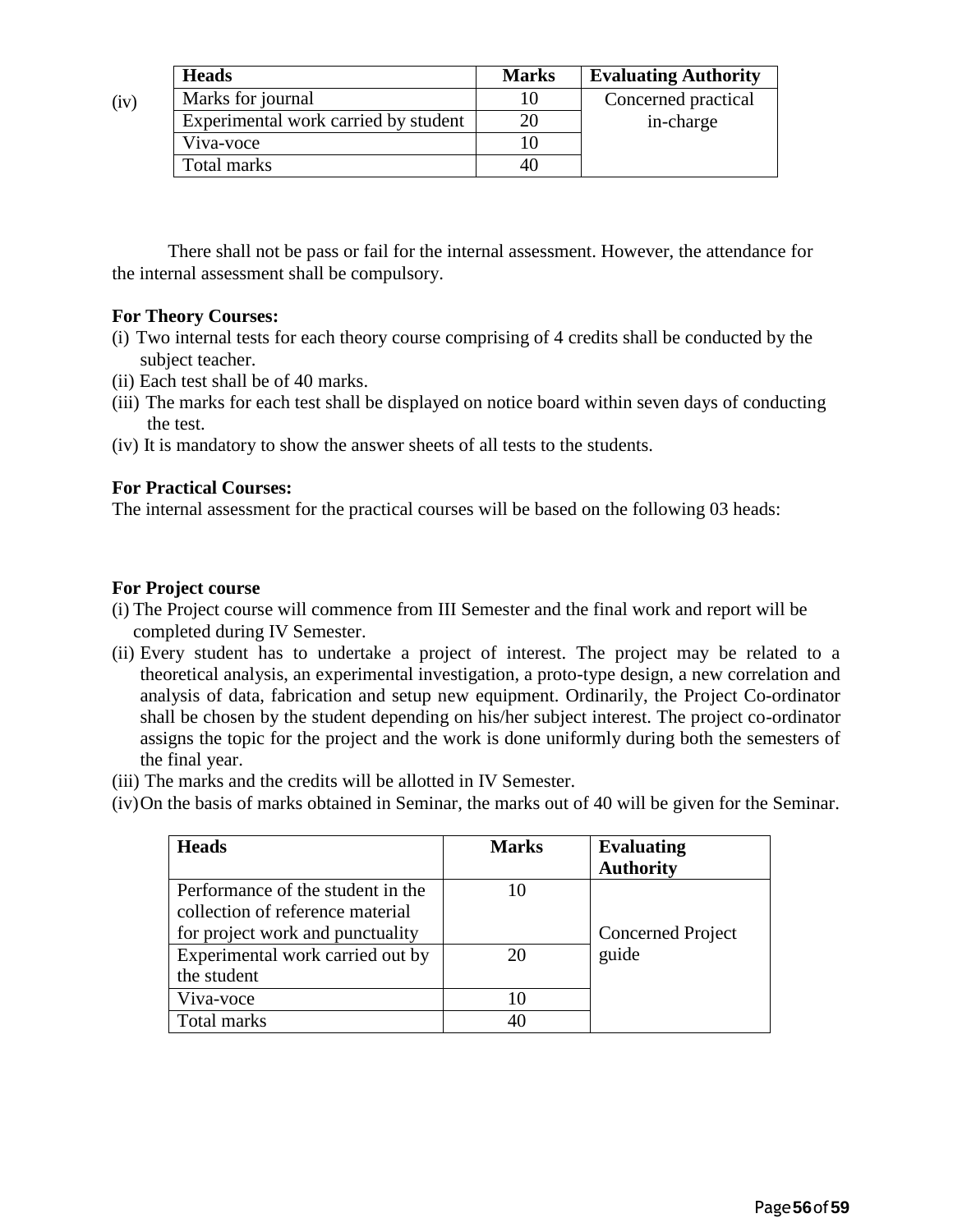#### **For Tutorial:**

- (i) Two credits based on Tutorial component, one each in I and II semesters will constitute the compulsory part.
- (ii) For every theory course one Take Home Assignments of 40 marks each shall be given.
- (iii) The evaluation will be based on following two heads:

| Head                 | <b>Marks</b> | <b>Evaluating Authority</b> |
|----------------------|--------------|-----------------------------|
| Take Home Assignment | 40           | Concerned subject teacher   |

(iv) On the basis of marks in Tutorials for theory courses, the average will be calculated and the marks out of 40 shall be awarded for the Tutorial.

#### **For Seminar:**

- (i) Two credits based on Seminar component, one each in the III and IV semesters will constitute the compulsory part.
- (ii) Each student shall deliver one seminar per semester and there will be a continuous evaluation of the seminar.
- (iii) The evaluation will be based on following four heads:

| <b>Heads</b>                     | <b>Marks</b> | <b>Evaluating Authority</b> |
|----------------------------------|--------------|-----------------------------|
| collection of reference material | 10           |                             |
| for seminar                      |              |                             |
| Content of the seminar           | 20           | Concerned course teacher    |
| Performance<br>ın                | 10           |                             |
| seminar/presentation             |              |                             |
| Total marks                      |              |                             |

iv) On the basis of marks obtained in Seminar, the marks out of 40 will be given for the Seminar.

#### **g) Term end examination:**

- (i) The term end examination for 60 marks per course would be held about a week after completion of teaching for the semester.
- (ii) The term end examination of maximum marks 60 and its assessment work shall be conducted by the School from the academic year 2009-10 under the academic flexibility granted to the School by the University.

#### **For Theory Courses:**

- (i) The subjective pattern of the question paper will adopt from academic year 2017-2018.
- (ii) Each theory paper of 60 marks shall be of the three hours duration.

#### **For Practical Courses:**

- (i) The term end practical examination shall be of 60 marks and it is of duration 06 h.
- (ii) There shall be two examiners for the practical examination out of which one examiner shall be from the other University/Institute.

#### **For Project course**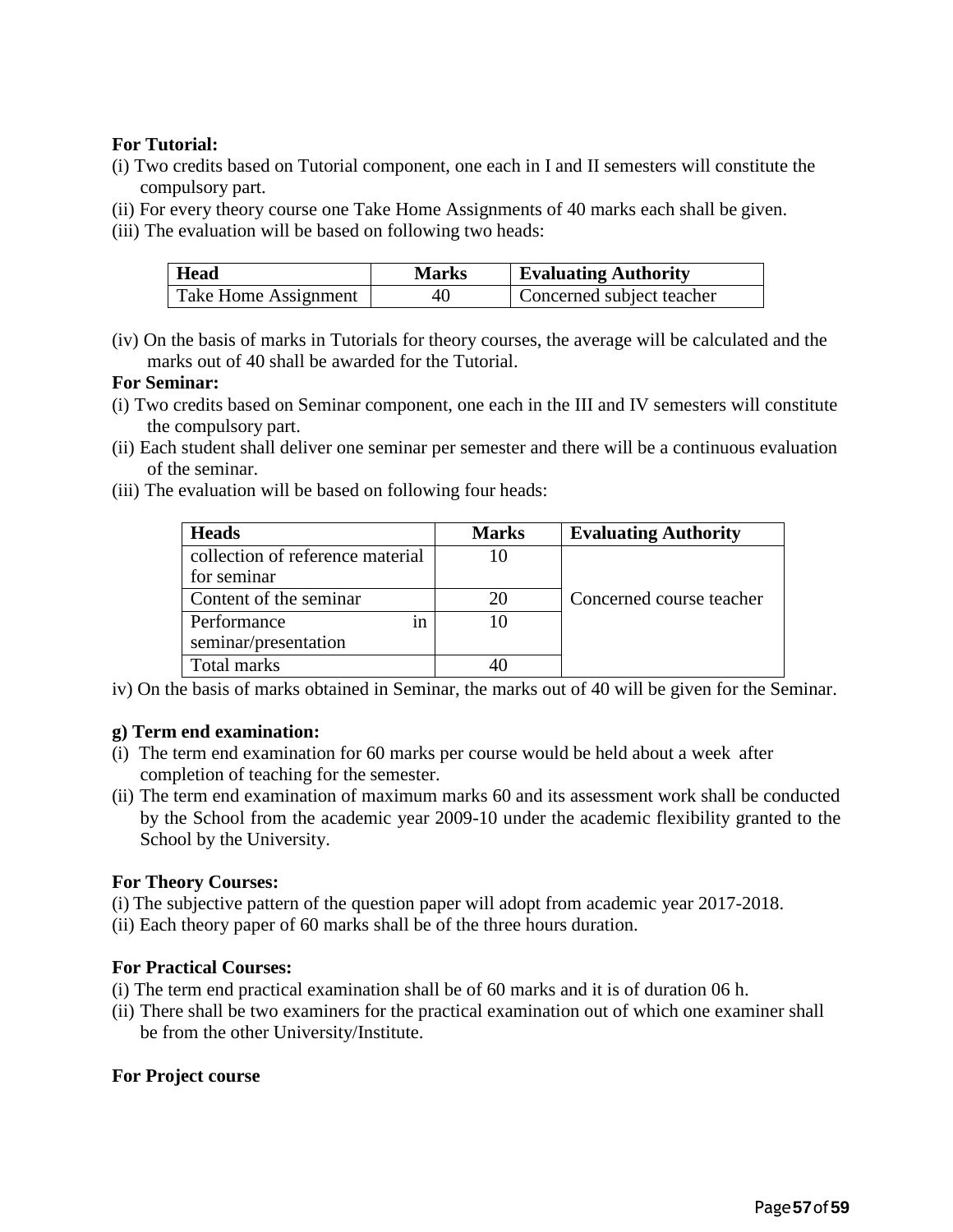- (i) The project report should be submitted by the prescribed date. Submission of the project cannot be postponed beyond the date specified in the calendar.
- (ii) Students should submit 2 bound typed copies of Project Report to the department. A student who is unable to complete his/her Project may be awarded 'X' grade and he/she will be required to register for the next Semester and pay the fees under following circumstances: Exceptional circumstances beyond students / supervisor control Medical grounds
- (iii) There shall be two examiners for the evaluation of Project, out of which one examiner shall be from the other University/Institute.
- (iv) The examiners shall evaluate the report and an oral examination shall be conducted. The assessment of the project work is done on the following basis-

| <b>Heads</b>                                                                        | <b>Marks</b> | <b>Evaluating Authority</b> |
|-------------------------------------------------------------------------------------|--------------|-----------------------------|
| Performance of the student in<br>the<br>presentation of the project work and report | 10           |                             |
| Experimental work carried out by the<br>student                                     | 40           | Panel of examiners          |
| Viva-voce                                                                           | 10           |                             |
| Total marks                                                                         | 60           |                             |

#### **C. Grades :**

(i) Marks for each course would be converted to grades as shown in Table 1.

Table 1: Conversion of marks to grades in credit system

| <b>Marks obtained</b> | Grade     | <b>Grade Points</b> |
|-----------------------|-----------|---------------------|
| 90-100                | $A+$      |                     |
| 80-89                 |           |                     |
| 70-79                 | $B+$      |                     |
| 60-69                 | B         |                     |
| 55-59                 | $C_{\pm}$ |                     |
| 45-54                 | $\subset$ |                     |
| 40-44                 |           |                     |
| 39 and less           |           |                     |

- (ii) The grade point will be given on the total marks (sum of mark obtained in internal assessment and term end examination) obtained in the said subject.
- (iii) A student who fails in a course (i.e. He scores less than 24 out of 60 marks in the Term End Examination or less than 40 out 100 marks) shall be given F grade. Student with F grade in course would be granted credit for that course but not the grade for that course and shall have to clear the concerned course within 1.5 year from appearing for first time in the concerned paper.
- (v)The **total grade points earned in each course** shall be calculated as *Grade points obtained (vide Table-1) X Credits for the course*  Maximum grade points that can be earned in a semester are 200.